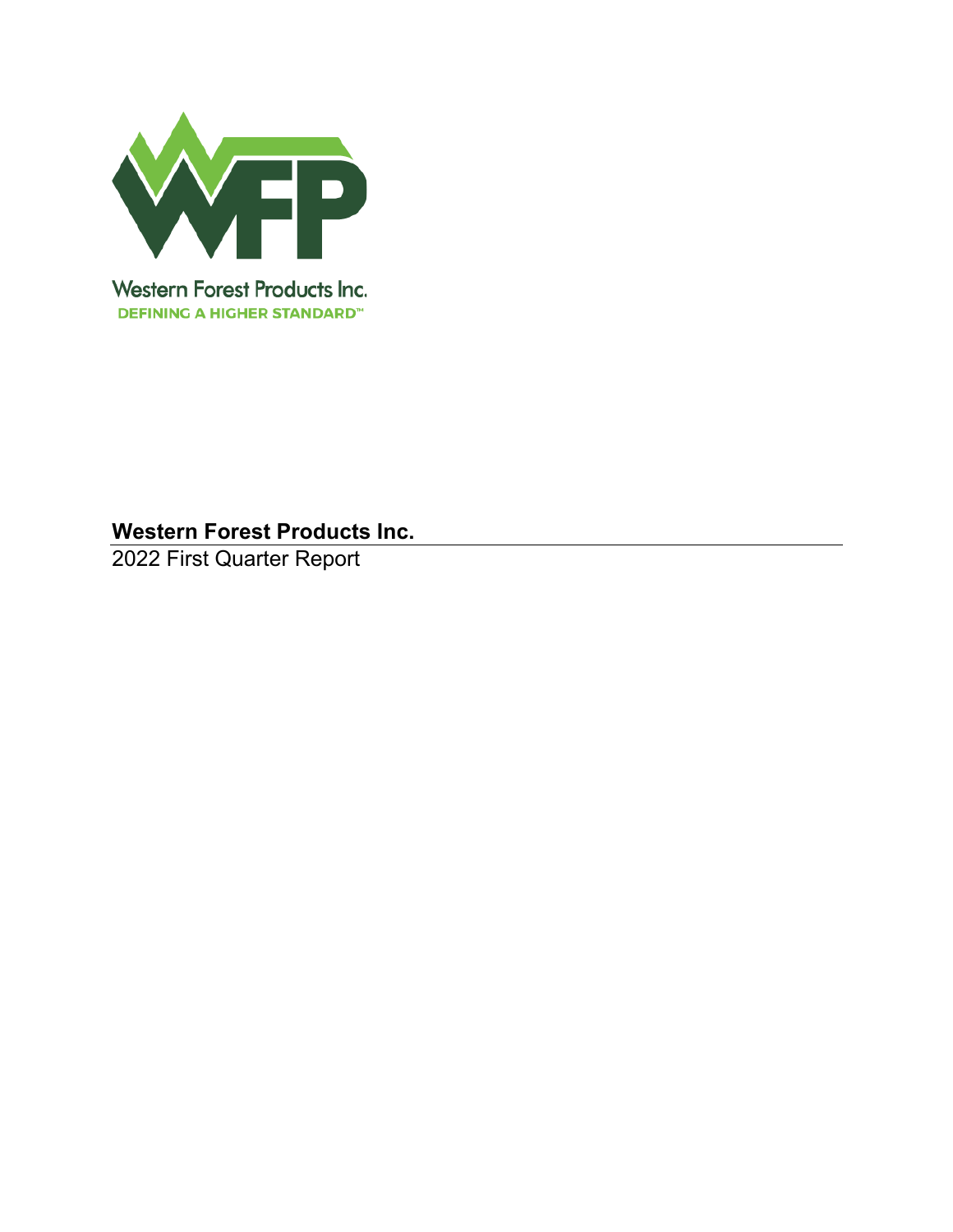# **Management's Discussion & Analysis**

The following Management's Discussion and Analysis ("MD&A") reports and comments on the financial condition and results of operations of Western Forest Products Inc. (the "Company", "Western", "us", "we", or "our"), on a consolidated basis, for the three months ended March 31, 2022, to help security holders and other readers understand our Company and the key factors underlying our financial results. This discussion and analysis should be read in conjunction with our unaudited condensed consolidated interim financial statements and the notes thereto for the three months ended March 31, 2022, and our audited annual consolidated financial statements and the notes thereto and Management's Discussion and Analysis for the year ended December 31, 2021 (the "2021 Annual Report"), which can be found on SEDAR at www.sedar.com.

The Company has prepared the consolidated financial statements for the three months ended March 31, 2022, in accordance with International Financial Reporting Standards ("IFRS"), as issued by the International Accounting Standards Board. Amounts discussed herein are based on our unaudited condensed consolidated interim financial statements and are presented in millions of Canadian dollars unless otherwise noted. Certain prior period comparative figures have been reclassified to conform to the current period's presentation.

Reference is made in this MD&A to adjusted EBITDA<sup>1</sup>. Adjusted EBITDA is defined as operating income prior to operating restructuring items and other income (expense), plus amortization of plant, equipment and intangible assets, impairment adjustments, and changes in fair value of biological assets. Adjusted EBITDA margin is adjusted EBITDA as a proportion of revenue. Western uses adjusted EBITDA and adjusted EBITDA margin as benchmark measurements of our own operating results and as benchmarks relative to our competitors. We consider adjusted EBITDA to be a meaningful supplement to operating income as a performance measure primarily because amortization expense, impairment adjustments and changes in the fair value of biological assets are non-cash costs, and vary widely from company to company in a manner that we consider largely independent of the underlying cost efficiency of their operating facilities. Further, the inclusion of operating restructuring items which are unpredictable in nature and timing may make comparisons of our operating results between periods more difficult. We also believe adjusted EBITDA and adjusted EBITDA margin are commonly used by securities analysts, investors and other interested parties to evaluate our financial performance.

Adjusted EBITDA does not represent cash generated from operations as defined by IFRS and it is not necessarily indicative of cash available to fund cash needs. Furthermore, adjusted EBITDA does not reflect the impact of certain items that affect our net income. Adjusted EBITDA and adjusted EBITDA margin are not measures of financial performance under IFRS, and should not be considered as alternatives to measures of performance under IFRS. Moreover, because all companies do not calculate adjusted EBITDA in the same manner, adjusted EBITDA and adjusted EBITDA margin calculated by Western may differ from similar measures calculated by other companies. A reconciliation between the Company's net income as reported in accordance with IFRS and adjusted EBITDA is included in the "*Non-GAAP Financial Measures*" section of this report.

Management uses key performance indicators such as net debt, net debt to capitalization and current assets to current liabilities. Net debt is defined as long-term debt and bank indebtedness less cash and cash equivalents. Net debt to capitalization is a ratio defined as net debt divided by capitalization, with capitalization being the sum of net debt and equity. Current assets to current liabilities ratio is defined as total current assets divided by total current liabilities. These key performance indicators are non-GAAP financial measures that do not have a standardized meaning and may not be comparable to similar measures used by other issuers. They are not recognized by IFRS; but are meaningful in that they indicate the Company's ability to meet its obligations on an ongoing basis and indicate whether the Company is more or less leveraged than in the past.

This MD&A contains statements that may constitute forward-looking statements under the applicable securities laws. Readers are cautioned against placing undue reliance on forward-looking statements. All statements herein, other than statements of historical fact, may be forward-looking statements and can be identified by the use of words such as "will", "commit", "project", "estimate", "expect", "anticipate", "plan", "forecast", "intend", "believe", "seek", "could", "should", "may", "likely", "continue", "pursue" and similar references to future periods. Forward-looking statements in this MD&A include, but are not limited to, statements relating to our current intent, belief or expectations with respect to: domestic and international market conditions, demands and growth; economic conditions; our growth, marketing, product, wholesale, operational and capital allocation plans and strategies, including but not limited to payment of a dividend; fibre availability and regulatory developments; the impact of COVID-19; and the selling of additional incremental ownership interests in Tsawak-qin Forestry Limited Partnership and in other potential business structures in the future. Although such statements reflect management's current reasonable beliefs, expectations and assumptions as to, amongst other things, the future supply and demand of forest products, global and regional economic activity and the consistency of the regulatory framework within which the Company currently operates, there can be no assurance that forward-looking statements are accurate, and actual results and performance may materially vary. Many factors could cause our actual results or performance to be materially different, including: economic and financial conditions including inflation, international demand for forest products, the Company's ability to export its products, cost and availability of shipping carrier capacity, competition and selling prices, international trade disputes and sanctions, changes in foreign currency exchange rates, labour disputes and disruptions, natural disasters, the impact of climate change, relations with First Nations groups, First Nations' claims and settlements, the availability of fibre and allowable annual cut, the ability to obtain operational permits, development and changes in laws and regulations affecting the forest industry including as related to old growth timber management and the Manufactured Forest Products Regulation, changes in the price of key materials for our products, changes in opportunities, information systems security, future developments in COVID-19 and other factors referenced under the "Risks and Uncertainties" section herein. The foregoing list is not exhaustive, as other factors could adversely affect our actual results and performance. Forward-looking statements are based only on information currently available to us and refer only as of the date hereof. Except as required by law, we undertake no obligation to update forward-looking statements. Unless otherwise noted, the information in this discussion and analysis is updated to May 4, 2022.

<sup>&</sup>lt;sup>1</sup> Earnings Before Interest, Tax, Depreciation and Amortization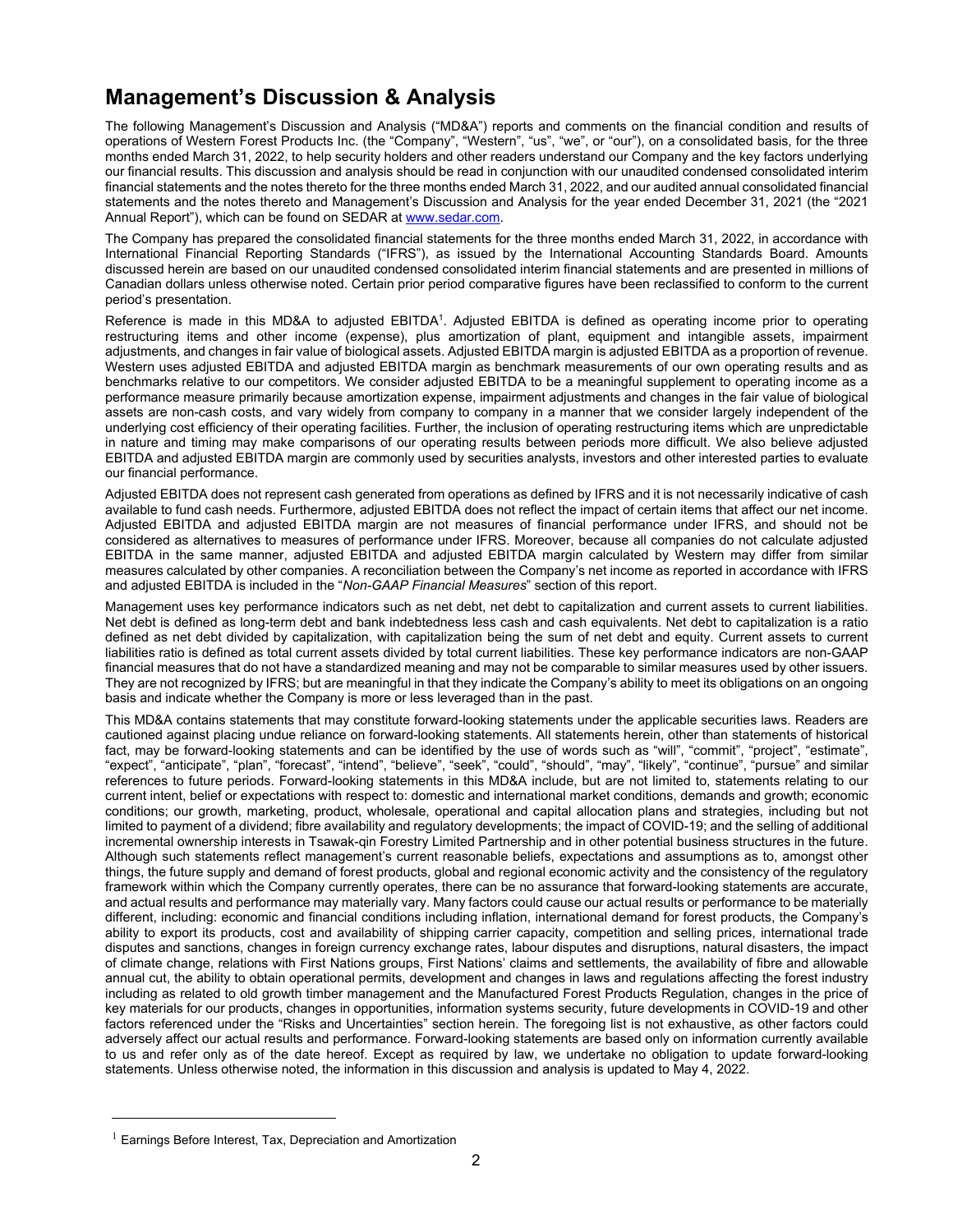# **Summary of Selected Quarterly Results** (1)

*(millions of Canadian dollars except per share amounts and where otherwise noted)* 

| <b>Summary Information</b>                              |                     | Q1<br>2022 | Q4<br>2021 | Q1<br>2021  |
|---------------------------------------------------------|---------------------|------------|------------|-------------|
| Revenue                                                 |                     |            |            |             |
| Lumber                                                  |                     | \$313.9    | \$268.0    | 276.6<br>\$ |
| Logs                                                    |                     | 32.7       | 48.9       | 33.1        |
| By-products                                             |                     | 13.0       | 11.0       | 12.8        |
| Total revenue                                           |                     | \$359.6    | \$327.9    | \$<br>322.5 |
| Freight                                                 |                     | \$<br>26.0 | \$<br>21.6 | \$<br>22.8  |
| Export tax expense                                      |                     | 11.5       | 4.6        | 8.2         |
| Export tax recovery                                     |                     |            | (3.3)      |             |
| Stumpage                                                |                     | 18.8       | 25.8       | 9.2         |
| <b>Adjusted EBITDA</b>                                  |                     | \$<br>65.4 | \$<br>52.5 | 62.9<br>\$  |
| Adjusted EBITDA margin                                  |                     | 18%        | 16%        | 20%         |
| Operating income prior to restructuring and other items |                     | \$<br>52.2 | \$<br>39.4 | 48.8<br>\$  |
| Net income                                              |                     | 38.0       | 28.5       | 53.8        |
| Earnings per share                                      |                     |            |            |             |
| Basic                                                   | \$ per share        | 0.12       | 0.08       | 0.14        |
| Diluted                                                 | \$ per share        | 0.11       | 0.08       | 0.14        |
|                                                         |                     |            |            |             |
| Operating Information <sup>(2)</sup>                    |                     |            |            |             |
| Lumber shipments (3),(4)                                | mmfbm               | 186        | 164        | 204         |
| Cedar <sup>(5)</sup>                                    | mmfbm               | 46         | 41         | 54          |
| Japan Specialty                                         | mmfbm               | 32         | 33         | 17          |
| Niche                                                   | mmfbm               | 17         | 17         | 22          |
| Commodity                                               | mmfbm               | 91         | 72         | 111         |
| Lumber production                                       | mmfbm               | 175        | 179        | 199         |
| Lumber price, average                                   | \$/mfbm             | \$1,688    | \$1,634    | \$1,356     |
| Wholesale lumber shipments                              | mmfbm               | 15         | 11         | 10          |
| Log shipments                                           | $000 \; \text{m}^3$ | 167        | 378        | 284         |
| Export                                                  | $000 \; \text{m}^3$ |            | 6          | 35          |
| Domestic                                                | 000 $m3$            | 132        | 241        | 159         |
| Pulp                                                    | $000 \; \text{m}^3$ | 35         | 132        | 90          |
| Log price, average (6)                                  | \$/m <sup>3</sup>   | \$<br>163  | \$<br>117  | \$<br>110   |
| Net production (7)                                      | $000 \; \text{m}^3$ | 748        | 700        | 688         |
| Saw log purchases                                       | $000 \; \text{m}^3$ | 290        | 211        | 195         |
| Illustrative Lumber Average Price Data (8)              | <b>Price Basis</b>  |            |            |             |
| Grn WRC #2 Clear & Btr 4x6W RL (\$C)                    | cif dest N Euro     | \$9,150    | \$7,671    | \$5,583     |
| Grn WRC Deck Knotty 2x6 RL S4S                          | Net fob Mill        | \$2,210    | \$1,991    | \$2,042     |
| Grn WRC #2 & Btr AG 6x6 RL                              | Net fob Mill        | \$3,210    | \$3,048    | \$2,566     |
| Coast Gm WRC Std&Btr NH 3/4x4 RL S1S2E                  | Net fob Mill        | \$2,381    | \$2,300    | \$1,602     |
| Grn Hem Baby Squares Merch 4-1/8x4-1/8 13'              | c&f dest Japan      | \$1,860    | \$1,883    | \$1,098     |
| Grn Dfir Baby Squares Merch 4-1/8x4-1/8 RL S4S          | c&f dest Japan      | \$1,940    | \$1,980    | \$1,216     |
| Grn Dfir (Portland) #1&Btr 100% FOHC 6x6 Rough          | Net fob Mill        | \$1,859    | \$1,760    | \$1,543     |
| Hemlock Lumber 2x4 (40x90) Metric RG Utility            | cif dest Shanghai   | \$<br>554  | \$<br>582  | 605<br>\$   |
| Coast KD Hem-Fir #2 & Btr 2x4                           | Net fob Mill        | \$1,311    | \$<br>747  | \$1,031     |
| Average exchange rate - CAD to USD                      |                     | 0.789      | 0.794      | 0.790       |
| Average exchange rate - CAD to JPY                      |                     | 91.73      | 90.25      | 83.62       |
|                                                         |                     |            |            |             |

(1) Included in Appendix A is a table of selected results from the last eight quarters. Figures in the table may not equal or sum to figures presented in the table or elsewhere due to rounding.

(2) Log data reflects British Columbia business only.

(3) "mmfbm" = millions of board feet; "mfbm" = thousands of board feet.

(4) Includes wholesale lumber shipments.

(5) Cedar includes Western Red Cedar, Yellow Cedar and Japanese Cedar.

(6) The average realized log price per cubic metre has been presented on a gross basis, which may include fee-in-lieu and shipping charges incurred on behalf of customers to facilitate sales to export markets.

(7) Net production is sorted log production, net of residuals and waste.

(8) Sourced from Random Lengths in USD/Mfbm, except Hemlock Lumber Metric RG Utility that is sourced from the Forest Economic Advisors LLC China Bulletin.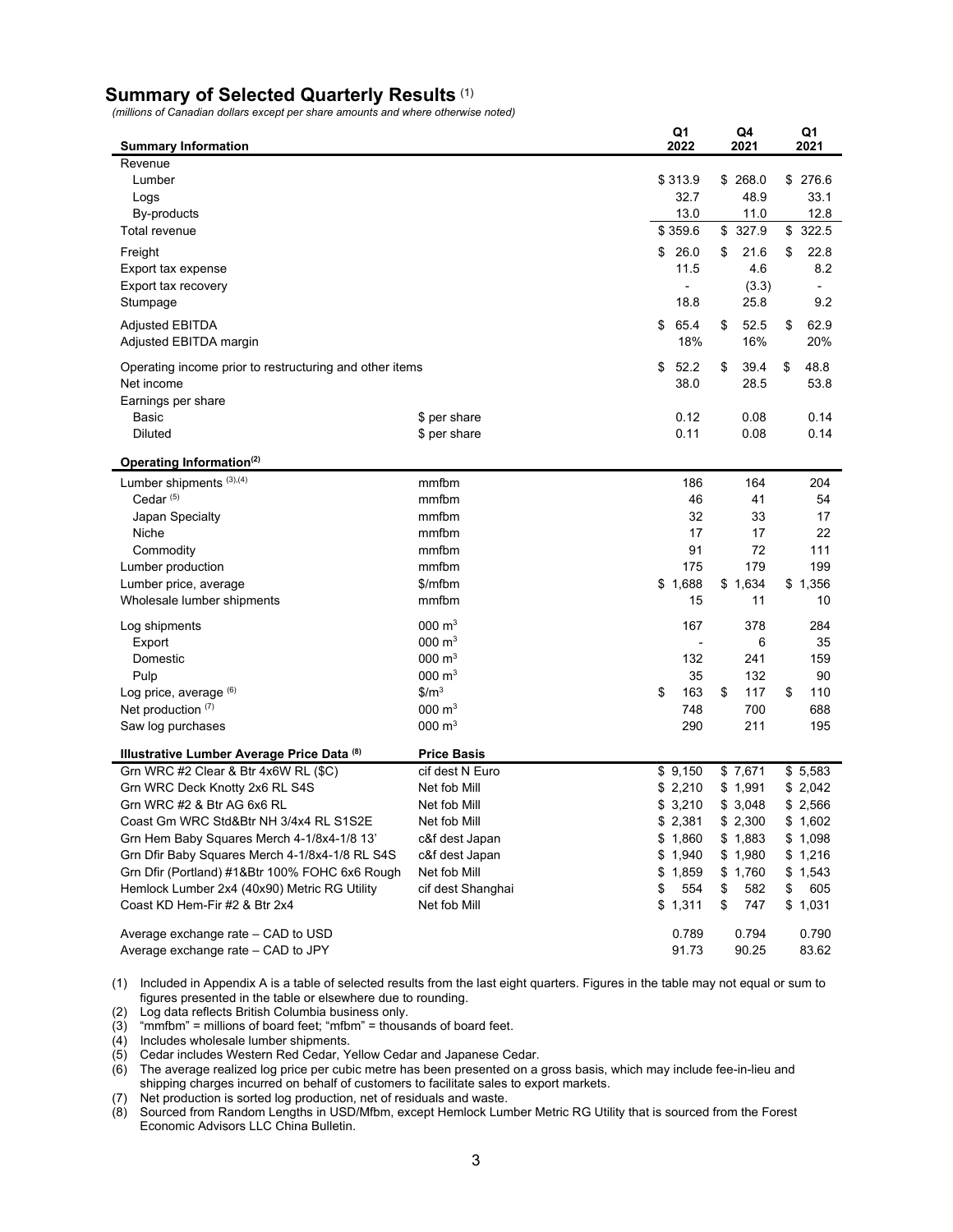# **Summary of First Quarter 2022 Results**

Adjusted EBITDA for the first quarter of 2022 was \$65.4 million, as compared to adjusted EBITDA of \$62.9 million in the same period last year as we capitalized on strong specialty product markets which helped to mitigate shipment volume impacts from ongoing logistics constraints. Net income in the first quarter of 2022 was \$38.0 million as compared to net income of \$53.8 million in the same quarter of 2021, which included \$16.7 million in other income related to non-core asset sales and the application of significant tax loss carry forwards.

First quarter operating income prior to restructuring and other items was \$52.2 million in 2022, as compared to \$48.8 million in the same period last year. Included in the first quarter of 2022 was an incremental export tax expense of \$3.3 million due to higher duty rates. Improved pricing in specialty lumber segments more than offset the impact of lower sales volumes and higher export tax expense as compared to the first quarter of 2021. Constrained vessel, rail and trucking capacity limited lumber shipments.

### *Sales*

Lumber revenue rose 13% as compared to the first quarter of last year, as a stronger lumber sales mix and higher price realizations more than offset logistics-constrained sales volumes.

Lumber pricing improved across all our specialty lumber segments as compared to the first quarter of last year, while realized commodity pricing was relatively flat due to the geographic mix of sales. We increased our specialty product lumber shipments to 51% from 46% in the first quarter of 2021. Improved pricing and mix delivered a record quarterly average realized lumber price of \$1,688 per thousand board feet, an increase of 24% from the first quarter of 2021.

We grew lumber revenue despite a 9% reduction in shipment volumes from the same quarter of 2021. Ongoing logistics constraints affected lumber shipments. Limited cedar log availability constrained cedar lumber production, as compared to the same period last year. In contrast to these challenges, shipment volumes to Japan increased by 88% as compared to the same period last year.

Log revenue was \$32.7 million in the first quarter of 2022, a slight decrease from the same period in the prior year. A 48% increase in average realized British Columbia ("BC") log price was offset by a 41% reduction in log shipments. Strong lumber markets and limited BC log production have driven coastal log prices higher.

Permitting delays and weather-related curtailments in the latter half of 2021 limited log harvest and sales volumes and reduced our log inventory going into 2022. As a result, all export-grade logs were redirected to our sawmills to provide fibre in support of lumber production.

By-product revenue was \$13.0 million, comparable to the same period last year. Increased chip price realizations, from a higher Northern Bleached Softwood Kraft ("NBSK") pulp price to China, were offset by reduced shipments due to lower lumber production compared to the same period last year.

# *Operations*

Lumber production of 175 million board feet was 12% lower than the first quarter last year, due to log supply related, temporary operating curtailments at certain sawmills and the relative increase of net count export lumber production.

We harvested 748,000 cubic metres of logs from our coastal operations in BC, as compared to 688,000 cubic metres in the first quarter last year. Timberlands operations benefitted from improved harvesting conditions to partly rebuild a depleted log inventory.

Excluding stumpage, timberlands per unit operating costs increased over the comparative period with accelerated road building and higher helicopter logging harvest volume. Record pricing for logs and lumber drove a 75% increase in stumpage rates as compared to the same period last year. Increased harvest production and higher coastal stumpage rates resulted in the increase in stumpage expense compared to the same period last year.

We increased our BC Coastal saw log purchases by almost 50% to 290,000 cubic metres, as compared to the same period last year, to support sawmill operations and the rebuilding of a depleted sawlog inventory. The mix of purchases and rising log prices resulted in a 25% increase in purchase log price as compared to the same period last year.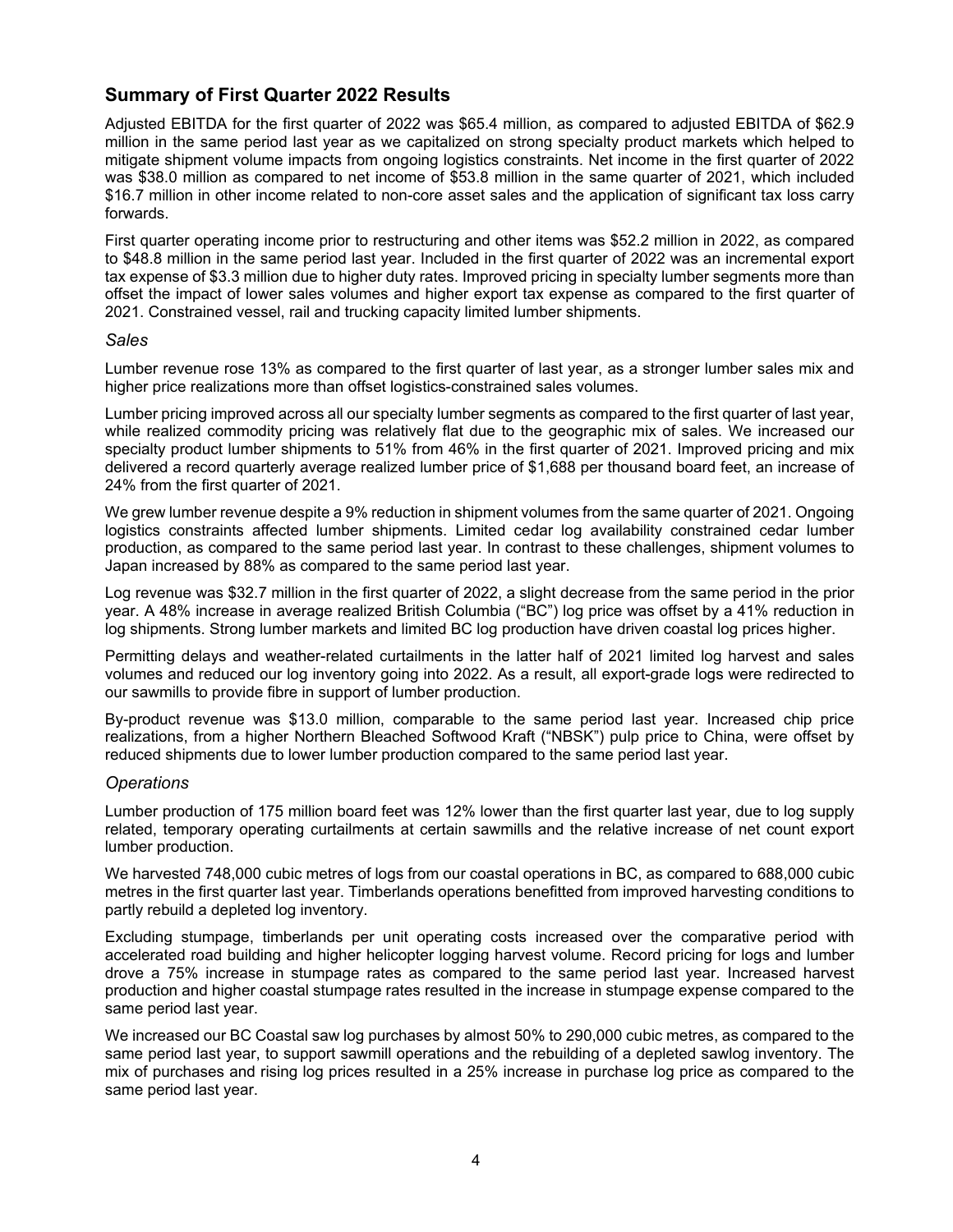First quarter freight expense increased by \$3.2 million over the same period last year, despite a 9% decline in lumber shipments and the absence of log exports. Freight expense increased due to a 44% increase in container freight rates, the increased use of breakbulk vessel shipments, and higher fuel costs. We continue to partly mitigate ongoing export logistics issues and limited container availability by converting a component of our lumber shipments to breakbulk. Vessel, rail and trucking capacity remains constrained.

Adjusted EBITDA and operating income included \$11.5 million of countervailing duty ("CV") and anti-dumping duty ("AD") expense in the first quarter of 2022, as compared to \$8.2 million in the same period of 2021. Export tax expense increased due to higher duty rates and lumber pricing, offset by lower US-destined lumber shipment volumes.

# *Selling and Administration Expense*

First quarter selling and administration expense was \$13.2 million in 2022 as compared to \$14.3 million in the first quarter last year.

Mark-to-market recovery of \$2.5 million on long-term compensation liabilities, quarter-over-quarter, was partly offset by increased information technology, legal, insurance and other administrative costs. A portion of the incremental legal fees and other costs incurred were in support of agreements detailed in "*Indigenous Relationships"* below.

# *Other Income (Expense)*

We recognized other expense of \$0.1 million in the first quarter of 2022, as compared to income of \$16.7 million in the same period of 2021. The first quarter of 2021 included income from the sale of assets related to Orca Quarry located near Port McNeill, British Columbia.

### *Finance Costs*

Finance costs were \$0.4 million as compared to \$0.9 million in the first quarter last year due to a reduction in our average outstanding debt balance.

#### *Income Taxes*

Western recognized current income tax expense of \$15.4 million partially offset by a deferred income tax recovery of \$2.3 million in net income in the first quarter of 2022, an increase of \$2.8 million over the first quarter of 2021. Comparative period income tax was reduced through the utilization of remaining non-capital Canadian tax loss carryforwards and the application of capital loss carryforwards against taxable capital gains arising from non-core asset dispositions.

# *Net Income*

Net income for the first quarter of 2022 was \$38.0 million, as compared to net income of \$53.8 million for the same period last year. Comparative results included incremental \$16.8 million in other income related to the sale of the Orca Quarry assets and the application of significant tax loss carry forwards.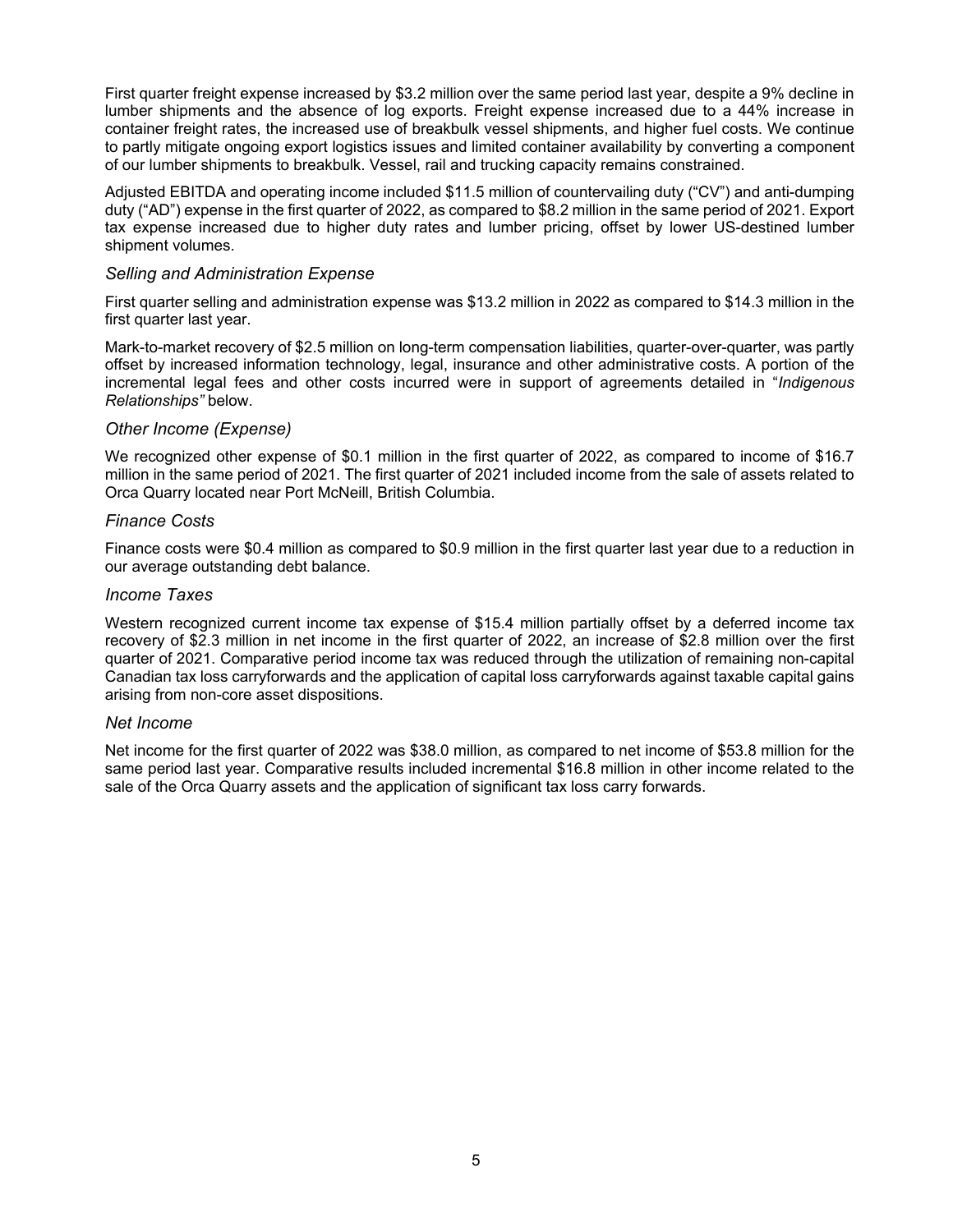# **Indigenous Relationships**

We respect the treaty and Aboriginal rights of Indigenous groups, and we are committed to open dialogue and meaningful actions in support of reconciliation.

We are actively investing time and resources in capacity building and fostering positive working relationships with Indigenous groups, with traditional territories within which Western operates, through information sharing, joint sustainable forest management planning, timber harvesting, reforestation practices, restoration initiatives and other mutually beneficial interests. These arrangements may include business-to-business service and supply contracts, combining tenure for joint forest management, job creation and training, and limited partnerships with shared governance and financial interests.

In collaboration with Indigenous groups, we have achieved a series of milestone agreements that advance our mutually beneficial relationships and exemplify Western's ongoing actions to support reconciliation. A summary of those agreements and related announcements occurring in 2022 is presented below. For an extensive summary of agreements and initiatives that occurred in 2021, refer to our Annual Report, which can be found on SEDAR at www.sedar.com.

# *Integrated Resource Management Plan with Nanwakolas Council in Tree Farm Licence 39 Block 2*

On January 19, 2022, Western and the Nanwakolas Council, representing Tlowitsis, K'ómoks, Wei Wai Kum and We Wai Kai First Nations, announced an agreement to develop an Indigenous-led Integrated Resource Management Plan ("IRMP") for managing forests in Tree Farm Licence (" 39 Block 2 ("TFL 39 Block 2") over the next two years.

In recent years, we have engaged in several innovative projects together with the Nanwakolas Council, including joint development and the ongoing implementation of the Nanwakolas Large Cultural Cedar Declaration and the 2020 Information Sharing Protocol.

# *Service Contract Agreement with Tla'amin Nation in Tree Farm Licence 39 Block 1*

On February 15, 2022, Western and Tla'amin Nation ("Tla'amin") announced a timber harvesting services contract to provide incremental harvest capacity in Tree Farm Licence 39 Block 1 ("TFL 39 Block 1"), through Thichum Forest Products LP, a company beneficially owned by Tla'amin.

The contract supports the ongoing relationship between Western and Tla'amin and builds on the Renewal Agreement signed in July 2021 by demonstrating progress in advancing innovative and mutually beneficial activities in the Tla'amin Territory. This initiative is in addition to the planned development of a two-year, values and science-based, Tla'amin led, collaborative IRMP for Tla'amin treaty lands and Crown tenure areas, and the portion of Western's TFL 39 Block 1 located in Tla'amin territory.

# *Integrated Resource Management Plans in Tree Farm Licence 44*

On February 24, 2022, Tsawak-qin Forestry Limited Partnership ("TFLP"; formerly TFL 44 Limited Partnership) announced an Indigenous-led IRMP process, working with First Nations on whose traditional territories Tree Farm Licence 44 ("TFL 44") is located. The TFL 44 IRMP is expected to use the latest data, science and technology to create a common vision and direction for government-to-government land and resource management decisions. This initiative is in addition to the ongoing development of an Huu-ay-aht First Nations ("HFN")-led IRMP that was announced in the first half of 2021 and is anticipated to be completed in 2023.

On April 14, 2022, TFLP confirmed its commitment to Indigenous stewardship and ongoing IRMP efforts, by expanding its industry-leading protection of tall trees, and forests around them, by lowering the height of trees to which retention standards apply.

Huumiis Ventures Limited Partnership ("HVLP"), a limited partnership beneficially owned by HFN, holds a 35% equity interest in TFLP and have agreed to acquire a further 16% equity interest with an anticipated closing in the second quarter of 2023, subject to certain closing conditions including approval by the BC Provincial Government and a further vote by the HFN People's Assembly. We also have an agreement to sell up to an incremental 26% in TFLP to area First Nations and, alongside the HFN, we are now engaging those Nations.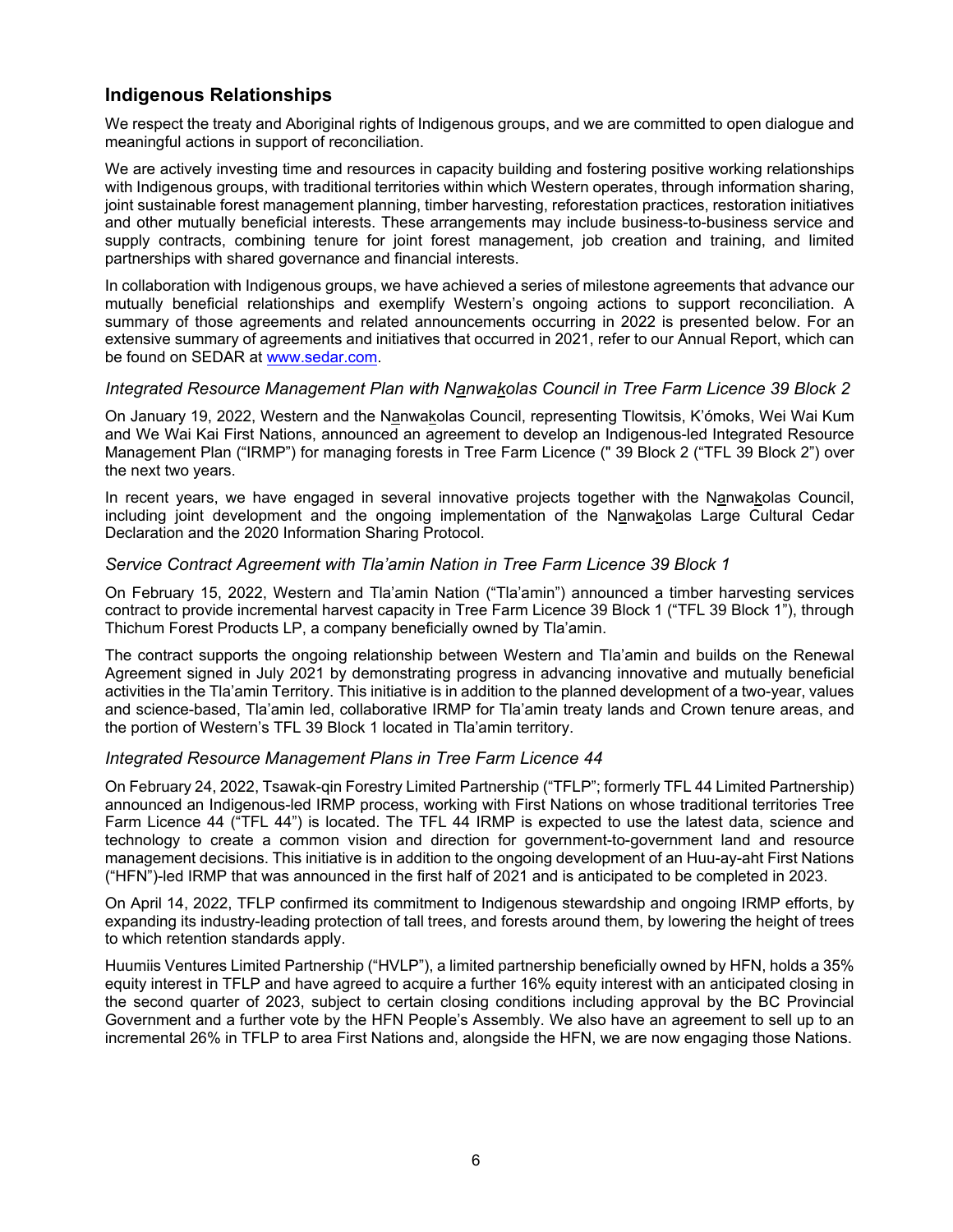# **Regulatory Environment**

In recent years, the Province has introduced various policy initiatives and regulatory changes that impact the BC forest sector regulatory framework as part of a Coastal Revitalization Initiative and Interior Renewal Process, including: fibre recovery, lumber remanufacturing, old growth forest management and the exportation of logs. For additional details on these policy initiatives and regulatory changes please see the *"BC Government Forest Policies Update"* heading and *"Regulatory Risks"* under the heading *"Risks and Uncertainties",* in our Management's Discussion and Analysis for the year ended December 31, 2021.

Current provincial policy requires that forest management and operating plans take into account and not unreasonably infringe on Aboriginal rights and title, proven or unproven, and provide for First Nations consultation. First Nation opposition to a forest tenure or other operating authorization may delay the Province from granting the permit necessary for road development and harvesting. For additional details on these policy requirements and regulatory aspects in relation to First Nations see *"First Nations Land Claims"* and *"Regulatory Risks"* under the heading *"Risks and Uncertainties",* in our Management's Discussion and Analysis for the year ended December 31, 2021. The Company may manage risks associated with delays in the Province granting operating authorizations by fostering positive working relationships with the First Nations, as discussed above. The Company may partly mitigate the operating impacts of permit delays by increasing permitted harvest in other areas; by purchasing more logs on the open market; and by increasing harvest from private timberlands.

# *Old-Growth Logging Deferral*

On June 9, 2021, the Province temporarily deferred old-growth logging in 2,000 hectares of forest in southwestern Vancouver Island, BC for a period of two years. The temporary deferral was implemented at the request of local First Nations, with the deferral period aligned with timelines required to prepare resourcestewardship plans in collaboration with tenure rights holders. TFLP has no active or planned cutting permits in the portion of the 2,000-hectare deferral area in TFL 44, and TFLP's forestry activity continues as planned.

On November 2, 2021, the Province announced its intention to work in partnership with First Nations on the proposed, temporary deferral of harvesting in 2.6 million hectares of BC forests. The proposed, temporary deferrals, if implemented, are subject to First Nations engagement. The Province has stated that final decisions on proposed, temporary deferral areas will be based on discussions between the Province and First Nations governments.

On November 3, 2021, Tla'amin announced that the proposed, temporary deferral area identified by the Province's Technical Advisory Panel ("TAP") in Tla'amin territory would be addressed through the ongoing Tla'amin-led IRMP process. Western and Tla'amin initiated the development of a collaborative IRMP in July 2021 for Tla'amin territory, including a portion of TFL 39 Block 1, expected to take up to two years to complete.

On December 2, 2021, the HFN announced that they will be upholding their right to harvest in four percent of the TAP proposed, temporary deferral area identified in their territory and TFL 44. The remaining 96% of the TAP proposed, temporary deferral area is already protected under exiting conservation measures or not planned for harvesting in the next two years. HFN's preliminary decision is supported by their assessment that 32% of the total productive forest area within their traditional territory and TFL 44 is old forest. The preliminary decision is not expected to have significant short-term effects on planned operations within TFL 44.

On January 19, 2022, Western and four member Nations of the Nanwakolas Council announced an agreement to work on a joint approach to managing forests in TFL 39 Block 2. Among those agreed items was a temporary harvest deferral area of 1,068 hectares proposed by TAP, which is in addition to a pre-existing temporary harvest deferral of 1,506 hectares for previously agreed bi-lateral initiatives between the Nanwakolas Council and Western. These temporary deferral areas represent approximately 1% of the total area of TFL 39 Block 2.

On February 23, 2022, 'Namgis announced its decision to waive the TAP proposed, temporary deferral area in 'Namgis Territory, and continue work with Western on the development of a draft forest landscape plan. While that planning process continues, and in combination with collaborative re-design and expansion of existing forestry reserves, 'Namgis and Western have deferred harvest activity in approximately 30,700 hectares of Tree Farm Licence 37. The draft forest landscape plan is anticipated to be completed by the end of 2022.

Western continues to work collaboratively with First Nations, on whose territories the Company operates, through information sharing and capacity funding to assess any potential impacts on the Company's business.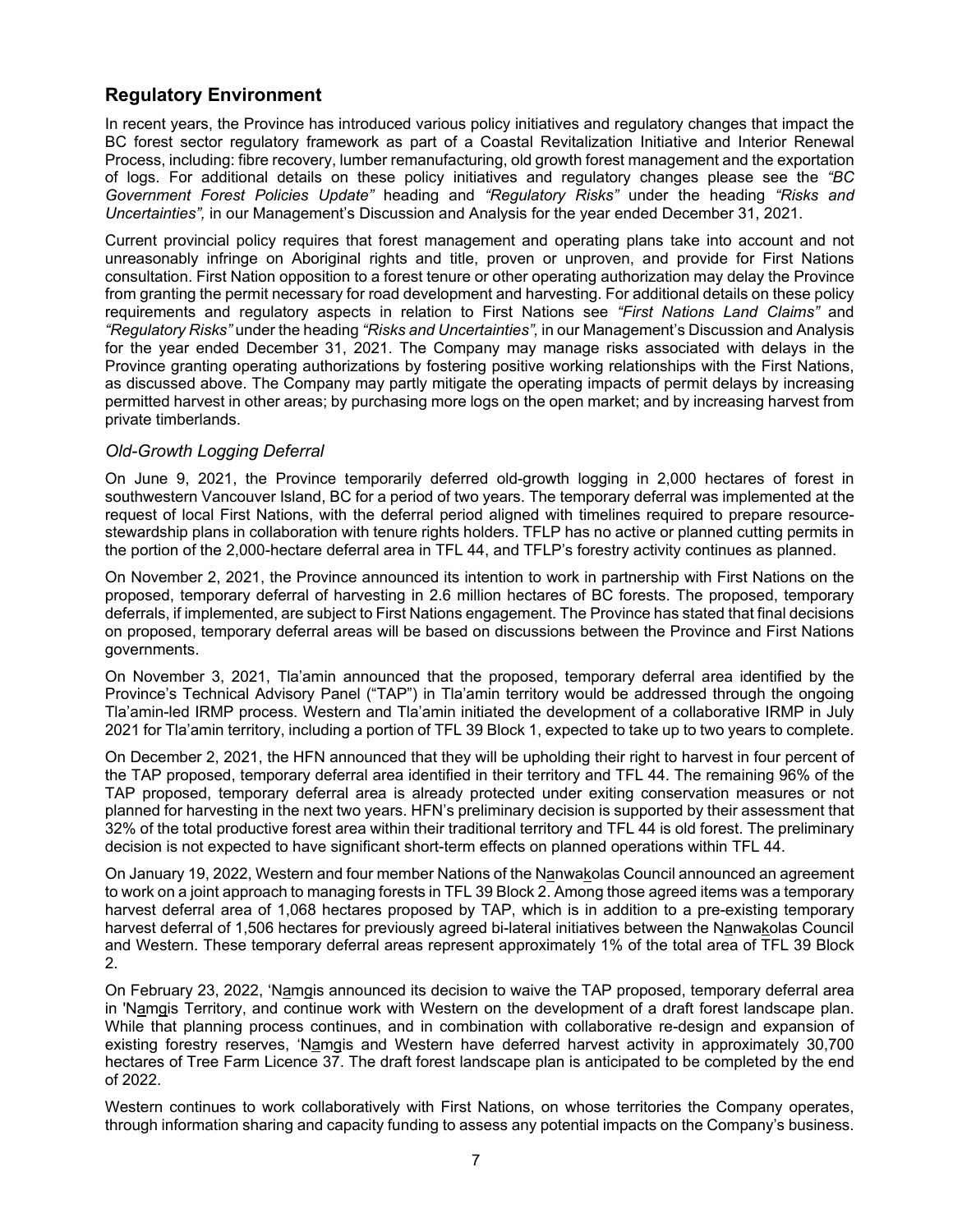Determination of potential impacts is subject to further dialogue with the First Nations and the outcomes of their government-to-government discussions. Should the proposed measures impact Western's business, the Company will seek support from the Province for its workers and full compensation for investments.

Western will work with First Nations and government as these decisions are made, respecting the rights and title of First Nations, including their right to economically benefit from the lands within their traditional territories.

### *Forest and Range Practices Act Amendments*

On October 20, 2021, the Province introduced *Bill 23, the Forests Statutes Amendment Act, 2021,* to improve the framework for stakeholder engagement in long-term forest planning. Amongst the amendments, that are expected to come into effect through future regulation, is the eventual replacement of forest stewardship plans with forest landscape plans. Landscape-level plans developed in collaboration with First Nations are intended to guide increased consideration of ecological and cultural values of the forests in BC. These proposed act amendments align with Western's increasing use of Integrated Resource Management Plans for the joint planning of long-term, sustainable forest management with First Nations.

# *Timber Tenure Reduction*

Approximately 89% of Western's 5,914,000 cubic metre sustainable allowable annual cut ("AAC") is in the form of Tree Farm Licences ("TFL"). TFLs are granted for 25-year terms and are replaced by the Province every five to ten years with a new 25-year term.

In the second half of 2022, we anticipate the Province's Chief Forester to issue a final determination on the AAC in TFL 19, which is approximately 729,000 cubic metres. We expect that determination may reduce the AAC of TFL 19 by up to 17% or approximately 125,400 cubic metres.

Provincial legislation requires the Chief Forester to routinely review sustainable harvesting levels of individual tenures at least every 10 years and to issue a determination which may result in an increase or decrease to AAC. The AAC determination reflects tree growth, ecology, regional and local economic and social interests, water and other environmental considerations that define how forests can be managed.

More information on our tenure rights and sustainable harvest practices can be found in the Company's Annual Information Form, which is available on SEDAR at www.sedar.com, and Western's Sustainability Report, which is available at www.westernforest.com.

# **COVID-19**

Western is committed to the health and safety of our employees, contractors and the communities where we operate. From the onset of the pandemic, Western has been committed to following the public health guidance in shaping our response to help mitigate the risk of COVID-19 transmission. To help mitigate the spread of COVID-19, strict health and safety protocols were implemented across our business based on guidance from health officials and experts, and in compliance with regulatory orders and standards.

Public health guidance evolved in all of our operating environments in 2022. Effective March 12, 2022, Washington State fully reopened, thereby eliminating regulatory requirements for COVID specific health and safety rules. Effective April 9, 2022, BC's Public Health Officer lifted all COVID-19 restrictions. In keeping with the updated public health guidance, and our ongoing commitment to health and safety, Western has transitioned from its Exposure Control Plan and COVID safety plans to a permanent Communicable Disease Prevention Plan. This transition included rescinding the Company's travel restrictions, capacity limits and proof of vaccination requirements, but kept in place elements such as handwashing and other practical ways to mitigate the risk of the spread of any communicable disease in our operations.

We continue to monitor and review the latest guidance from health officials and experts to ensure our protocols meet the current required standards should circumstances change.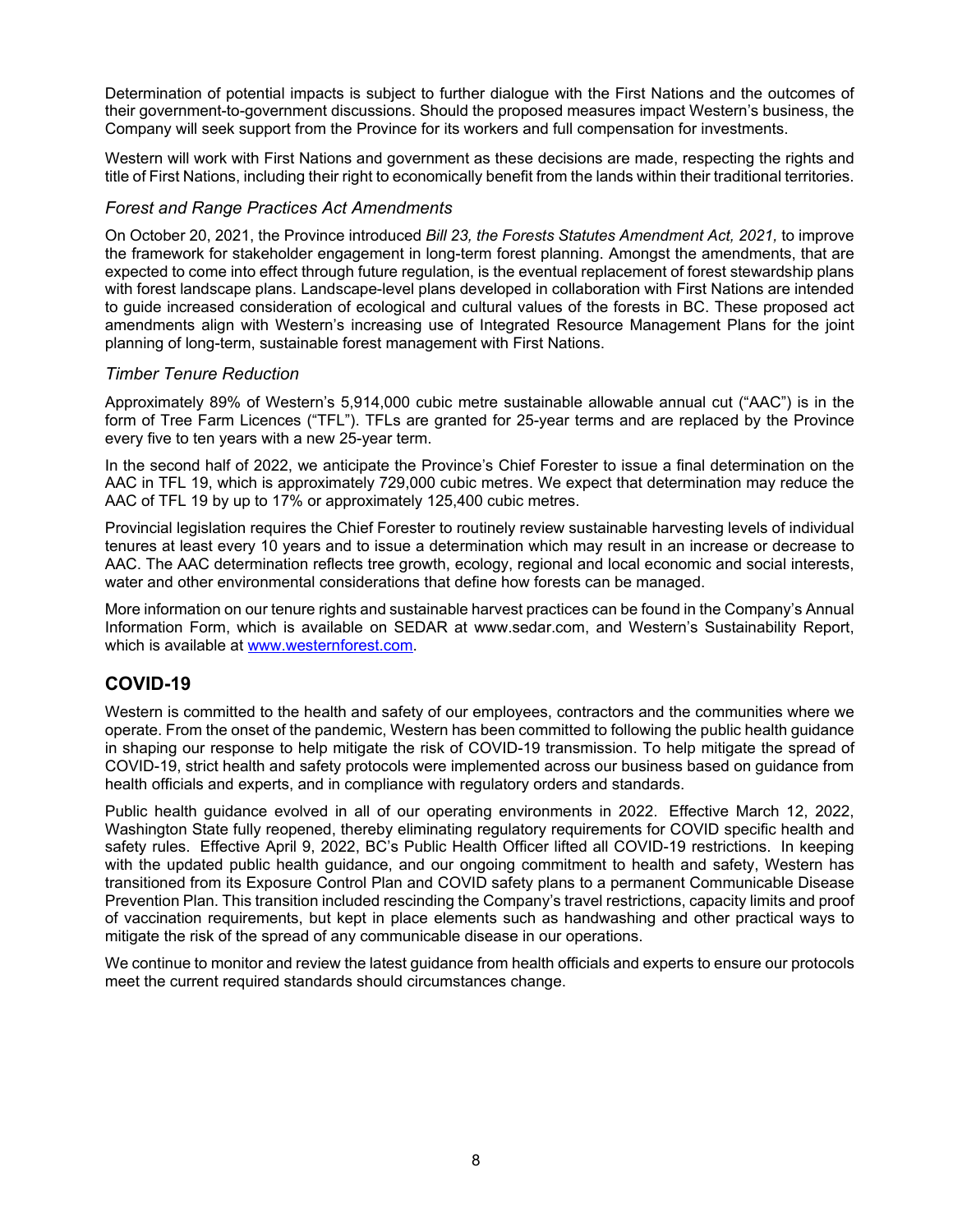# **Financial Position and Liquidity(1)**

*(millions of Canadian dollars except where otherwise noted)* 

| <b>Selected Cash Flow Items</b>                          | Q1<br>2022               | Q4<br>2021               | Q1<br>2021               |
|----------------------------------------------------------|--------------------------|--------------------------|--------------------------|
| Operating activities                                     |                          |                          |                          |
| Net income                                               | \$<br>38.0               | \$<br>28.5               | \$<br>53.8               |
| Amortization                                             | 12.7                     | 12.7                     | 12.9                     |
| Gain on disposal of property, equipment and other assets | (1.4)                    | (0.7)                    | (17.4)                   |
| Income tax expense                                       | 13.1                     | 10.2                     | 10.3                     |
| Income taxes (paid) refunded                             | (58.4)                   | 0.1                      |                          |
| Share-based compensation                                 | 1.0                      | 1.5                      | 4.5                      |
| Export tax receivable                                    | $\overline{\phantom{a}}$ | (3.3)                    | $\overline{\phantom{0}}$ |
| Other                                                    | 3.1                      | (1.2)                    | 2.2                      |
|                                                          | 8.1                      | 47.8                     | 66.3                     |
| Change in non-cash working capital                       | (43.9)                   | (7.7)                    | (20.6)                   |
| Cash provided by (used in) operating activities          | (35.8)                   | 40.1                     | 45.7                     |
| Investing activities                                     |                          |                          |                          |
| Additions to property, plant and equipment               | (4.8)                    | (9.9)                    | (2.6)                    |
| Additions to capital logging roads                       | (1.2)                    | (2.6)                    | (1.7)                    |
| Proceeds on disposal of property, equipment and other    | 1.7                      | 0.7                      | 37.7                     |
| Deposits                                                 | (2.0)                    | (1.2)                    | $\overline{\phantom{a}}$ |
| Cash provided by (used in) investing activities          | (6.3)                    | (13.0)                   | 33.4                     |
|                                                          |                          |                          |                          |
| Financing activities                                     |                          |                          |                          |
| Repayment of credit facility                             |                          | $\overline{\phantom{a}}$ | (69.7)                   |
| <b>Dividends</b>                                         | (3.3)                    | (3.3)                    | (3.8)                    |
| Share repurchases                                        | (7.3)                    | (34.5)                   | (2.3)                    |
| Lease payments                                           | (1.8)                    | (1.9)                    | (1.9)                    |
| Other                                                    | (0.6)                    | (0.5)                    | (1.2)                    |
| Cash used in financing activities                        | (13.0)                   | (40.2)                   | (78.9)                   |
| Increase (decrease) in cash                              | \$ (55.1)                | \$(13.1)                 | \$<br>0.2                |
| <b>Summary of Financial Position</b>                     |                          |                          |                          |
| Cash and cash equivalents                                | \$74.9                   | \$130.0                  | 3.1<br>\$                |
| <b>Current assets</b>                                    | 408.0                    | 411.0                    | 265.6                    |
| <b>Current liabilities</b>                               | 162.9                    | 194.3                    | 119.6                    |
| Total debt                                               |                          |                          | 2.5                      |
| Net debt (cash) <sup>(2)</sup>                           | (74.9)                   | (130.0)                  | (0.6)                    |
| Equity, excluding non-controlling interest               | 640.9                    | 612.1                    | 552.6                    |
| Total liquidity (3)(6)                                   | 310.1                    | 371.4                    | 244.0                    |
|                                                          |                          |                          |                          |
| <b>Financial ratios</b>                                  |                          |                          |                          |
| Current assets to current liabilities (4)                | 2.50                     | 2.12                     | 2.22                     |
| Net debt to capitalization (5)(6)                        | 0%                       | 0%                       | 0%                       |

Figures in the table above may not equal or sum to figures presented elsewhere due to rounding.

(1) Figures in the table above may not equal or sum to figures presented in the table and elsewhere due to rounding.

(2) Net debt is defined as the sum of long-term debt and bank indebtedness, less cash and cash equivalents.

(3) Total liquidity comprises cash and cash equivalents, and available credit under the Company's credit facility.

(4) Current assets to current liabilities is a supplementary measure and defined as current assets divided by current liabilities.

 $(5)$  Capitalization comprises net debt and equity.

(6) Total liquidity and Net debt to capitalization are non-GAAP financial measures. Refer to the Non-GAAP Financial Measures section of this document for more information on each non-GAAP financial measure.

Cash provided by operating activities before changes in non-cash working capital was \$8.1 million in the first quarter of 2022, as compared to \$66.3 million in the same period last year. The first quarter of 2022 included income tax payments of \$58.4 million in respect of 2021 income taxes, and a 2022 income tax instalment. Change in non-cash working capital was primarily due to rebuilding a depleted log inventory entering the first quarter of 2022.

Cash used in investing activities was \$6.3 million during the first quarter of 2022, as compared to cash generated of \$33.4 million during the same period last year. The first quarter of 2021 included proceeds of \$37.7 million on asset dispositions.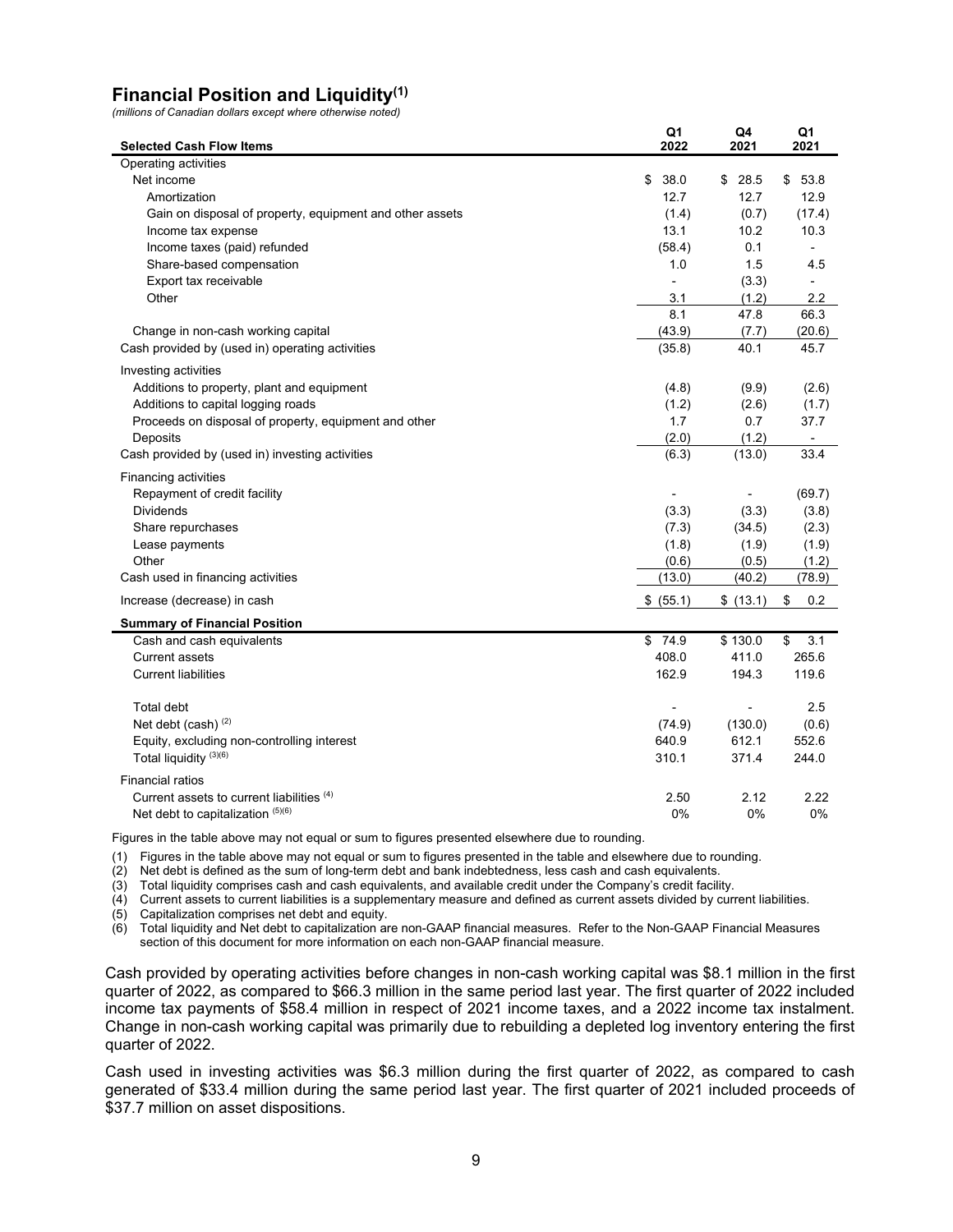Cash used in financing activities was \$13.0 million in the first quarter of 2022, as compared to \$78.9 million in the same period of 2021. We returned \$10.6 million to shareholders via dividends and common shares repurchased for cancellation under our Normal Course Issuer Bid ("NCIB"), as compared to \$6.1 million in the first quarter of last year.

# *Liquidity and Capital Resources*

Total liquidity was \$310.1 million at March 31, 2022, as compared to \$371.4 million at December 31, 2021 and \$244.0 at March 31, 2021. Liquidity is comprised of cash and cash equivalents of \$74.9 million and unused availability under the credit facility of \$235.2 million.

Based on our current forecasts, we expect sufficient liquidity will be available to meet any commitments as well as our other obligations through 2022. The Company was in compliance with all its financial covenants as at March 31, 2022.

# **Dividend and Capital Allocation**

We remain committed to a balanced approach to capital allocation. To return capital to shareholders, we pay a regular quarterly dividend and complement our dividend program with opportunistic repurchases of common shares.

We will continue to evaluate opportunities to invest strategic and discretionary capital in jurisdictions and product lines that create the opportunity to grow long-term shareholder value. We expect to focus near-term internal strategic capital investments on projects that reduce manufacturing costs or address kiln drying and planer capacity constraints on the BC Coast. These potential investments will help support growth of our product line initiatives, as well as add value to our products. We currently have approximately \$16 million in strategic capital projects underway in BC, and we continue to evaluate opportunities to invest in the competitive positioning of our value-added operations. The Company will evaluate all capital allocation decisions after considering our operating results, financial condition, cash requirements, financing agreement restrictions and other factors or financial metrics that we may deem relevant.

# *Dividend Increase*

On May 4, 2022, we announced a 25% increase in our quarterly dividend from \$0.01 per common share to \$0.0125 per common share. The quarterly dividend increase is effective immediately and is payable June 17, 2022 to shareholders of record on May 27, 2022.

The quarterly dividend program is intended to return a portion of the Company's cash to shareholders, after taking into consideration liquidity and ongoing capital needs. The Company's Board of Directors will continue to review our dividend on a quarterly basis.

# *Normal Course Issuer Bid*

During the first three months ended March 31, 2022, we repurchased and cancelled 3,379,027 common shares for \$7.3 million at an average price of \$2.17 per common share.

As at May 4, 2022, the Company had repurchased and cancelled the maximum 29,726,940 common shares permitted for purchase and cancellation under the current NCIB for \$60.7 million at an average price of \$2.04 per common share. The Company has fully completed its current NCIB resulting in a 10% reduction to the public float of common shares outstanding at the August 5, 2021 NCIB renewal date.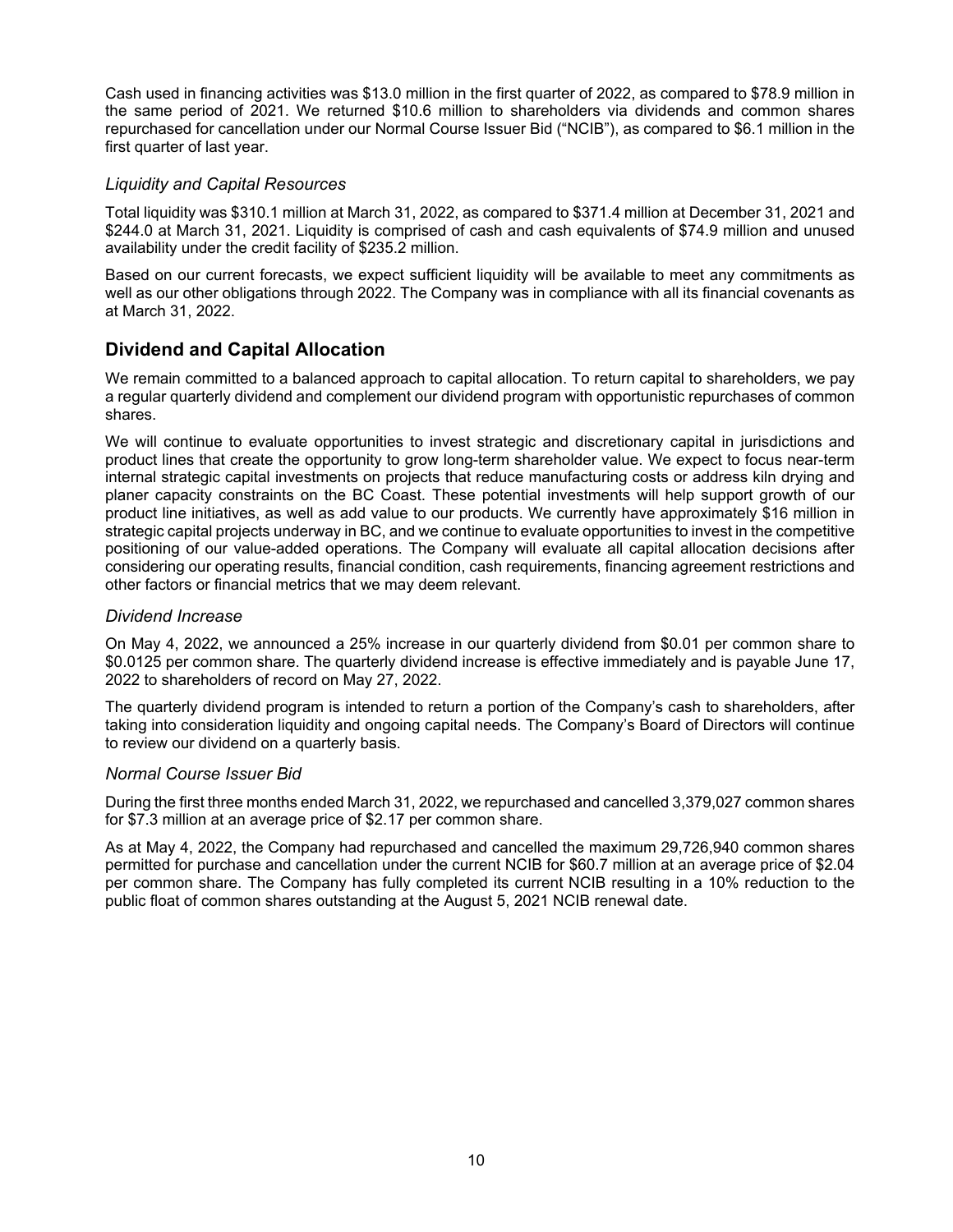# **Strategy and Outlook**

Western's long-term business objective is to create superior value for shareholders by building a sustainable, margin-focused log and lumber business of scale to compete successfully in global softwood markets. We believe this will be achieved by maximizing the sustainable utilization of our forest tenures; partnering with First Nations in sustainable forest management; operating safe, efficient, low-cost manufacturing facilities; and augmenting our sales of targeted high-value specialty products for selected global customers with a lumber wholesale program. We seek to manage our business with a focus on operating cash flow and maximizing value through the production and sales cycle. We routinely evaluate our performance using the measure of Return on Capital Employed.

For more detail on our strategic initiatives and actions, refer to "*Strategy and Outlook*" in our Management's Discussion and Analysis for the year ended December 31, 2021.

### *Market Outlook*

As we look ahead, we expect the strong North American lumber market fundamentals, which have driven lumber pricing over the last few years, to continue. The combination of low existing home for sale inventories, improved housing starts, and historically attractive mortgage rates should support higher lumber consumption. We believe the strong demand fundamentals combined with lower lumber supply from British Columbia and the potential for global lumber supply disruptions will create a supportive pricing environment for lumber over the near term.

Pricing for our Cedar and Niche specialty product segments improved from the fourth quarter, while Japan specialty product pricing remained firm. As we look forward, we expect pricing to remain strong in specialty lumber markets.

Logistics remain a considerable challenge for our business as we pivot production from relatively weaker export markets in China back to North America. Constrained rail capacity in western North American has limited market access and has resulted in some mill curtailments. On the export side we have experienced a slight improvement in container availability, and we will look to expand the use of lower cost container shipping in the months ahead.

We expect sawlog markets to remain strong due to a combination of reduced supply and strong demand while we expect pulp log pricing to trade in a narrow band due to limited market competition. Sawmill residual chip pricing is expected to remain strong supported by higher Northern Softwood Bleach Kraft pulp pricing in China.

Long-term, we believe that strong North American housing market fundamentals will support lumber demand and pricing, above trend levels. An aging housing stock, a housing deficit stemming from years of underbuilding, the influence of work-from-home arrangements on the repair and renovation segment, and the growth of mass timber construction are expected to continue to drive growing demand for lumber. At the same time supply has been reduced due to the impact of permanent production curtailments resulting from Mountain Pine Beetle in the BC Interior.

# *Softwood Lumber Dispute*

The US application of duties on shipments of Canadian lumber continues a long-standing pattern of US protectionist action. We disagree with the inclusion of specialty lumber products, particularly Cedar products in this commodity lumber focused dispute. As duties paid are determined on the value of lumber exported, and as our shipments to the US market consists of significant volumes of high-value, appearance grade lumber, we are disproportionately impacted by these duties. For a comprehensive history of the softwood lumber trade dispute and related North American Free Trade Agreement ("NAFTA") challenge proceedings, please see "*Risks and Uncertainties"* in our Management's Discussion and Analysis for the year ended December 31, 2021.

Western expensed \$11.5 million of export duties at a combined duty rate of 17.91% on its lumber shipments into the US in the first quarter of 2022, as compared to \$8.2 million at a duty rate of 8.99% in the same period last year. The effect of higher duty rates and significantly improved lumber pricing more than offset a 40% decline in the Company's shipments of lumber from Canada into the US over those periods.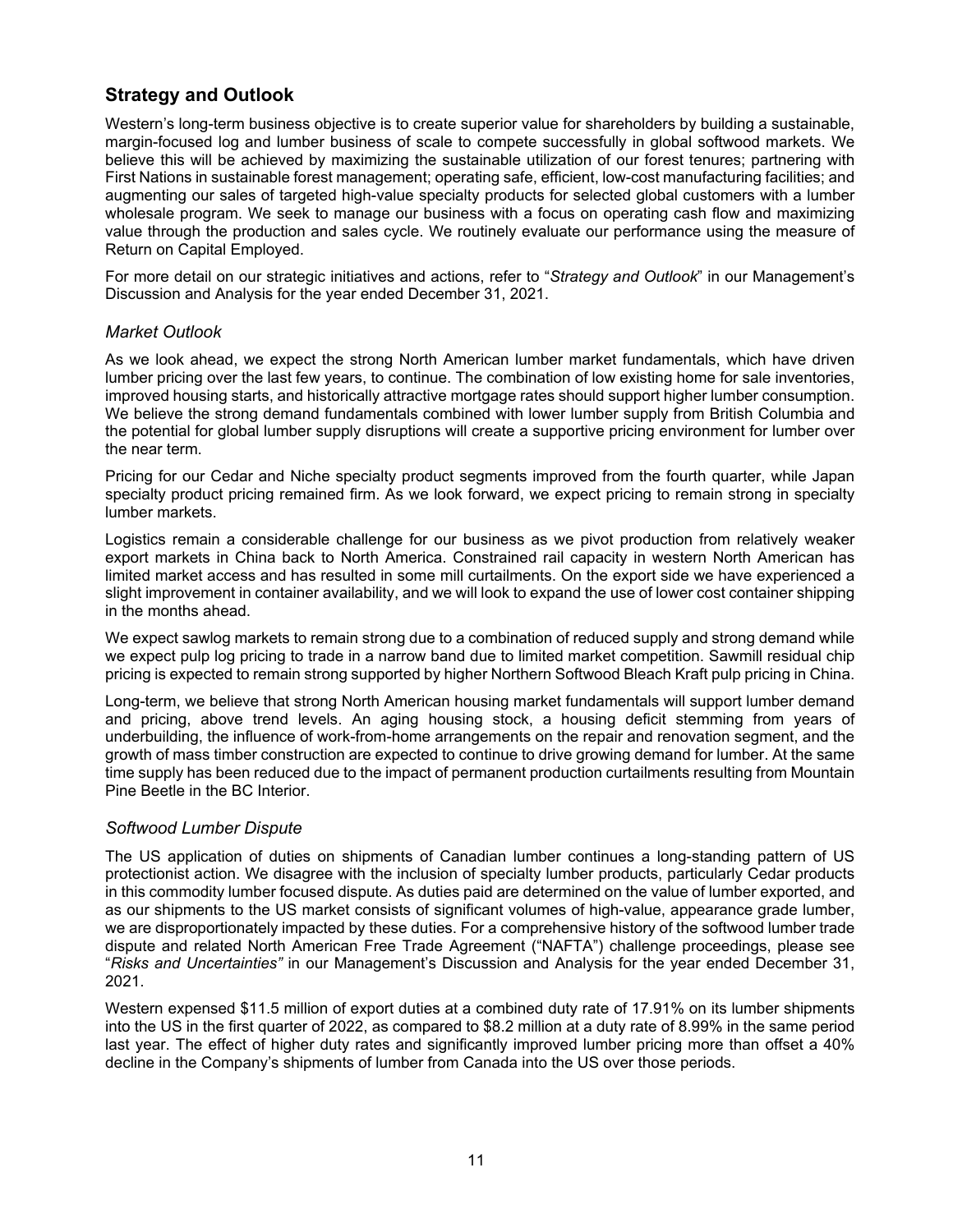In 2020, Western recognized an export tax recovery of \$31.6 million arising from the Department of Commerce's ("DoC") final determination on assessed rates for 2017 and 2018. Export duty tax was comprised of CV and AD at a combined rate of 20.23% on all lumber Western sold into the US until November 30, 2020 and a combined rate of 8.99% effective December 1, 2020.

On December 1, 2021, the DoC published its final CV and AD rates resulting from its second administrative review in the federal register. The final determination reduced the assessment rates applied to shipments in 2019 and established a revised cash deposit rate of 17.90% applicable from December 2021 until the publication of final rates under the third administrative review. As a result, the Company recorded a related export tax recovery of \$3.3 million in the fourth quarter, 2021. On January 10, 2022, as a result of a ministerial error in its second administrative review, the DoC revised the published CV rate to 6.32%, increasing the combined rate to 17.91%.

On January 31, 2022, the DoC released its preliminary determination for CV and AD rates resulting from its third administrative review of CV and AD rates for shipments in 2020, indicating a combined rate to 11.64%. The DoC may revise these rates between the preliminary and the final determination, expected to be released on August 3, 2022. Cash deposits continue at the combined duty rate of 17.91% until the final determinations are published, after which the 2020 rate will apply.

On March 9, 2022, the DoC initiated its fourth administrative review of CV and AD rates for shipments for 2021.

At March 31, 2022, Western had \$159.8 million (US\$127.7 million) of cash on deposit with the US Department of Treasury in respect of these softwood lumber duties, of which \$40.1 million (US\$32.0 million) including interest is recognized in the Company's balance sheet arising from final rate determinations for shipments in 2017 through 2019.

Including wholesale lumber shipments, our lumber shipments from Canada to the US market represent approximately 36% of our total lumber revenue in the first quarter of 2022, as compared to 46% in the same period last year and 39% in fiscal 2021. Our distribution and processing centre in Arlington, Washington and our Columbia Vista division in Vancouver, Washington are expected to partially mitigate the damaging effects of duties on our products destined for the US market. We intend to leverage our flexible operating platform to continue to partially mitigate any challenges that arise from this trade dispute.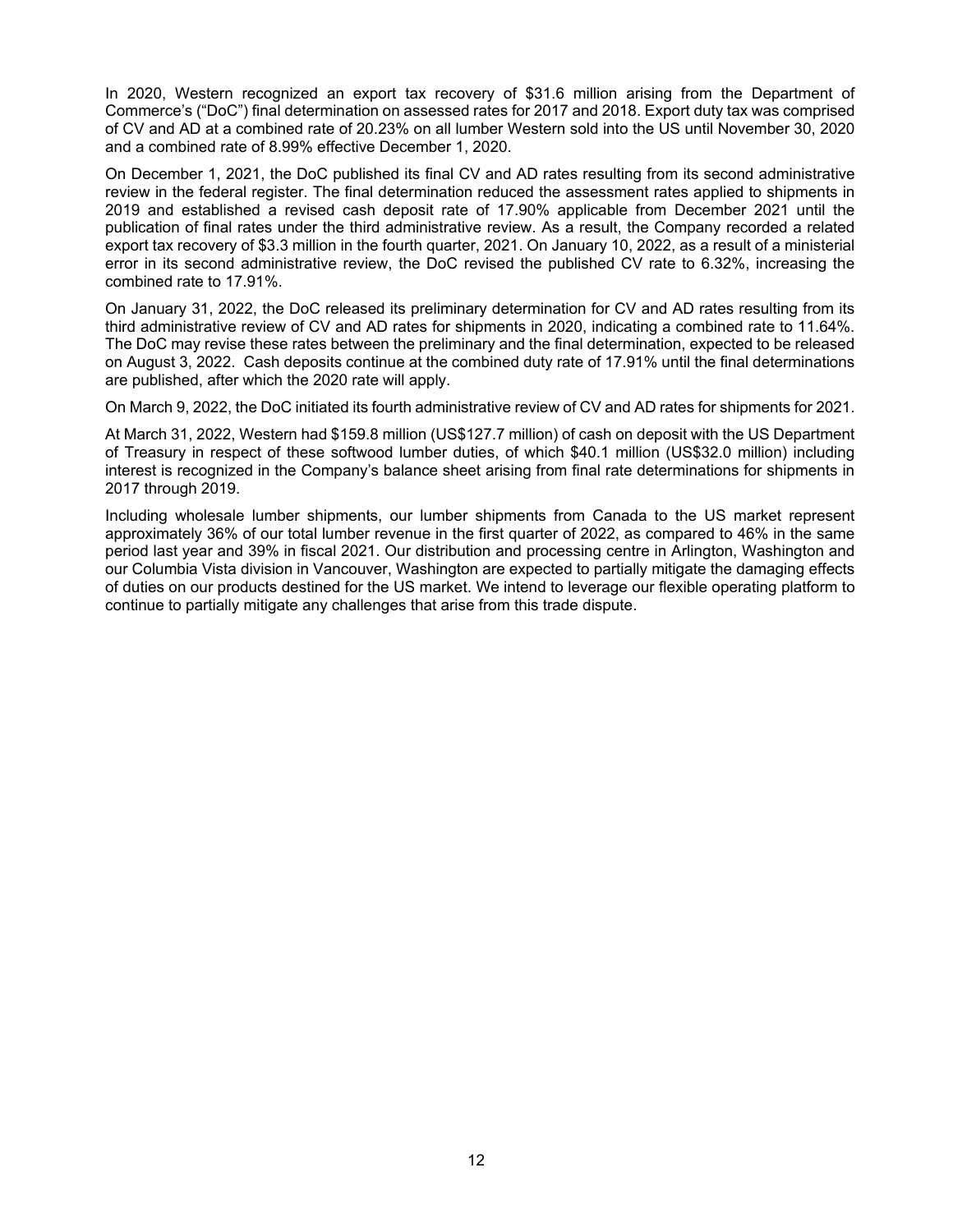# **Non-GAAP Financial Measures**

Reference is made in this MD&A to the following non-GAAP measures: Adjusted EBITDA, Adjusted EBITDA margin, Net debt to capitalization and total Liquidity are used as benchmark measurements of our operating results and as benchmarks relative to our competitors. These non-GAAP measures are commonly used by securities analysts, investors and other interested parties to evaluate our financial performance. These non-GAAP measures do not have any standardized meaning prescribed by IFRS and may not be comparable to similar measures presented by other issuers. The following table provides a reconciliation of these non-GAAP measures to figures as reported in our unaudited condensed consolidated financial statements:

*(millions of Canadian dollars except where otherwise noted)* 

| <b>Adjusted EBITDA</b>                          | Q1 2022                | Q4 2021               | Q1 2021                |
|-------------------------------------------------|------------------------|-----------------------|------------------------|
| Net income                                      | \$<br>38.0             | \$<br>28.5            | \$53.8                 |
| Add:                                            |                        |                       |                        |
| Amortization                                    | 12.7                   | 12.7                  | 12.9                   |
| Changes in fair value of biological assets      | 0.5                    | 0.2                   | 1.2                    |
| Operating restructuring items                   | 0.6                    | 0.8                   | 0.5                    |
| Other expense (income) (1)                      | 0.1                    | (0.3)                 | (16.7)                 |
| Finance costs                                   | 0.4                    | 0.2                   | 0.9                    |
| Current income tax                              | 15.4                   | 10.5                  | 8.8                    |
| Deferred income tax (recovery)                  | (2.3)                  | (0.3)                 | 1.5                    |
| <b>Adjusted EBITDA</b>                          | 65.4<br>\$             | 52.5<br>\$            | 62.9<br>\$             |
| <b>Adjusted EBITDA margin</b>                   |                        |                       |                        |
| Total revenue                                   | \$359.6                | $\mathbb{S}$<br>327.9 | \$322.5                |
| <b>Adjusted EBITDA</b>                          | 65.4                   | 52.5                  | 62.9                   |
| Adjusted EBITDA margin                          | 18%                    | 16%                   | 20%                    |
| Net debt to capitalization                      | <b>Mar. 31</b><br>2022 | Dec. 31<br>2021       | Mar. 31<br>2021        |
| Net debt                                        |                        |                       |                        |
| Total debt                                      | \$<br>L,               | \$<br>L               | \$<br>2.5              |
| Cash and cash equivalents                       | (74.9)                 | (130.0)               | (3.1)                  |
| Net debt (cash)                                 | \$(74.9)               | \$(130.0)             | \$<br>(0.6)            |
| Capitalization                                  |                        |                       |                        |
| Net debt (cash)                                 | \$ (74.9)              | \$(130.0)             | \$<br>(0.6)            |
| Add: equity attributable to equity shareholders |                        |                       |                        |
| of the Company                                  | 640.9                  | 612.1                 | 552.6                  |
| Capitalization                                  | \$566.0                | \$482.1               | \$552.0                |
| Net debt to capitalization                      |                        |                       |                        |
| <b>Total liquidity</b>                          | <b>Mar. 31</b><br>2022 | Dec. 31<br>2021       | <b>Mar. 31</b><br>2021 |
| Cash and cash equivalents                       | 74.9<br>\$             | \$130.0               | \$<br>3.1              |
| Available credit facility                       | 250.0                  | 250.0                 | 250.0                  |
| Less outstanding letters of credit              | (14.8)                 | (8.6)                 | (9.1)                  |
| <b>Total liquidity</b>                          | \$310.1                | \$371.4               | \$244.0                |

Figures in the table above may not equal or sum to figures presented elsewhere due to rounding.

(1) Other income (expense), net of changes in fair market value less cost to sell of biological assets and gain on disposal of assets.

# **Accounting Policies and Standards**

Several new standards, and amendments to existing standards and interpretations, were not yet effective as at March 31, 2022, and have not been applied in preparing the Company's unaudited condensed consolidated interim financial statements. None of the standards are currently considered by the Company to be significant or likely to have a material impact on future financial statements.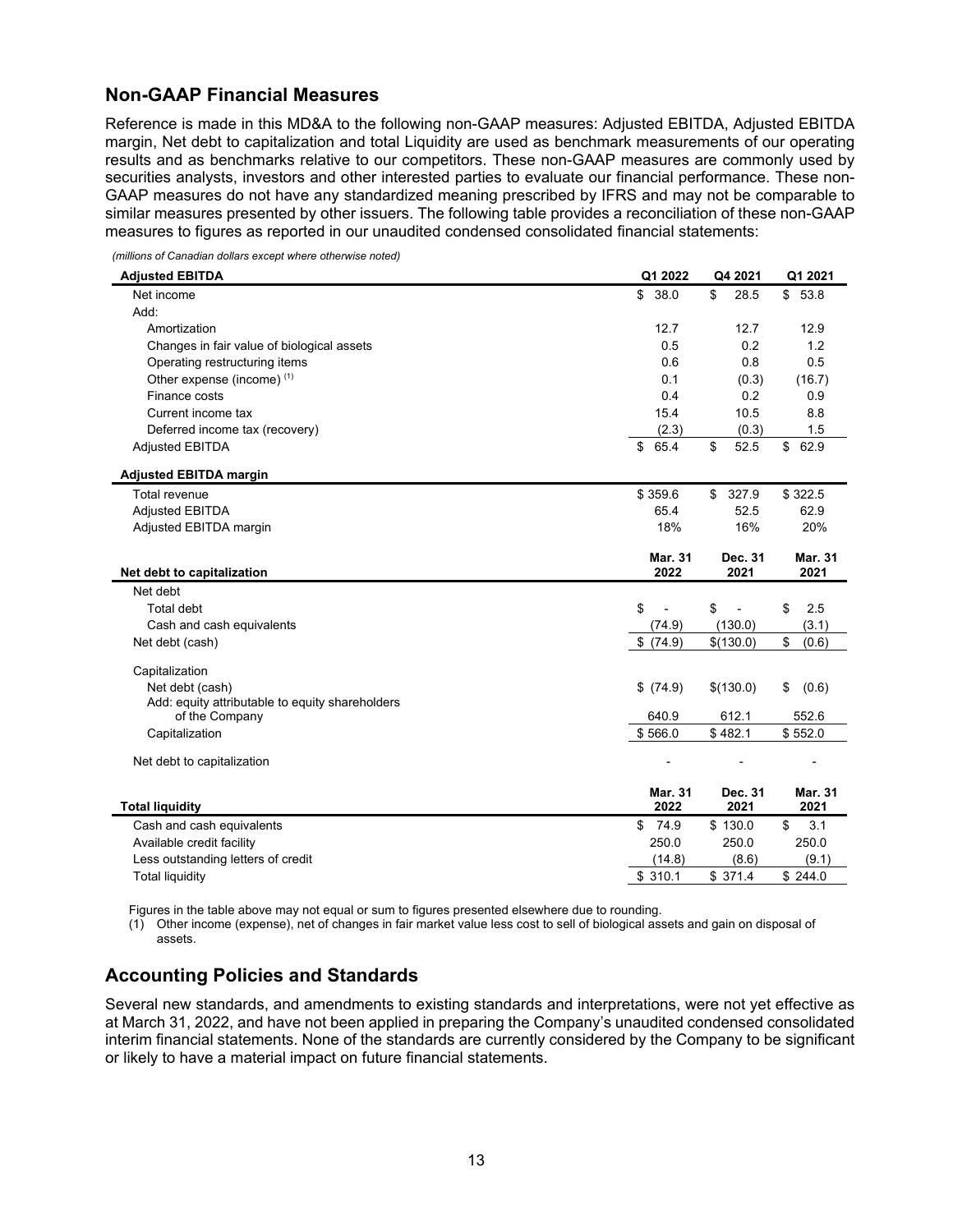# **Critical Accounting Estimates**

For a review of significant management judgements affecting financial results and critical accounting estimates, please see our 2021 Annual Report, which can be found on SEDAR at www.sedar.com. There were no changes to critical accounting estimates during the three months ended March 31, 2022.

# **Financial Instruments and Other Instruments**

We use various financial instruments to reduce the impact of movement in foreign exchange rates on our net income. Please see our Management Discussion and Analysis for the year ended December 31, 2021 for a further discussion on our use of financial instruments. There were no changes to our use of financial instruments during the three months ended March 31, 2022.

# **Off-Balance Sheet Arrangements**

The Company has off-balance sheet arrangements which include letters of credit and surety performance and payment bonds, primarily for timber purchases and CV and AD duty deposits. At March 31, 2022, such instruments aggregated \$18.7 million (December 31, 2021 - \$14.5 million). Off-balance sheet arrangements have not had, and are not reasonably likely to have, any material impact on the Company's current or future financial condition, results of operations or cash flows.

# **Related Party Transactions**

Other than transactions in the normal course of business with the Board of Directors and key management personnel, the Company had no transactions between related parties in the three months ended March 31, 2022.

# **Risks and Uncertainties**

The business of the Company is subject to several risks and uncertainties, including those described in the 2021 Annual Report which can be found on SEDAR at www.sedar.com. Any of the risks and uncertainties described in the above-noted document could have a material adverse effect on our operations and financial condition and cash flows and, accordingly, should be carefully considered in evaluating Western's business. Except as set forth in this MD&A and the notes to our condensed consolidated interim financial statements, there were no additional risks and uncertainties identified during the three months ended March 31, 2022. The Company continues to monitor potential impacts of the COVID-19 outbreak on the Company's critical accounting estimates on a regular basis.

# **Internal Controls over Financial Reporting**

There have been no changes in the Company's internal controls over financial reporting ("ICFR") during the three months ended March 31, 2022, that have materially affected, or are reasonably likely to materially affect, its ICFR.

# **Outstanding Share Data**

As of May 4, 2022, there were 325,510,128 common shares of the Company issued and outstanding.

We have reserved 30,000,000 of our Shares for issuance upon the exercise of options granted under our incentive stock option plan. During the three months ended March 31, 2022, no options were granted, 250,000 previously granted options were exercised and no options were forfeited. As of May 4, 2022, 14,997,304 stock options were outstanding under our incentive stock option plan.

# **Additional Information**

Additional information relating to the Company and its operations, including the Company's Annual Information Form, can be found on SEDAR at www.sedar.com.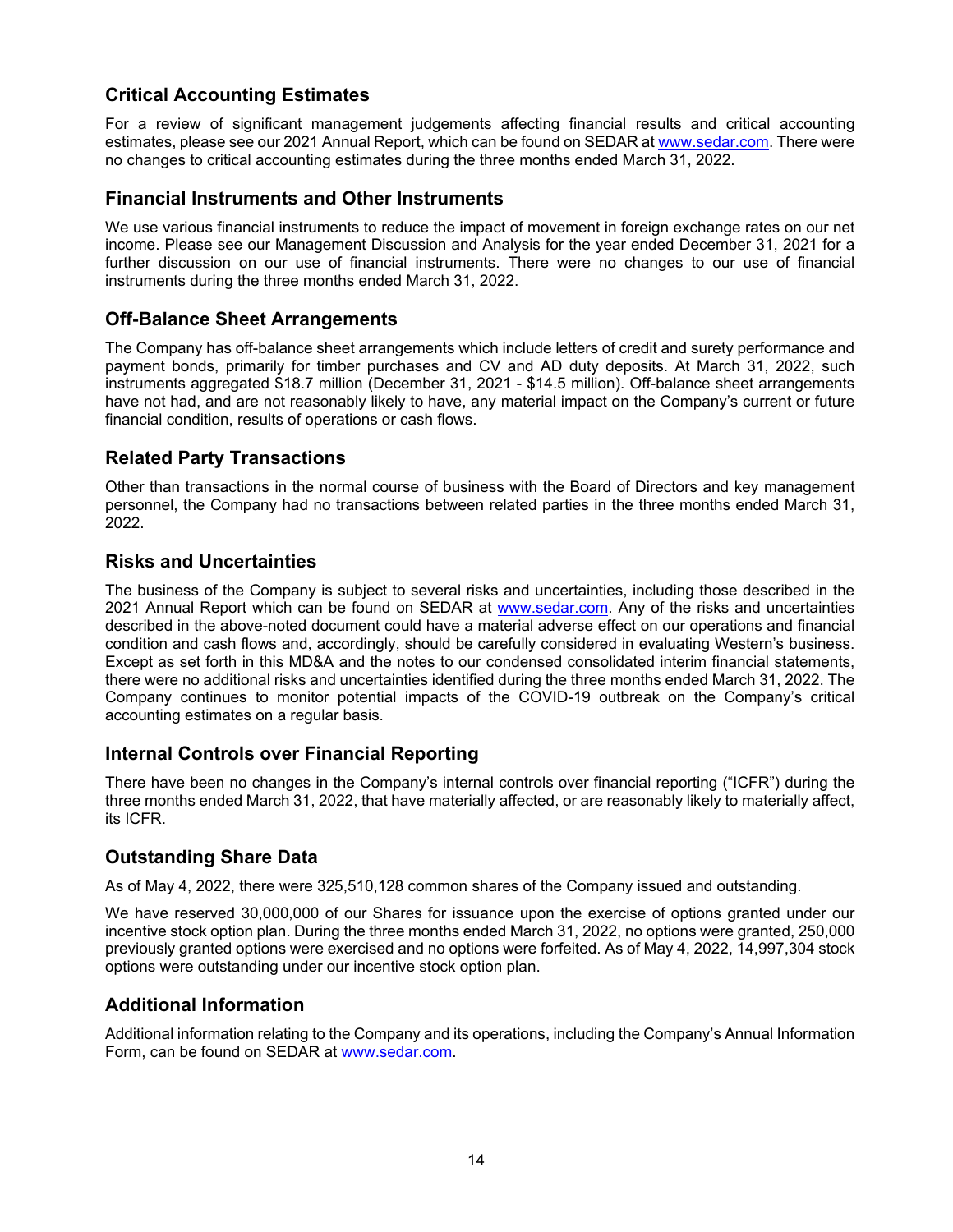# **Management's Discussion and Analysis – Appendix A**

# Summary of Selected Results for the Last Eight Quarters

(millions of Canadian dollars except per share amounts and where noted)

|                                        |                       | 2022           | 2021 |         |    |                |    |                | 2020 |         |    |                |    |                |    |                |
|----------------------------------------|-----------------------|----------------|------|---------|----|----------------|----|----------------|------|---------|----|----------------|----|----------------|----|----------------|
|                                        |                       | Q <sub>1</sub> |      | Q4      |    | Q <sub>3</sub> |    | Q <sub>2</sub> |      | Q1      |    | Q4             |    | Q3             |    | Q <sub>2</sub> |
| Average exchange rate - USD to CAD     |                       | 1.267          |      | 1.260   |    | 1.260          |    | 1.228          |      | 1.265   |    | 1.303          |    | 1.332          |    | 1.386          |
| Average exchange rate - CAD to USD     |                       | 0.789          |      | 0.793   |    | 0.794          |    | 0.814          |      | 0.790   |    | 0.767          |    | 0.751          |    | 0.722          |
| <b>Financial performance</b>           |                       |                |      |         |    |                |    |                |      |         |    |                |    |                |    |                |
| Revenue                                |                       |                |      |         |    |                |    |                |      |         |    |                |    |                |    |                |
| Lumber                                 |                       | \$313.9        |      | \$268.0 |    | \$299.8        |    | \$353.1        |      | \$276.6 | \$ | 256.6          |    | \$208.6        |    | \$188.8        |
| Logs                                   |                       | 32.7           |      | 48.9    |    | 41.0           |    | 46.3           |      | 33.1    |    | 53.4           |    | 73.7           |    | 60.5           |
| By-products                            |                       | 13.0           |      | 11.0    |    | 12.1           |    | 15.0           |      | 12.8    |    | 8.9            |    | 8.3            |    | 7.0            |
| <b>Total revenue</b>                   |                       | \$359.6        |      | \$327.9 |    | \$352.9        |    | \$414.4        |      | \$322.5 |    | \$318.9        |    | \$290.6        |    | \$256.3        |
| <b>Adjusted EBITDA</b>                 |                       | \$<br>65.4     | \$   | 52.5    | \$ | 66.3           |    | \$120.4        | \$   | 62.9    | \$ | 71.1           | \$ | 33.7           | \$ | 29.5           |
| Adjusted EBITDA margin                 |                       | 18%            |      | 16%     |    | 19%            |    | 29%            |      | 20%     |    | 22%            |    | 12%            |    | 12%            |
| Net income                             |                       | \$<br>38.0     | \$   | 28.5    | \$ | 42.2           | \$ | 78.3           | \$   | 53.8    | \$ | 34.4           | \$ | 11.5           | \$ | 8.5            |
| Earnings per share                     |                       |                |      |         |    |                |    |                |      |         |    |                |    |                |    |                |
| Basic                                  |                       | \$<br>0.12     | \$   | 0.08    | \$ | 0.12           | \$ | 0.21           | \$   | 0.14    | \$ | 0.09           | \$ | 0.03           | \$ | 0.02           |
| <b>Diluted</b>                         |                       | \$<br>0.11     | \$   | 0.08    | \$ | 0.12           | \$ | 0.21           | \$   | 0.14    | \$ | 0.09           | \$ | 0.03           | \$ | 0.02           |
| <b>Operating statistics</b>            |                       |                |      |         |    |                |    |                |      |         |    |                |    |                |    |                |
| Lumber $(1)$                           |                       |                |      |         |    |                |    |                |      |         |    |                |    |                |    |                |
| Production                             | Mmfbm                 | 175            |      | 179     |    | 175            |    | 207            |      | 199     |    | 180            |    | 192            |    | 143            |
| Shipments                              | Mmfbm                 | 186            |      | 164     |    | 193            |    | 221            |      | 204     |    | 204            |    | 165            |    | 152            |
| Price                                  | \$/mfbm               | \$1,688        |      | \$1,634 |    | \$1,553        |    | \$1,598        |      | \$1,356 |    | \$1,258        |    | \$1,264        |    | \$1,242        |
| Logs $(2)$                             |                       |                |      |         |    |                |    |                |      |         |    |                |    |                |    |                |
| Net production                         | $000 \; \text{m}^3$   | 748            |      | 700     |    | 690            |    | 1,012          |      | 688     |    | 901            |    | 1,138          |    | 1,224          |
| Saw log purchases                      | $000 \; \text{m}^3$   | 290            |      | 211     |    | 227            |    | 227            |      | 195     |    | 222            |    | 235            |    | 236            |
| Log availability                       | $000 \; \mathrm{m}^3$ | 1,038          |      | 911     |    | 917            |    | 1,239          |      | 883     |    | 1,123          |    | 1,373          |    | 1,460          |
| Shipments                              | $000 \; \text{m}^3$   | 167            |      | 378     |    | 325            |    | 351            |      | 284     |    | 471            |    | 679            |    | 587            |
| Price $(3)$                            | $$/m^3$               | \$<br>163      | \$   | 117     | \$ | 120            | \$ | 127            | \$   | 110     | \$ | 109            | \$ | 106            | \$ | 98             |
| <b>Share Repurchases and Dividends</b> |                       |                |      |         |    |                |    |                |      |         |    |                |    |                |    |                |
| Shares repurchased                     | # millions            | 3.4            |      | 17.4    |    | 14.6           |    | 14.4           |      | 1.3     |    | $\overline{a}$ |    | $\overline{a}$ |    | $\overline{a}$ |
| Shares repurchased                     | \$ millions           | \$<br>7.3      | \$   | 34.5    | \$ | 30.2           | \$ | 29.9           | \$   | 2.3     | \$ |                | \$ | L,             | \$ |                |
| Dividends paid                         | \$ millions           | \$<br>3.3      | \$   | 3.3     | \$ | 3.6            | \$ | 3.6            | \$   | 3.8     | \$ | $\overline{a}$ | \$ | $\overline{a}$ | \$ |                |
| <b>Non-GAAP Financial Measures</b>     |                       |                |      |         |    |                |    |                |      |         |    |                |    |                |    |                |
| Net income                             |                       | \$<br>38.0     | \$   | 28.5    | \$ | 42.2           | \$ | 78.3           | \$   | 53.8    | \$ | 34.4           | \$ | 11.5           | \$ | 8.5            |
| Add:                                   |                       |                |      |         |    |                |    |                |      |         |    |                |    |                |    |                |
| Amortization                           |                       | 12.7           |      | 12.7    |    | 12.0           |    | 13.3           |      | 12.9    |    | 14.3           |    | 14.0           |    | 14.2           |
| Changes in fair value of               |                       |                |      |         |    |                |    |                |      |         |    |                |    |                |    |                |
| biological assets                      |                       | 0.5            |      | 0.2     |    | 0.8            |    | 1.5            |      | 1.2     |    | 1.2            |    | 0.6            |    | 0.6            |
| Operating restructuring items          |                       | 0.6            |      | 0.8     |    | 0.9            |    | 0.5            |      | 0.5     |    | 0.6            |    | 0.5            |    | 0.6            |
| Other (income) expense (4)             |                       | 0.1            |      | (0.3)   |    | (4.0)          |    | (1.4)          |      | (16.7)  |    | 6.2            |    | 0.6            |    | (0.2)          |
| Finance costs (income)                 |                       | 0.4            |      | 0.2     |    | 0.4            |    | 0.4            |      | 0.9     |    | (0.5)          |    | 2.0            |    | 2.2            |
| Current income tax                     |                       | 15.4           |      | 10.5    |    | 13.6           |    | 31.2           |      | 8.8     |    | $\overline{a}$ |    |                |    |                |
| Deferred income tax (recovery)         |                       | (2.3)          |      | (0.3)   |    | 0.4            |    | (3.3)          |      | 1.5     |    | 15.1           |    | 4.4            |    | 3.5            |
| <b>Adjusted EBITDA</b>                 |                       | \$<br>65.4     | \$   | 52.5    | \$ | 66.3           |    | \$120.4        | \$   | 62.9    | \$ | 71.1           | \$ | 33.7           | \$ | 29.5           |
| Divided by total revenue               |                       | 359.6          |      | 327.9   |    | 352.9          |    | 414.4          |      | 322.5   |    | 318.9          |    | 290.6          |    | 256.3          |
| <b>Adjusted EBITDA margin</b>          |                       | 18%            |      | 16%     |    | 19%            |    | 29%            |      | 20%     |    | 22%            |    | 12%            |    | 12%            |

Figures in the table above may not equal or sum to figures presented elsewhere due to rounding.

(1) "mmfbm" = millions of board feet; "mfbm" = thousands of board feet.

(2) Coastal BC business only. Net production is sorted log production, net of residuals and waste. Log availability is net production plus saw log purchases.

(3) The average realized log price per cubic metre has been presented on a gross basis, which may include fee-in-lieu and shipping charges incurred on behalf of customers to facilitate sales to export markets.

(4) Other (income) expense, net of changes in fair market value less cost to sell of biological assets.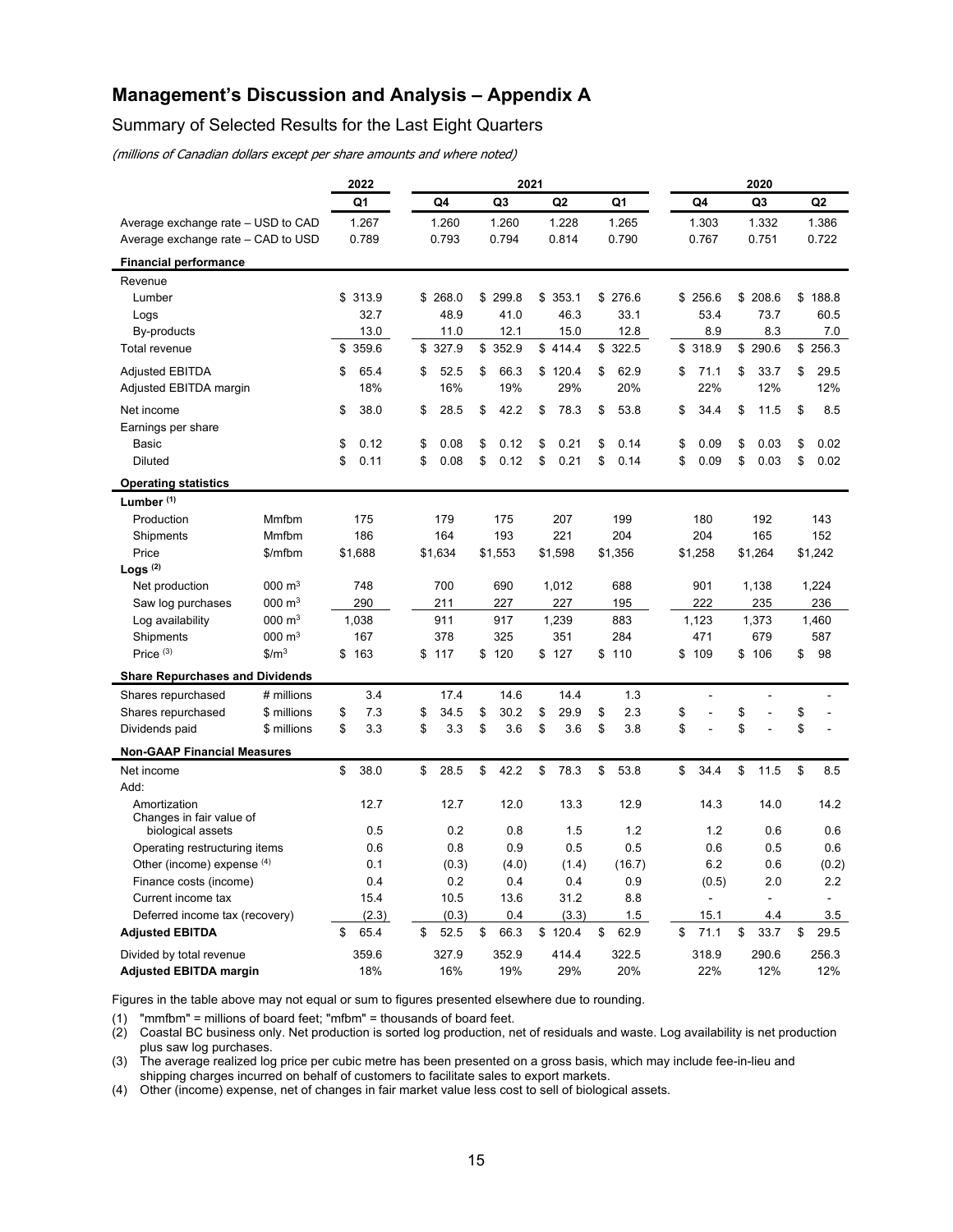In a normal operating year there is seasonality to the Company's operations with higher lumber sales in the second and third quarters when construction and renovation and repair activity, particularly in the US, has historically tended to be higher. Log production is greater in that same period as longer daylight permits more hours of operations. Logging activity may also vary depending on weather conditions such as rain, snow and ice in the winter and the threat of forest fire in the summer. This seasonality generally results in the Company increasing working capital utilization through its third quarter as it builds log inventory during optimal harvest conditions and builds lumber inventory in advance of seasonally high lumber demand.

The Company's quarterly financial trends are most impacted by typical industry-wide seasonality, levels of lumber production, log costs, market prices for lumber, labour disputes, the USD/CAD exchange rate, long term asset impairments and restructuring charges, and disposals of non-core properties.

The second quarter of 2020 was impacted by the ramp-up of operations following the February 2020 settlement of a prolonged United Steelworkers Local 1-1937 strike that commenced in mid-2019. The pandemic outbreak of COVID-19 in the first quarter of 2020 had its greatest impact on the Company in the first half of 2020, with limited impact to operating and financial performance of the Company thereafter. Log production in the second half of 2021 was affected by the prolonged weather-related curtailment of logging operations. Lumber shipments in late 2021 and the first quarter of 2022 were constrained by vessel, rail and trucking capacity. Log supply shortages limited the Company's lumber production in the first quarter of 2022.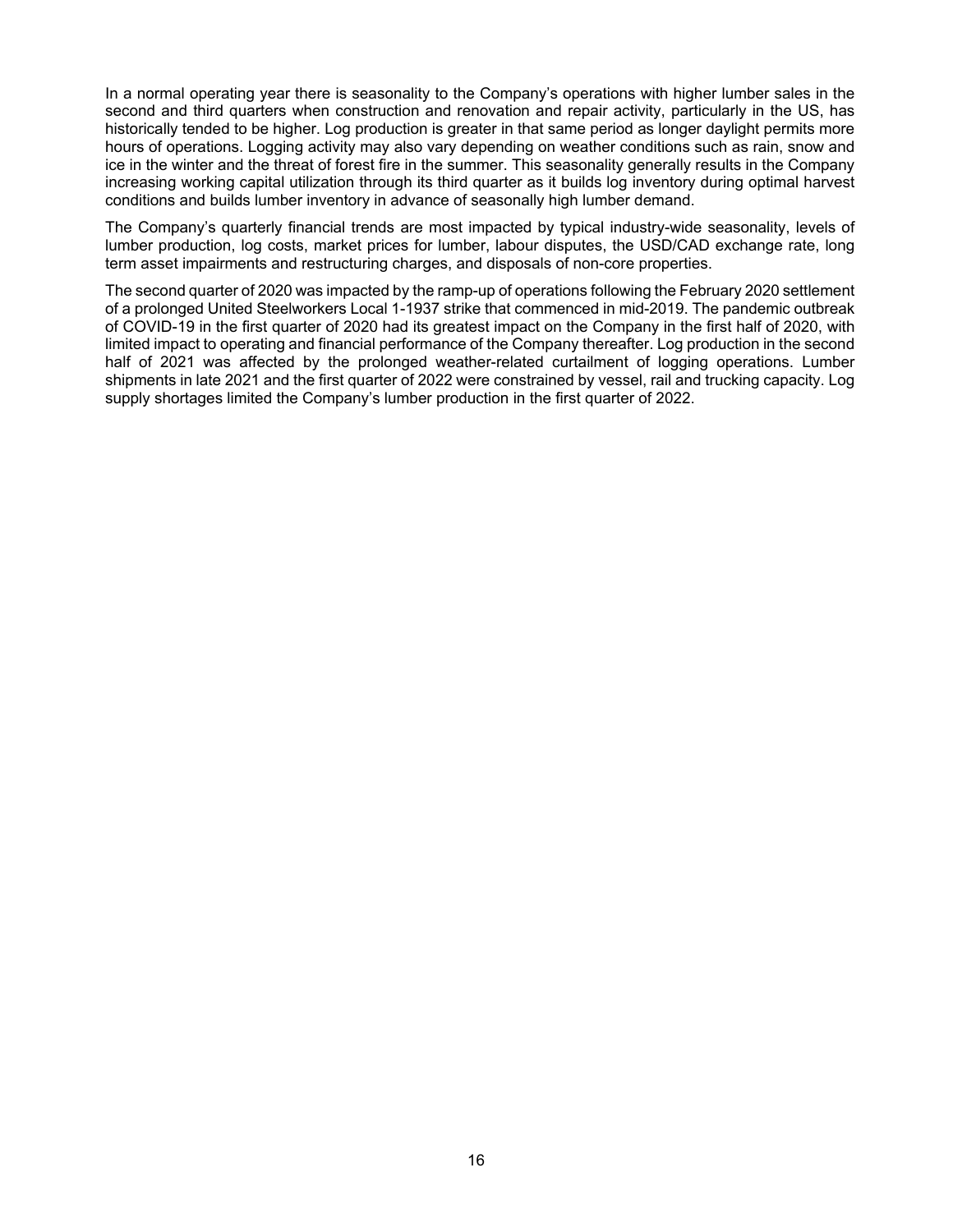Unaudited Condensed Consolidated Interim Financial Statements

For the three months ended March 31, 2022 and 2021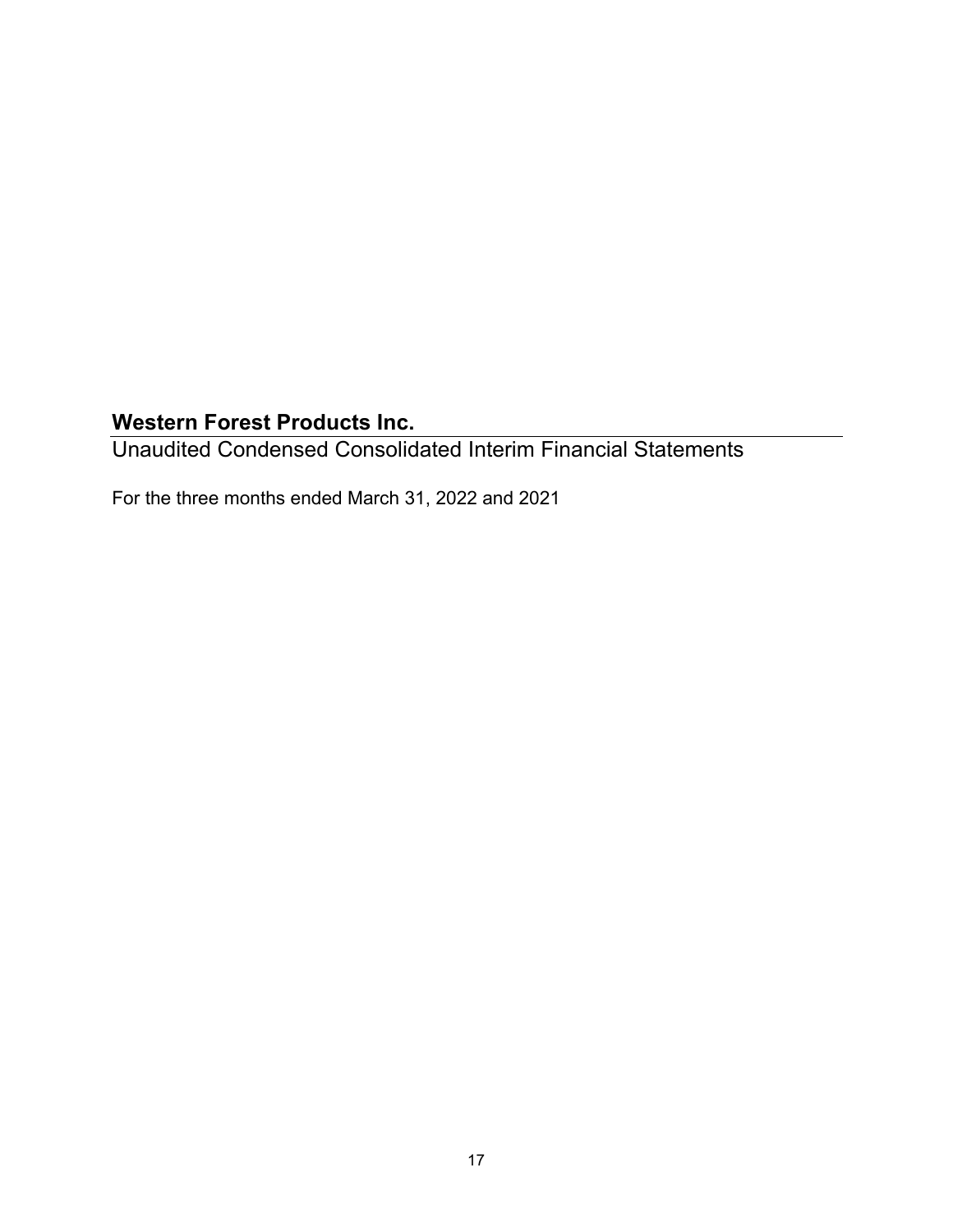# **Western Forest Products Inc. Condensed Consolidated Statements of Financial Position**

*(Expressed in millions of Canadian dollars) (unaudited)* 

|                                                                 | March 31<br>2022 | December 31<br>2021 |
|-----------------------------------------------------------------|------------------|---------------------|
| <b>Assets</b>                                                   |                  |                     |
| Current assets:                                                 |                  |                     |
| Cash and cash equivalents                                       | \$<br>74.9       | \$<br>130.0         |
| Trade and other receivables                                     | 74.3             | 57.4                |
| Inventory (Note 5)                                              | 234.4            | 207.2               |
| Prepaid expenses and other assets                               | 24.4             | 16.4                |
|                                                                 | 408.0            | 411.0               |
| Non-current assets:                                             |                  |                     |
| Property, plant and equipment (Note 6)                          | 342.8            | 343.2               |
| <b>Timber licenses</b>                                          | 99.3             | 100.3               |
| Biological assets (Note 7)                                      | 48.6             | 49.1                |
| Other assets (Note 8)                                           | 50.5             | 55.2                |
| Deferred income tax assets                                      | 0.2              | 0.2                 |
|                                                                 | \$<br>949.4      | \$<br>959.0         |
| <b>Liabilities and Equity</b>                                   |                  |                     |
| <b>Current liabilities:</b>                                     |                  |                     |
| Accounts payable and accrued liabilities                        | 125.4<br>\$      | \$<br>112.8         |
| Income taxes payable                                            | 21.1             | 64.1                |
| Lease liabilities                                               | 5.2              | 5.5                 |
| Reforestation obligation (Note 10)                              | 9.2              | 9.9                 |
| Deferred revenue (Notes 15, 19(c))                              | 2.0              | 2.0                 |
|                                                                 | 162.9            | 194.3               |
| Non-current liabilities:                                        |                  |                     |
| Lease liabilities                                               | 14.3             | 12.8                |
| Reforestation obligation (Note 10)                              | 13.1             | 12.5                |
| Other liabilities (Note 12)                                     | 15.4             | 22.0                |
| Deferred revenue (Notes 15, 19(c))                              | 46.0             | 46.5                |
| Deferred income tax liabilities                                 | 52.2             | 53.7                |
|                                                                 | 303.9            | 341.8               |
| Equity:                                                         |                  |                     |
| Share capital (Note 13)                                         | 416.6            | 420.8               |
| Contributed surplus                                             | 9.0              | 9.0                 |
| <b>Translation reserve</b>                                      | (3.0)            | (2.2)               |
| Retained earnings                                               | 218.3            | 184.5               |
| Total equity attributable to equity shareholders of the Company | 640.9            | 612.1               |
| Non-controlling interest                                        | 4.6              | 5.1                 |
|                                                                 | 645.5            | 617.2               |
|                                                                 | \$<br>949.4      | \$<br>959.0         |

Commitments and contingencies (Note 19)

See accompanying notes to these unaudited condensed consolidated interim financial statements.

Approved on behalf of the Board:

 *"Michael T. Waites" "Don Demens"*

Chair **President & Chief Executive Officer** President & Chief Executive Officer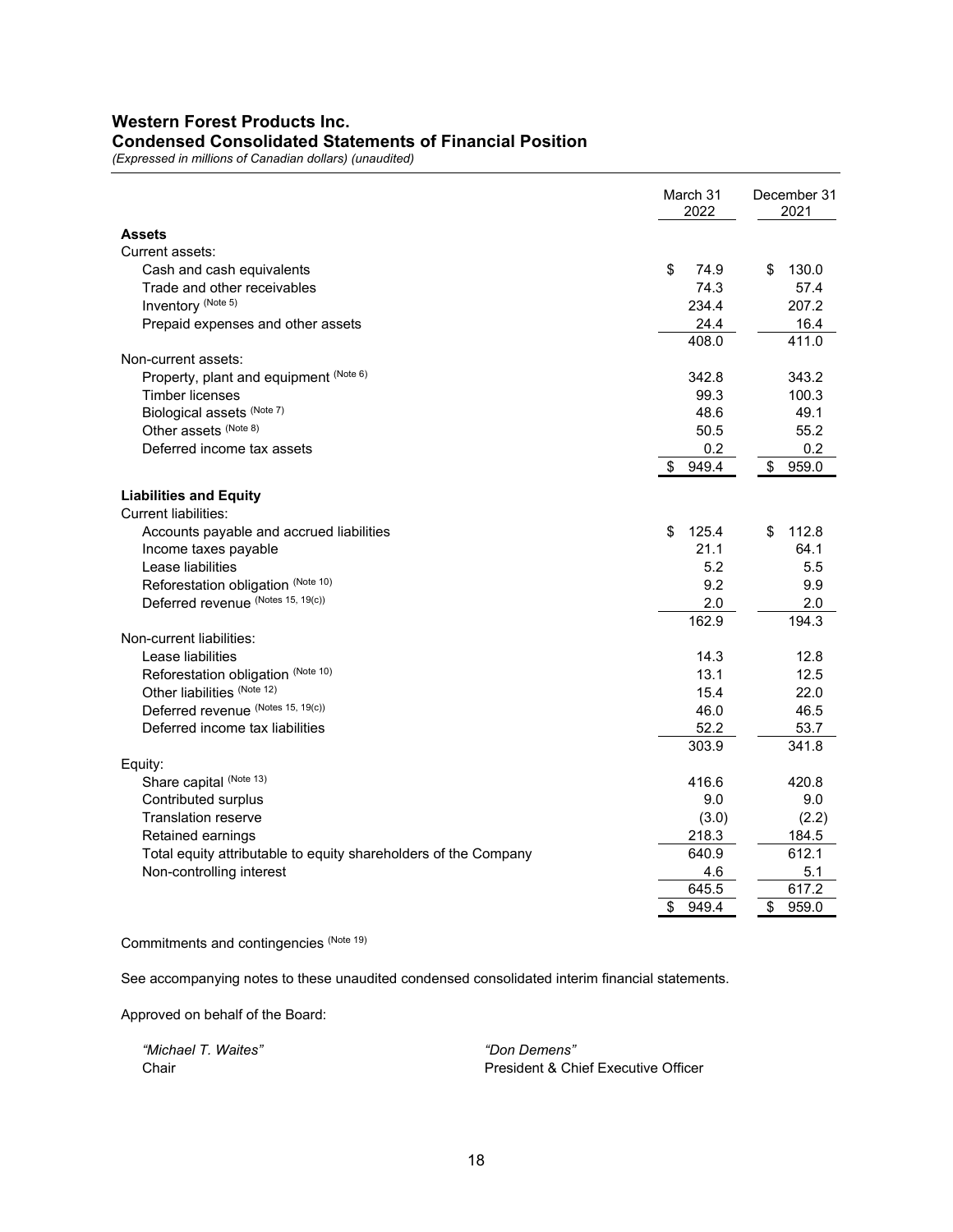# **Western Forest Products Inc. Condensed Consolidated Statements of Comprehensive Income**

*(Expressed in millions of Canadian dollars except for share and per share amounts) (unaudited)* 

|                                                                 | Three months ended<br>March 31 |    |       |  |  |
|-----------------------------------------------------------------|--------------------------------|----|-------|--|--|
|                                                                 | 2022                           |    | 2021  |  |  |
| Revenue (Note 15)                                               | \$<br>359.6                    | \$ | 322.5 |  |  |
| Costs and expenses:                                             |                                |    |       |  |  |
| Cost of goods sold                                              | 256.7                          |    | 228.4 |  |  |
| Freight                                                         | 26.0                           |    | 22.8  |  |  |
| Export tax (Note 19(a))                                         | 11.5                           |    | 8.2   |  |  |
| Selling and administration                                      | 13.2                           |    | 14.3  |  |  |
|                                                                 | 307.4                          |    | 273.7 |  |  |
| Operating income prior to restructuring and other items         | 52.2                           |    | 48.8  |  |  |
| Operating restructuring items                                   | (0.6)                          |    | (0.5) |  |  |
| Other income (expense) (Note 16)                                | (0.1)                          |    | 16.7  |  |  |
| <b>Operating income</b>                                         | 51.5                           |    | 65.0  |  |  |
| Finance costs                                                   | 0.4                            |    | 0.9   |  |  |
| Income before income taxes                                      | 51.1                           |    | 64.1  |  |  |
| Income tax expense (recovery) (Note 17)                         |                                |    |       |  |  |
| Current                                                         | 15.4                           |    | 8.8   |  |  |
| Deferred                                                        | (2.3)                          |    | 1.5   |  |  |
|                                                                 | 13.1                           |    | 10.3  |  |  |
| Net income                                                      | 38.0                           |    | 53.8  |  |  |
| Net income attributable to equity shareholders of the Company   | 37.8                           |    | 53.6  |  |  |
| Net income attributable to non-controlling interest             | 0.2                            |    | 0.2   |  |  |
|                                                                 | 38.0                           |    | 53.8  |  |  |
| Other comprehensive income (loss)                               |                                |    |       |  |  |
| Items that will not be reclassified to profit or loss:          |                                |    |       |  |  |
| Employee future benefits actuarial gain                         | 3.2                            |    | 2.0   |  |  |
| Income tax expense (Note 17)                                    | (0.9)                          |    | (0.6) |  |  |
| Total items that will not be reclassified to profit or loss     | 2.3                            |    | 1.4   |  |  |
| Items that may be reclassified subsequently to profit or loss:  |                                |    |       |  |  |
| Foreign currency translation differences for foreign operations | (0.8)                          |    | (1.0) |  |  |
| <b>Total comprehensive income</b>                               | \$<br>39.5                     | \$ | 54.2  |  |  |
| Earnings per share (in dollars) (Note 18)                       |                                |    |       |  |  |
| Basic                                                           | \$<br>0.12                     | \$ | 0.14  |  |  |
| <b>Diluted</b>                                                  | 0.11                           |    | 0.14  |  |  |

See accompanying notes to these unaudited condensed consolidated interim financial statements.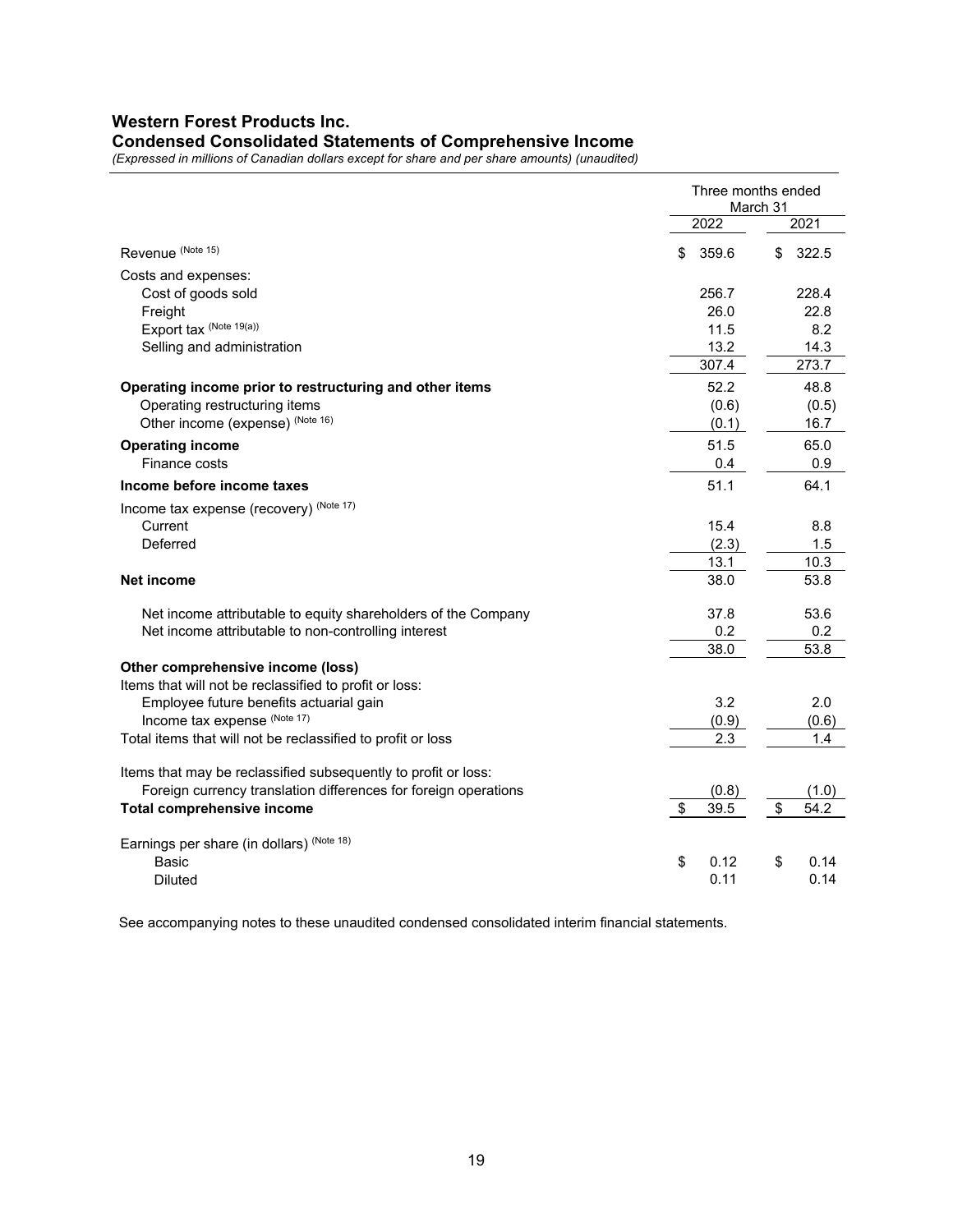# **Western Forest Products Inc. Condensed Consolidated Statements of Changes in Equity**

*(Expressed in millions of Canadian dollars) (unaudited)* 

|                                                                 | Share<br>Capital         | Contributed<br>Surplus | Translation<br>Reserve   | Retained<br>Earnings | Non-<br>controlling<br>Interest | <b>Total Equity</b> |
|-----------------------------------------------------------------|--------------------------|------------------------|--------------------------|----------------------|---------------------------------|---------------------|
| Balance at December 31, 2020                                    | \$<br>479.9              | \$<br>10.4             | \$<br>(1.9)              | \$<br>16.1           | \$<br>1.1                       | \$<br>505.6         |
| Net income                                                      |                          |                        |                          | 53.6                 | 0.2                             | 53.8                |
| Other comprehensive income (loss):                              |                          |                        |                          |                      |                                 |                     |
| Employee future benefits actuarial gain                         |                          |                        |                          | 2.0                  |                                 | 2.0                 |
| Income tax expense on actuarial gain (Note 17)                  |                          |                        |                          | (0.6)                |                                 | (0.6)               |
| Foreign currency translation differences for foreign operations |                          |                        | (1.0)                    |                      |                                 | (1.0)               |
| Total comprehensive income (loss)                               | $\blacksquare$           |                        | (1.0)                    | 55.0                 | 0.2                             | 54.2                |
| Stock options recognized in equity (Note 14(a))                 |                          | 0.1                    |                          |                      |                                 | 0.1                 |
| Exercise of stock options (Notes 13, 14(a))                     | 0.3                      | (0.2)                  |                          |                      |                                 | 0.1                 |
| Repurchase of shares (Note 13)                                  | (1.6)                    |                        |                          | (0.7)                |                                 | (2.3)               |
| <b>Dividends</b>                                                |                          |                        |                          | (3.8)                |                                 | (3.8)               |
| Distributions to non-controlling interest                       | $\overline{\phantom{a}}$ | $\blacksquare$         | $\overline{\phantom{a}}$ | $\blacksquare$       | (0.3)                           | (0.3)               |
| Total transactions with owners, recorded directly in equity     | (1.3)                    | (0.1)                  | $\blacksquare$           | (4.5)                | (0.3)                           | (6.2)               |
| Balance at March 31, 2021                                       | 478.6                    | \$<br>10.3             | \$<br>(2.9)              | \$<br>66.6           | \$<br>1.0                       | \$<br>553.6         |
| Balance at December 31, 2021                                    | \$<br>420.8              | \$<br>9.0              | \$<br>(2.2)              | \$<br>184.5          | \$<br>5.1                       | \$<br>617.2         |
| Net income                                                      |                          |                        |                          | 37.8                 | 0.2                             | 38.0                |
| Other comprehensive income (loss):                              |                          |                        |                          |                      |                                 |                     |
| Employee future benefits actuarial gain                         |                          |                        |                          | 3.2                  |                                 | 3.2                 |
| Income tax expense on actuarial gain (Note 17)                  |                          |                        |                          | (0.9)                |                                 | (0.9)               |
| Foreign currency translation differences for foreign operations |                          |                        | (0.8)                    |                      |                                 | (0.8)               |
| Total comprehensive income (loss)                               |                          | $\blacksquare$         | (0.8)                    | 40.1                 | 0.2                             | 39.5                |
| Stock options recognized in equity (Note 14(a))                 |                          | 0.1                    |                          |                      |                                 | 0.1                 |
| Exercise of stock options (Notes 13, 14(a))                     | 0.1                      | (0.1)                  |                          |                      |                                 |                     |
| Repurchase of shares (Note 13)                                  | (4.3)                    |                        |                          | (3.0)                |                                 | (7.3)               |
| <b>Dividends</b>                                                |                          |                        |                          | (3.3)                |                                 | (3.3)               |
| Distributions to a non-controlling interest                     |                          |                        | $\overline{\phantom{0}}$ |                      | (0.7)                           | (0.7)               |
| Total transactions with owners, recorded directly in equity     | (4.2)                    | $\blacksquare$         | $\overline{\phantom{a}}$ | (6.3)                | (0.7)                           | (11.2)              |
| Balance at March 31, 2022                                       | \$<br>416.6              | \$<br>9.0              | \$<br>(3.0)              | \$<br>218.3          | \$<br>4.6                       | \$<br>645.5         |

See accompanying notes to these unaudited condensed consolidated interim financial statements.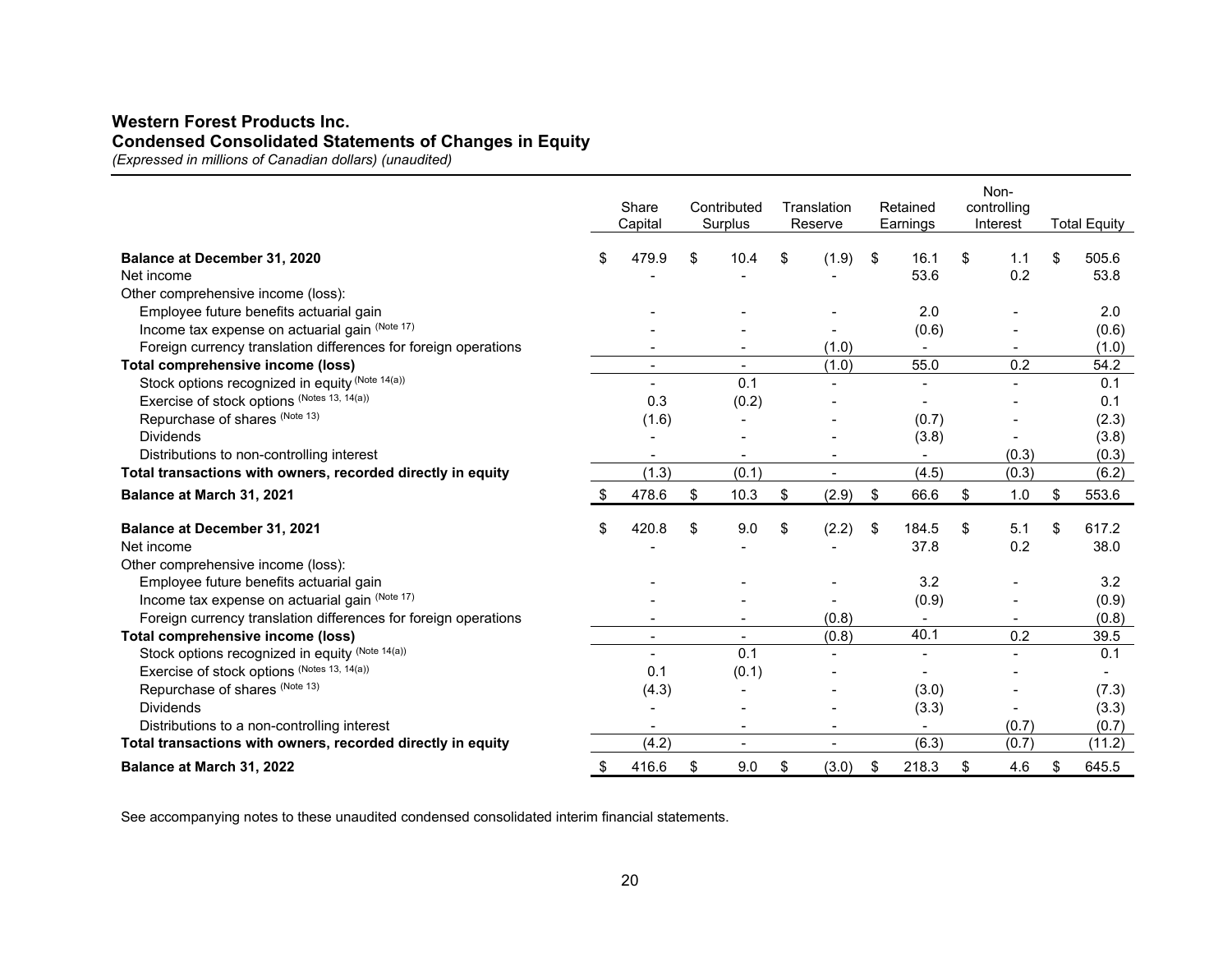# **Western Forest Products Inc. Condensed Consolidated Statements of Cash Flows**

 *(Expressed in millions of Canadian dollars) (unaudited)* 

|                                                                              | Three months ended<br>March 31, |            |  |  |
|------------------------------------------------------------------------------|---------------------------------|------------|--|--|
|                                                                              | 2022                            | 2021       |  |  |
| Cash provided by (used in):                                                  |                                 |            |  |  |
| Operating activities                                                         |                                 |            |  |  |
| Net income                                                                   | \$<br>38.0                      | \$<br>53.8 |  |  |
| Items not involving cash:                                                    |                                 |            |  |  |
| Amortization of property, plant and equipment (Note 6)                       | 11.7                            | 11.9       |  |  |
| Amortization of timber licenses                                              | 1.0                             | 1.0        |  |  |
| Gain on disposal of property, plant, equipment and other assets (Notes 6, 7) | (1.4)                           | (17.4)     |  |  |
| Amortization of deferred revenue (Note 15)                                   | (0.5)                           | (0.5)      |  |  |
| Finance costs                                                                | 0.4                             | 0.9        |  |  |
| Income tax expense (Note 17)                                                 | 13.1                            | 10.3       |  |  |
| Change in fair value of biological assets (Note 7)                           | 0.5                             | 1.2        |  |  |
| Change in reforestation obligation (Note 10)                                 | (0.2)                           | (0.1)      |  |  |
| Share-based compensation, including mark-to-market adjustment (Note 14)      | 1.0                             | 4.5        |  |  |
| Change in employee future benefits obligation (Note 11)                      | (0.5)                           | (0.3)      |  |  |
| Foreign exchange and other                                                   | 3.4                             | 1.0        |  |  |
| Income taxes paid                                                            | (58.4)                          |            |  |  |
|                                                                              | 8.1                             | 66.3       |  |  |
| Changes in non-cash working capital items:                                   |                                 |            |  |  |
| Trade and other receivables                                                  | (14.7)                          | (8.4)      |  |  |
| Inventory                                                                    | (27.3)                          | 8.7        |  |  |
| Prepaid expenses and other assets                                            | (8.0)                           | (3.5)      |  |  |
| Accounts payable and accrued liabilities                                     | 6.1                             | (17.4)     |  |  |
|                                                                              | (43.9)                          | (20.6)     |  |  |
|                                                                              | (35.8)                          | 45.7       |  |  |
| Investing activities:                                                        |                                 |            |  |  |
| Additions to property, plant and equipment (Note 6)                          | (6.0)                           | (4.3)      |  |  |
| Proceeds from disposal of property, equipment and other                      | 1.7                             | 37.7       |  |  |
| Deposits on purchase of equipment                                            | (2.0)                           |            |  |  |
|                                                                              | (6.3)                           | 33.4       |  |  |
| Financing activities:                                                        |                                 |            |  |  |
| Interest paid                                                                | (0.2)                           | (0.7)      |  |  |
| Repayment of credit facility (Note 9)                                        |                                 | (69.7)     |  |  |
| Repayment of bank indebtedness                                               |                                 | (0.2)      |  |  |
| Repayment of long-term equipment loan (Note 9)                               |                                 | (0.1)      |  |  |
| Lease payments                                                               | (1.8)                           | (1.9)      |  |  |
| Repurchase of shares (Note 13)                                               | (7.3)                           | (2.3)      |  |  |
| Proceeds from exercise of stock options (Notes 13, 14(a))                    |                                 | 0.1        |  |  |
| <b>Dividends</b>                                                             | (3.3)                           | (3.8)      |  |  |
| Distributions to a non-controlling interest                                  | (0.4)                           | (0.3)      |  |  |
|                                                                              | (13.0)                          | (78.9)     |  |  |
| Increase (decrease) in cash and cash equivalents                             | (55.1)                          | 0.2        |  |  |
| Cash and cash equivalents, December 31                                       | 130.0                           | 2.9        |  |  |
| Cash and cash equivalents, March 31                                          | \$<br>74.9                      | \$<br>3.1  |  |  |

Supplementary information on non-cash transactions:

In addition to cash distributions paid to a non-controlling interest, \$0.3 million of distributions were declared and settled by way of an offset to a receivable.

See accompanying notes to these unaudited condensed consolidated interim financial statements.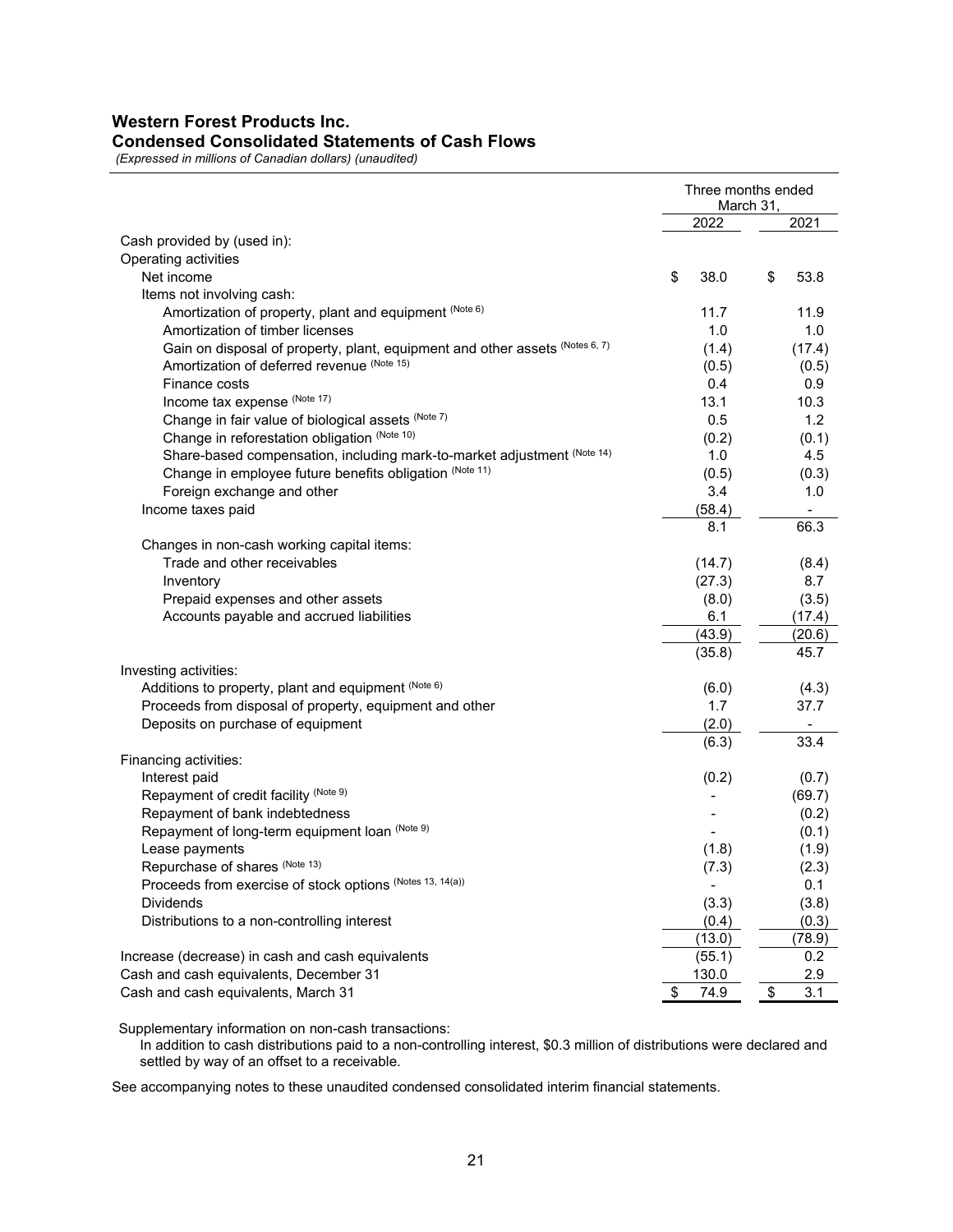Notes to the Unaudited Condensed Consolidated Interim Financial Statements Three months ended March 31, 2022 and 2021 *(Tabular amounts expressed in millions of Canadian dollars except number of shares and per share amounts)* 

#### **1. Reporting entity**

Western Forest Products Inc. ("Western" or the "Company") is an integrated softwood forest products company, incorporated and domiciled in Canada, operating in the coastal region of British Columbia ("BC") and Washington State. The address of the Company's head office is Suite 800 – 1055 West Georgia Street, Vancouver, BC, Canada. The unaudited condensed consolidated interim financial statements as at and for the three months ended March 31, 2022 and 2021 comprise the financial results of the Company and its subsidiaries. The Company's primary business is the sale of lumber and logs, which includes timber harvesting, sawmilling logs into specialty lumber, value-added lumber remanufacturing and wholesaling purchased lumber. The Company is listed on the Toronto Stock Exchange ("TSX"), under the symbol WEF.

#### **2. Basis of preparation**

#### *(a) Statement of compliance*

These unaudited condensed consolidated interim financial statements ("interim financial statements") have been prepared in accordance with International Accounting Standards ("IAS") 34, *Interim Financial Reporting* ("IAS 34") consistent with the International Financial Reporting Standards ("IFRS"). These interim financial statements do not include all of the disclosures required by IFRS for annual financial statements and should be read in conjunction with the Company's annual consolidated financial statements for the year ended December 31, 2021, available at www.westernforest.com or www.sedar.com. Certain comparative prior period figures have been reclassified to conform to the current year's presentation. References to the three months ended March 31 may be referred to as Q1.

The interim financial statements were authorized for issue by the Board of Directors on May 4, 2022.

 *(b) Basis of measurement* 

The interim financial statements have been prepared on the historical cost basis except for the following material items in the statement of financial position:

- Biological assets are measured at fair value less costs to sell;
- Liabilities for cash-settled share-based payment transactions are measured at fair value at each reporting date;
- Derivative financial instruments are measured at fair value at each reporting date;
- The defined benefit pension liability is recognized as the net of the fair value of the plan assets, less the present value of the defined benefit obligation; and
- Reforestation obligations and lease liabilities are measured at the discounted value of expected future cash flows.
- *(c) Functional and presentation currency*

These interim financial statements are presented in Canadian dollars ("CAD") which is the Company's functional currency. Certain of the Company's subsidiaries have a functional currency of the US Dollar ("USD") and are translated to CAD. All amounts are presented in millions of CAD, unless otherwise indicated.

*(d) Critical accounting estimates* 

Potential impacts of the novel Coronavirus pandemic on the Company's critical accounting estimates are being monitored, with no significant changes for the three months ended March 31, 2022. The Company's critical accounting estimates are described in its annual consolidated financial statements for the year ended December 31, 2021.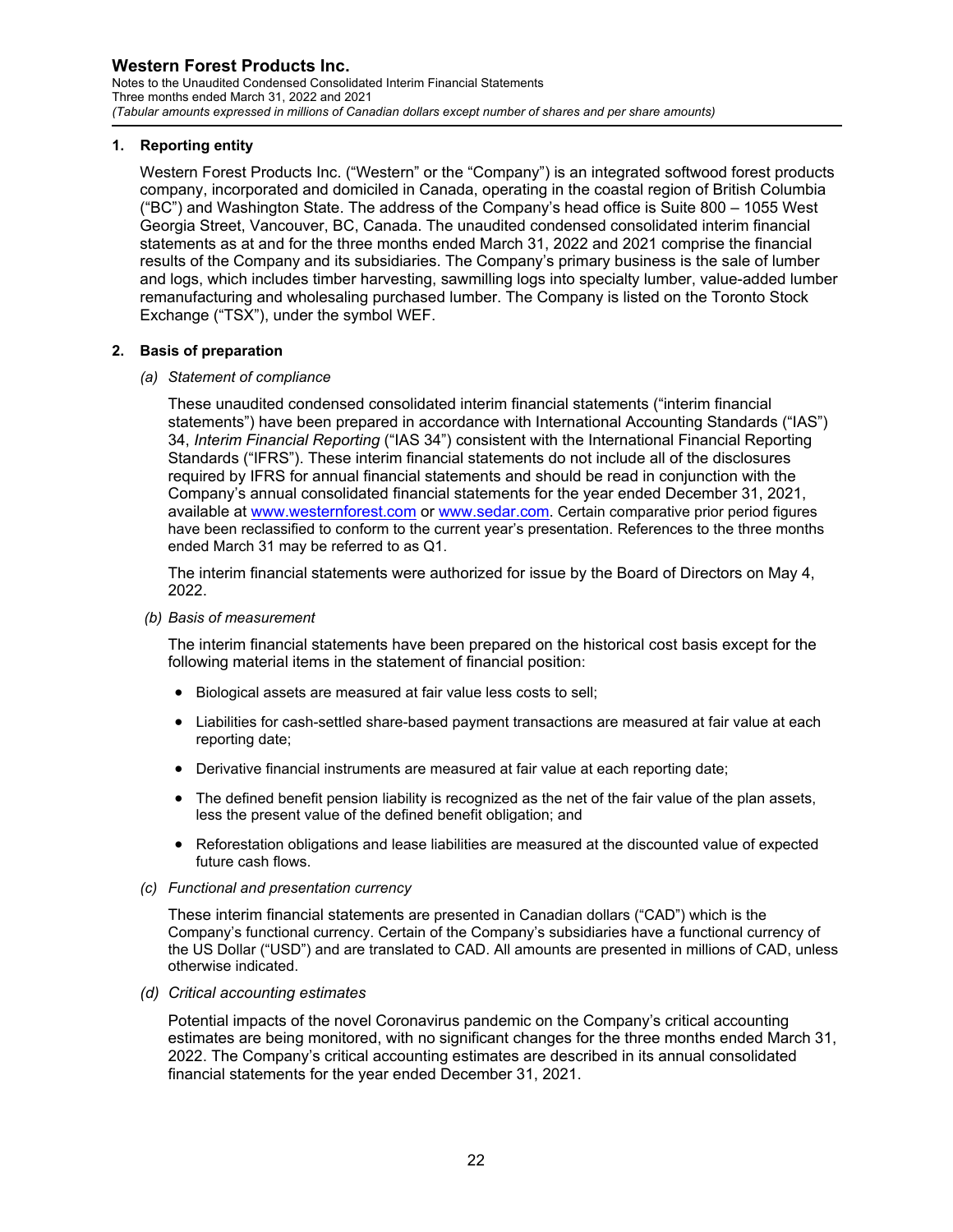Notes to the Unaudited Condensed Consolidated Interim Financial Statements Three months ended March 31, 2022 and 2021 *(Tabular amounts expressed in millions of Canadian dollars except number of shares and per share amounts)* 

#### **3. Significant accounting policies**

The accounting policies applied by the Company in these interim financial statements are the same as those applied by the Company in its annual consolidated financial statements as at and for the year ended December 31, 2021.

#### **4. Seasonality of operations**

In a normal operating year, there is some seasonality to the Company's operations, with higher lumber sales in the second and third quarters when construction activity in certain key markets has historically tended to be higher. Logging activity may also vary depending on weather conditions such as rain, snow and ice in the winter and the threat of forest fires in the summer.

#### **5. Inventory**

|                    |  |                            | December 31, 2021 |  |                                |    |                            |            |       |  |                                |
|--------------------|--|----------------------------|-------------------|--|--------------------------------|----|----------------------------|------------|-------|--|--------------------------------|
|                    |  | Gross<br>carrying<br>value | Provisions        |  | Lower of<br>cost and<br>market |    | Gross<br>carrying<br>value | Provisions |       |  | Lower of<br>cost and<br>market |
| Logs               |  | 115.6                      | (3.1)             |  | 112.5                          | \$ | 90.0                       |            | (2.7) |  | 87.3                           |
| Lumber             |  | 105.8                      | (3.6)             |  | 102.2                          |    | 108.2                      |            | (6.8) |  | 101.4                          |
| Supplies and other |  | 19.7                       |                   |  | 19.7                           |    | 18.9                       |            | (0.4) |  | 18.5                           |
|                    |  | 241.1                      | (6.7)             |  | 234.4                          |    | 217.1                      |            | (9.9) |  | 207.2                          |

The carrying amount of inventory recorded at net realizable value was \$21.4 million at March 31, 2022 (December 31, 2021: \$31.5 million), with the remaining inventory recorded at cost.

For the three months ended March 31, 2022, \$256.7 million (Q1 2021: \$228.4 million) of inventory was charged to cost of sales which includes a \$3.2 million decrease (Q1 2021: \$5.4 million) to the provision relating to inventory value write-downs.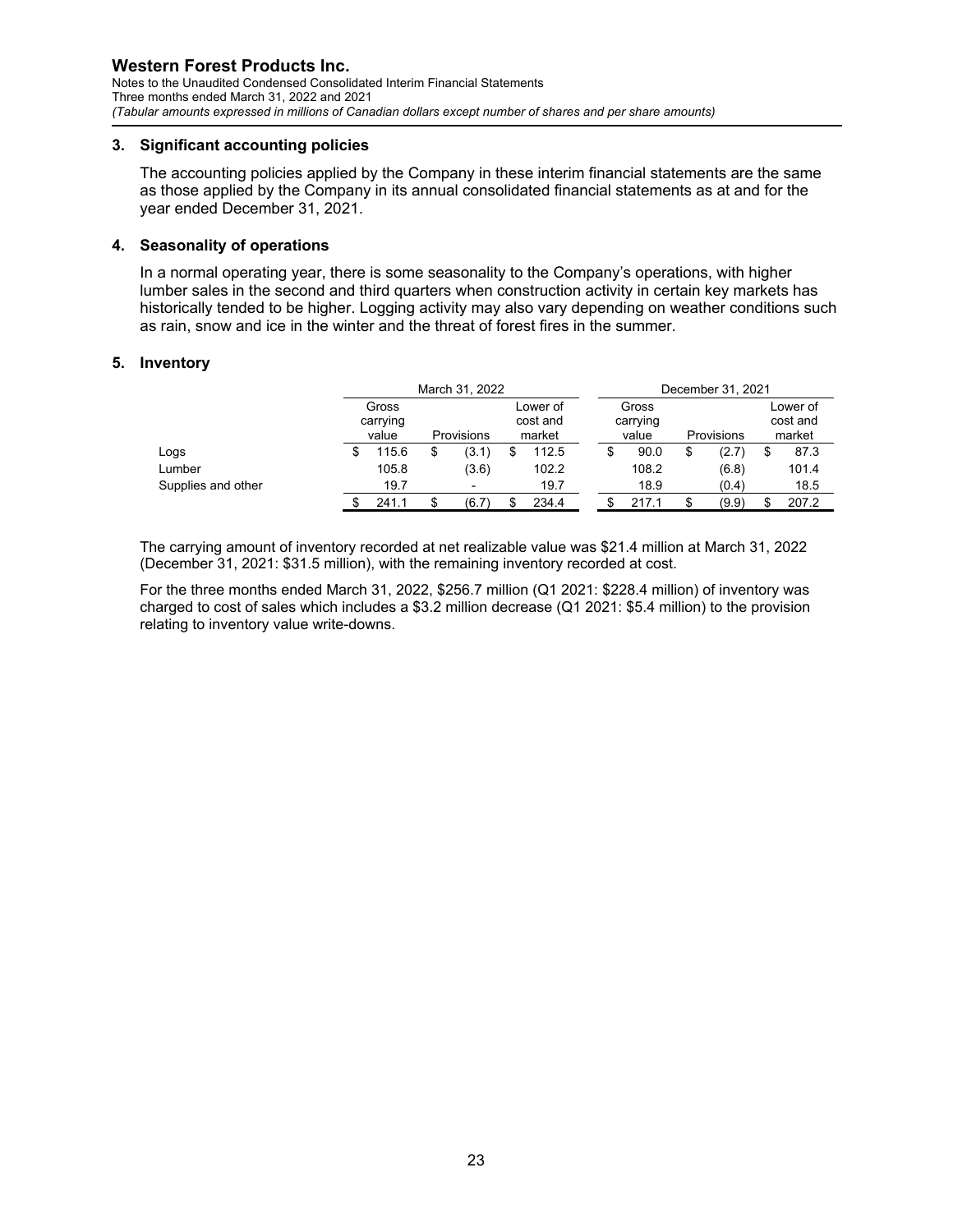Notes to the Unaudited Condensed Consolidated Interim Financial Statements Three months ended March 31, 2022 and 2021 *(Tabular amounts expressed in millions of Canadian dollars except number of shares and per share amounts)* 

#### **6. Property, plant and equipment**

|                                       |            |                                   |            |               | Total,                           |                        |             |
|---------------------------------------|------------|-----------------------------------|------------|---------------|----------------------------------|------------------------|-------------|
|                                       | Land       | <b>Buildings and</b><br>equipment | Projects   | Logging roads | excluding right<br>of use assets | Right of use<br>assets | Total       |
| Cost                                  |            |                                   |            |               |                                  |                        |             |
| Balance at December 31, 2020          | \$<br>85.2 | \$<br>459.8                       | \$<br>5.9  | \$<br>222.8   | \$<br>773.7                      | \$<br>31.8             | \$<br>805.5 |
| Additions                             |            |                                   | 23.6       | 8.3           | 31.9                             | 3.5                    | 35.4        |
| <b>Disposals</b>                      | (26.5)     | (24.5)                            |            |               | (51.0)                           | (1.8)                  | (52.8)      |
| <b>Transfers</b>                      |            | 10.7                              | (13.9)     | 3.2           |                                  |                        |             |
| Effect of movements in exchange rates | (0.1)      | (0.4)                             | (0.1)      |               | (0.6)                            |                        | (0.6)       |
| Balance at December 31, 2021          | 58.6       | 445.6                             | 15.5       | 234.3         | 754.0                            | 33.5                   | 787.5       |
| <b>Additions</b>                      |            |                                   | 8.1        | 1.0           | 9.1                              | 3.1                    | 12.2        |
| <b>Disposals</b>                      | (0.1)      | (0.5)                             |            |               | (0.6)                            | (0.4)                  | (1.0)       |
| Transfers                             |            | 11.0                              | (11.2)     | 0.2           | $\overline{\phantom{a}}$         |                        |             |
| Effect of movements in exchange rates | (0.2)      | (0.4)                             |            |               | (0.6)                            | (0.1)                  | (0.7)       |
| Balance at March 31, 2022             | \$<br>58.3 | \$<br>455.7                       | \$<br>12.4 | \$<br>235.5   | \$<br>761.9                      | \$<br>36.1             | \$<br>798.0 |
| Accumulated amortization              |            |                                   |            |               |                                  |                        |             |
| Balance at December 31, 2020          |            | \$<br>220.7                       |            | \$<br>191.0   | \$<br>411.7                      | \$<br>10.5             | \$<br>422.2 |
| Amortization                          |            | 29.3                              |            | 11.1          | 40.4                             | 6.5                    | 46.9        |
| <b>Disposals</b>                      |            | (23.4)                            |            |               | (23.4)                           | (1.4)                  | (24.8)      |
| Effect of movements in exchange rates |            |                                   |            |               |                                  |                        |             |
| Balance at December 31, 2021          |            | 226.6                             |            | 202.1         | 428.7                            | 15.6                   | 444.3       |
| Amortization                          |            | 7.3                               |            | 2.7           | 10.0                             | 1.7                    | 11.7        |
| <b>Disposals</b>                      |            | (0.4)                             |            |               | (0.4)                            | (0.3)                  | (0.7)       |
| Effect of movements in exchange rates |            | (0.1)                             |            |               | (0.1)                            |                        | (0.1)       |
| Balance at March 31, 2022             |            | \$<br>233.4                       |            | \$<br>204.8   | \$<br>438.2                      | \$<br>17.0             | \$<br>455.2 |
| Carrying amounts                      |            |                                   |            |               |                                  |                        |             |
| At December 31, 2021                  | 58.6       | \$<br>219.0                       | \$<br>15.5 | \$<br>32.2    | \$<br>325.3                      | \$<br>17.9             | \$<br>343.2 |
| At March 31, 2022                     | \$<br>58.3 | \$<br>222.3                       | \$<br>12.4 | \$<br>30.7    | \$<br>323.7                      | \$<br>19.1             | \$<br>342.8 |

The Company utilized \$3.1 million of cash deposits in the first three months ended March 31, 2022 (Q1 2021: \$nil) as equipment was delivered.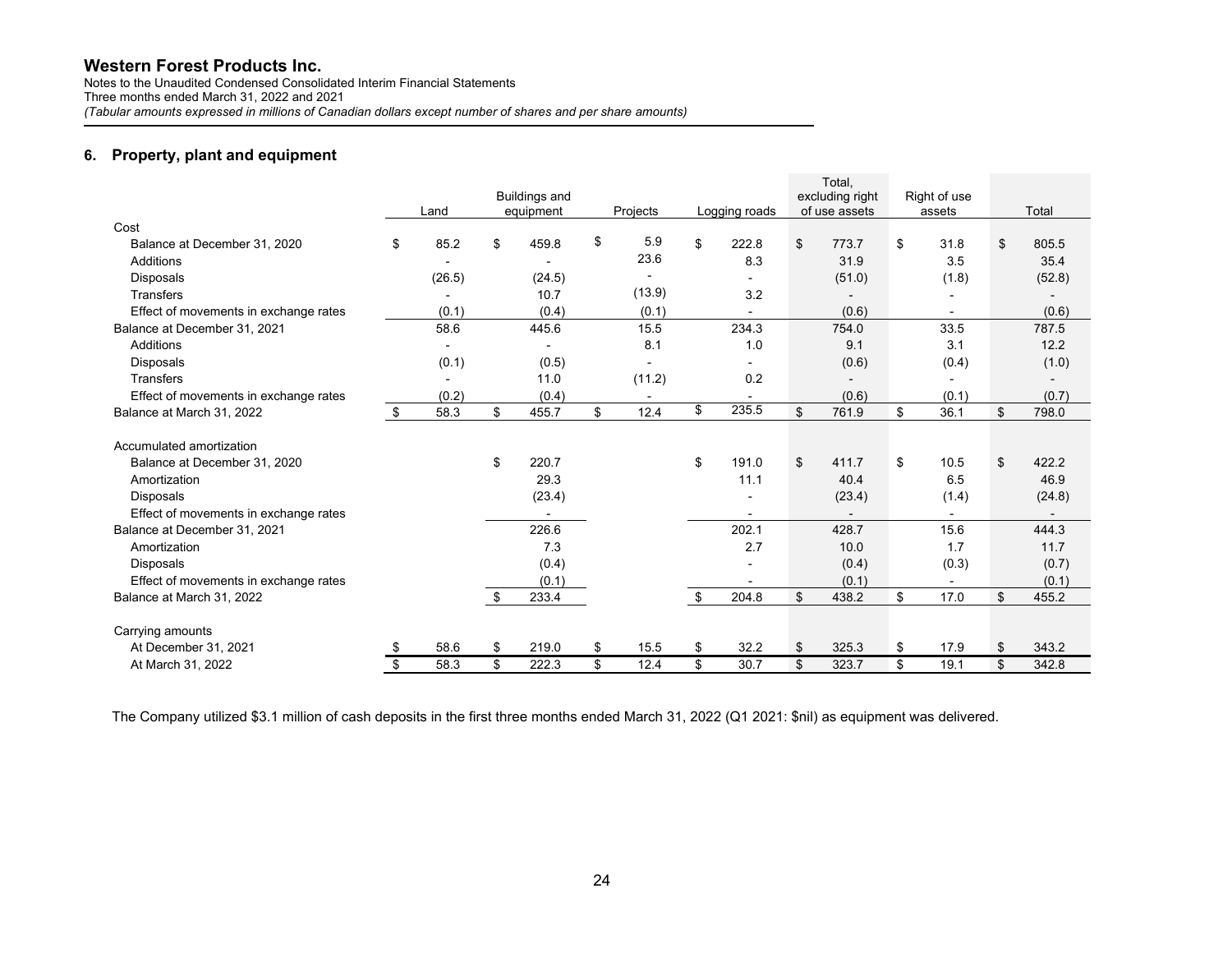Notes to the Unaudited Condensed Consolidated Interim Financial Statements Three months ended March 31, 2022 and 2021 *(Tabular amounts expressed in millions of Canadian dollars except number of shares and per share amounts)* 

#### **7. Biological assets**

|                                                |      | Three months ended<br>March 31, |  |       |  |
|------------------------------------------------|------|---------------------------------|--|-------|--|
|                                                | 2022 |                                 |  |       |  |
| Carrying value at beginning of year            |      | 49.1                            |  | 53.6  |  |
| <b>Disposals</b>                               |      |                                 |  | (0.8) |  |
| Change in fair value due to growth and pricing |      | 0.5                             |  | 0.5   |  |
| Harvested timber transferred to inventory      |      | (1.0)                           |  | (1.7) |  |
| Carrying value at March 31                     |      | 48.6                            |  | 51.6  |  |

Under IAS 41, *Agriculture*, the Company's private timberlands are classified as a growing forest, with the standing timber recorded as a biological asset at fair value less costs to sell at each reporting date.

At March 31, 2022, private timberlands comprised an area of approximately 22,665 hectares (December 31, 2021: 22,665 hectares) of land owned by the Company. Standing timber on private timberlands range from newly planted areas to mature forest available for harvest.

During the three months ended March 31, 2022, the Company harvested and scaled approximately 57,345 cubic metres ("m<sup>3</sup>") of logs (Q1 2021: 115,297 m<sup>3</sup>, including volumes harvested in advance of the March 2021 disposal of property related to the Orca Quarry site), from its private timberlands, which had a fair value less costs to sell of \$173 per m<sup>3</sup> at the date of harvest (Q1 2021: \$107 per m<sup>3</sup>).

### **8. Other assets**

|                                                         | March 31,<br>2022 |      |  |      |
|---------------------------------------------------------|-------------------|------|--|------|
| Export tax receivable and related interest (Note 19(a)) |                   | 40.1 |  | 40.4 |
| Investments and long-term loans and advances            |                   | 9.4  |  | 10.0 |
| Note receivable                                         |                   | 2.6  |  | 2.6  |
| Cash deposits on equipment                              |                   | 0.1  |  | 1.2  |
| Other                                                   |                   | 0.9  |  | 1.0  |
|                                                         |                   | 53.1 |  | 55.2 |
| Current portion of note receivable                      |                   | 2.6  |  |      |
|                                                         |                   | 50.5 |  | 55.2 |

#### **9. Long-term debt**

|                                       | March 31.<br>2022 |  | December 31.<br>2021 |
|---------------------------------------|-------------------|--|----------------------|
| Balance, beginning of year            |                   |  | 72.3                 |
| Interest on equipment loan            |                   |  | 0.1                  |
| Equipment loan repayments             |                   |  | (2.2)                |
| Net repayments on revolving term loan |                   |  | (70.2)               |
| Balance at end of period              |                   |  |                      |

The Company's syndicated Credit Facility (the "Credit Facility") provides for a maximum borrowing amount of \$250 million and includes an accordion feature which allows the Company to increase the aggregate amount available to \$350 million, subject to lender approval. The maturity date of the Credit Facility is July 21, 2025.

The Credit Facility is available in CAD by way of Prime Rate Advances, Bankers' Acceptances or Letters of Credit and in USD by way of US Base Rate Advances, US Prime Rate Advances or Letters of Credit. Interest on the Credit Facility is indexed to benchmark rates and varies depending on the nature of each draw and certain financial benchmarks. The Credit Facility includes incentive pricing terms that can reduce or increase Western's borrowing costs by up to five basis points based on the achievement of sustainability-linked goals.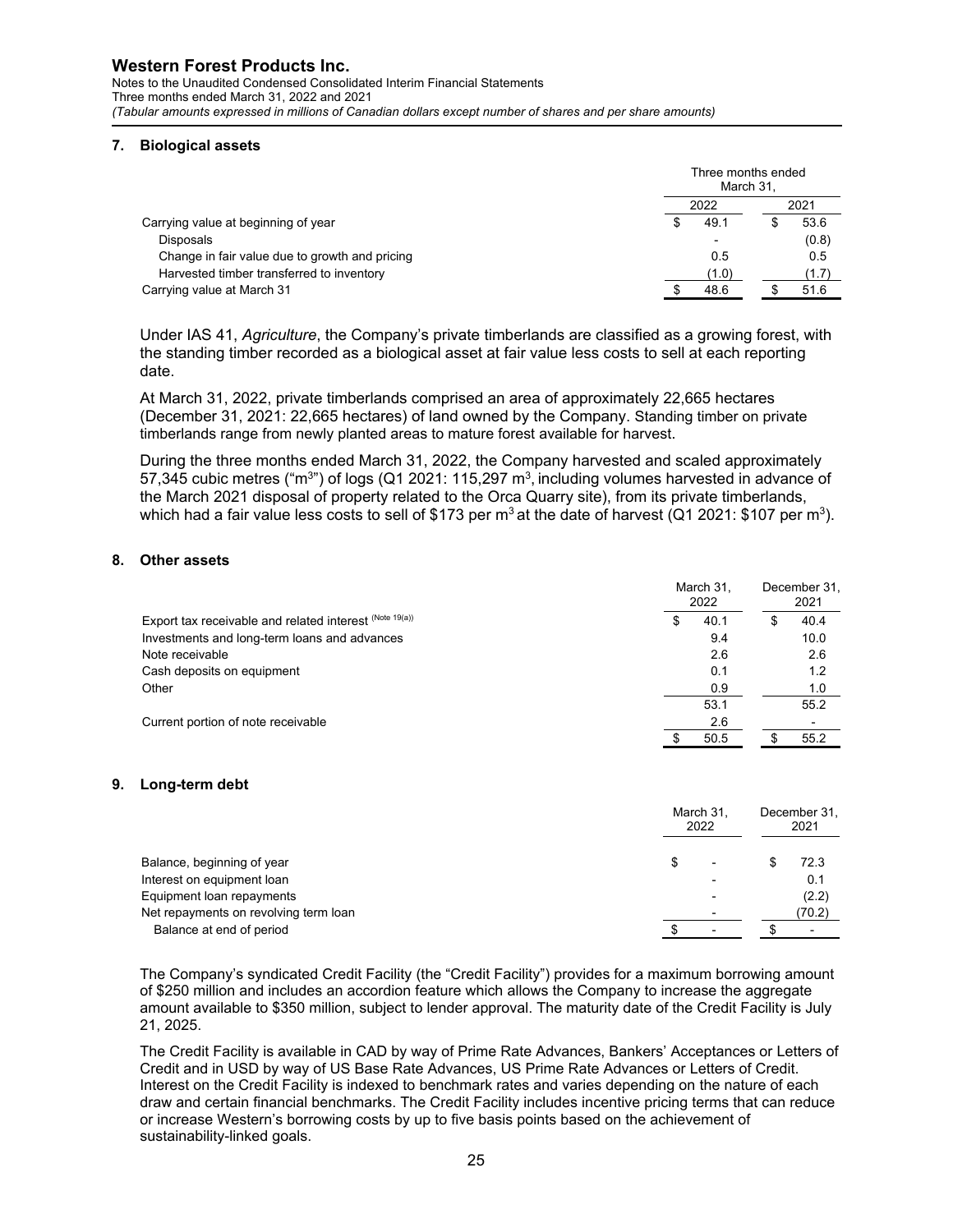Notes to the Unaudited Condensed Consolidated Interim Financial Statements Three months ended March 31, 2022 and 2021 *(Tabular amounts expressed in millions of Canadian dollars except number of shares and per share amounts)* 

#### **9. Long-term debt (continued)**

The Credit Facility is secured by a general security agreement, excluding specified properties and their related assets, and is subject to certain financial covenants, including a maximum debt to total capitalization ratio.

There were no drawings on the Company's Credit Facility as at March 31, 2022 (December 31, 2021: \$nil) and the Company was in compliance with its financial covenants.

#### **10. Reforestation obligation**

The Company's provision for reforestation results from a legal obligation to reforest timber harvested from Crown land and arises as timber is harvested. Changes in the reforestation obligation are as follows:

|                                              | Three months ended<br>March 31, |  |       |  |
|----------------------------------------------|---------------------------------|--|-------|--|
|                                              | 2022                            |  | 2021  |  |
| Reforestation obligation, beginning of year  | 22.4                            |  | 22.4  |  |
| Provision charged                            | 1.8                             |  | 0.9   |  |
| <b>Expenditures</b>                          | (2.0)                           |  | (1.0) |  |
| Unwind of discount                           | 0.1                             |  | 0.1   |  |
|                                              | 22.3                            |  | 22.4  |  |
| Less current portion                         | 9.2                             |  | 9.3   |  |
| Long term reforestation obligation, March 31 | 13.1                            |  | 13.1  |  |

The reforestation expenditures are expected to occur over the next one to ten years and have been discounted at risk-free rates of 2.01% to 2.54% (2021: 0.17% to 1.56%). The total undiscounted amount of the estimated future expenditures required to settle the reforestation obligation at March 31, 2022 is \$23.9 million (December 31, 2021: \$23.2 million). Reforestation expense incurred on current production is included in cost of goods sold and the unwinding of discount, or accretion cost, is included in finance costs.

#### **11. Employee future benefits**

The Company has defined benefit plans that provide pension or other retirement benefits to certain of its salaried employees. The Company also provides other post-employment benefits and pension bridging benefits to eligible retired employees. The defined benefit pension plans were closed to new participants effective June 30, 2006. No further benefits accrue under these plans for years of service after December 31, 2010, and no further benefits accrue under these plans for compensation increases effective December 31, 2016.

The amounts recognized in the statement of financial position for the Company's employee future benefit obligations, consisting of both the defined benefit salaried pension plans and other nonpension benefits are as follows:

|                                                                         | March 31.<br>2022 |        | December 31.<br>2021 |         |  |
|-------------------------------------------------------------------------|-------------------|--------|----------------------|---------|--|
| Present value of obligations                                            |                   | 106.7  |                      | 120.4   |  |
| Fair value of plan assets                                               |                   | (99.7) |                      | (109.8) |  |
| Liability recognized in the statement of financial position $(N^{1/2})$ |                   | 7.0    |                      | 10.6    |  |

The change in the liability recognized in the statement of financial position at March 31, 2022 was due primarily to an increase in the discount rate used to value the defined benefit obligations, partially offset by lower returns on plan assets. The discount rate used as at March 31, 2022 was 3.98% per annum (December 31, 2021: 2.83% per annum).

The Company expects to make funding contributions to its defined benefit plans of \$1.4 million in 2022.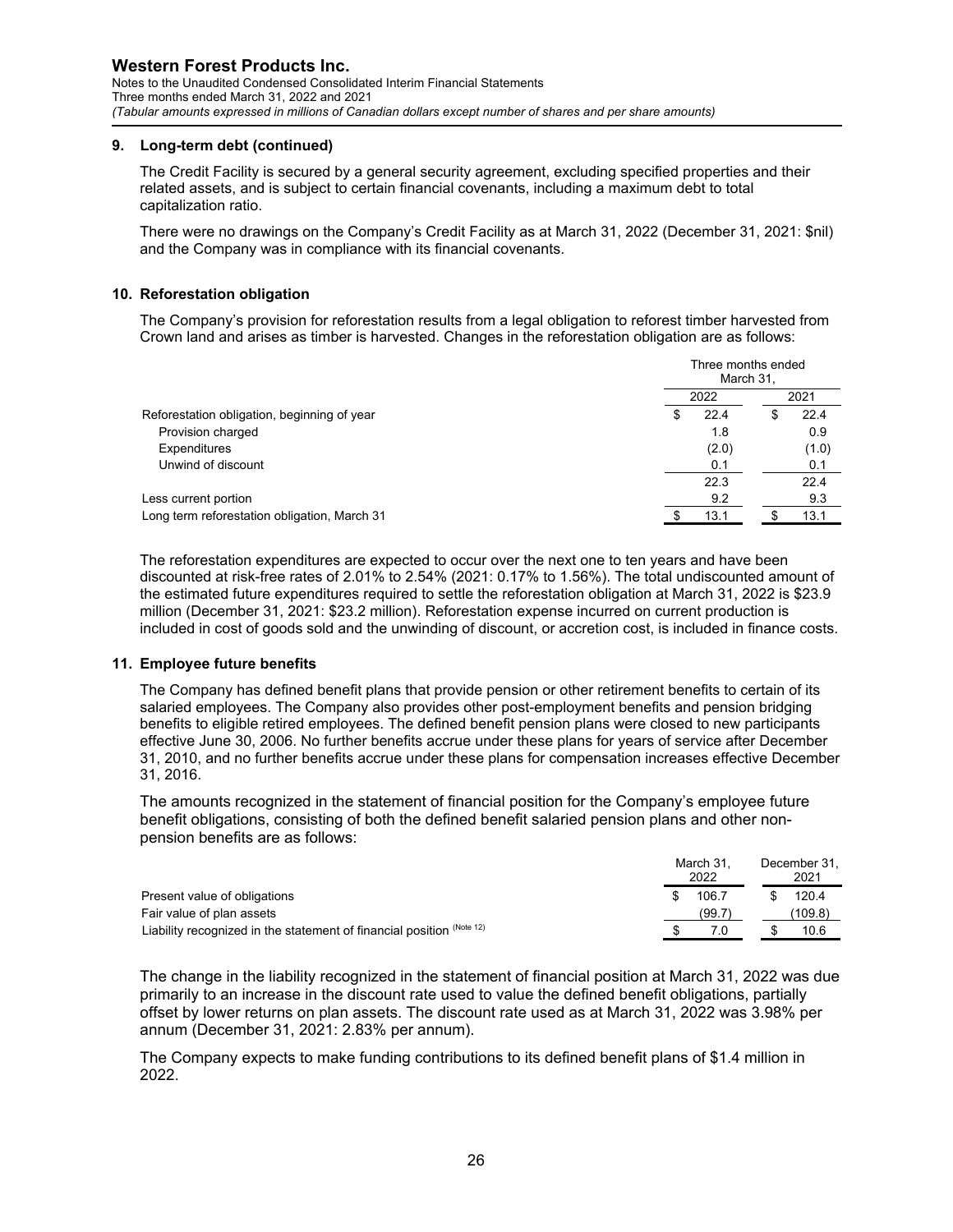Notes to the Unaudited Condensed Consolidated Interim Financial Statements Three months ended March 31, 2022 and 2021 *(Tabular amounts expressed in millions of Canadian dollars except number of shares and per share amounts)* 

#### **12. Other liabilities**

|                                                                   |   | March 31.<br>2022 |  |      |
|-------------------------------------------------------------------|---|-------------------|--|------|
| Defined benefit employee future benefits obligation (Note 11)     | S | 7.0               |  | 10.6 |
| Defined contribution employee future benefits obligation          |   | 2.4               |  | 1.0  |
| Environmental accruals                                            |   | 1.7               |  | 1.6  |
| Performance share unit plan liabilities, non-current (Note 14(c)) |   | 2.0               |  | 6.3  |
| Restricted share unit plan liabilities, non-current (Note 14(d))  |   | 1.3               |  | 1.5  |
| Other                                                             |   | 1.0               |  | 1.0  |
|                                                                   |   | 15.4              |  | 22 O |

#### **13. Share capital**

|                              | Number of<br>Common     |
|------------------------------|-------------------------|
|                              | <b>Shares</b><br>Amount |
| Balance at December 31, 2020 | 479.9<br>375,232,166    |
| Exercise of stock options    | 1,250,973<br>1.9        |
| Repurchase of shares         | (47,702,569)<br>(61.0)  |
| Balance at December 31, 2021 | 420.8<br>328,780,570    |
| Exercise of stock options    | 108.585<br>0.1          |
| Repurchase of shares         | (3.379.027)<br>(4.3)    |
| Balance at March 31, 2022    | 325.510.128<br>416.6    |

On August 11, 2021, Western renewed its Normal Course Issuer Bid ("NCIB") whereby it can purchase for cancellation up to 29,726,940 of the Company's common shares, representing 10% of the public float outstanding as of August 5, 2021 with expiry no later than August 10, 2022.

In the first three months ended March 31, 2022, the Company reached the maximum shares permitted under the NCIB as it purchased and cancelled 3,379,027 shares for \$7.3 million at an average price of \$2.17 per share, with charges of \$4.3 million and \$3.0 million to share capital and retained earnings, respectively (Q1 2021: 1,295,000 shares purchased for \$2.3 million at an average price of \$1.79 per share, with charges of \$1.6 million and \$0.7 million to share capital and retained earnings, respectively).

In addition, 250,000 stock options were exercised in the first three months ended March 31, 2022 with 108,585 common shares issued on a cashless basis (Q1 2021: 512,620 stock options exercised with 47,620 common shares issued for proceeds of \$0.1 million and 186,335 common shares issued on a cashless basis).

#### **14. Share-based compensation plans**

*(a) Stock-option plan* 

The Company has an incentive stock option plan which permits the granting of options to eligible participants to purchase up to an aggregate of 30,000,000 common shares, of which 5,206,850 remain available for future issuance. Each option is exercisable, subject to vesting terms of 20% per year and immediately upon a change in control of the Company, into one common share, subject to adjustments, at a price of not less than the closing price of the common shares on the TSX on the day immediately preceding the grant date. Options granted under the Option Plan expire a maximum of ten years from the date of the grant.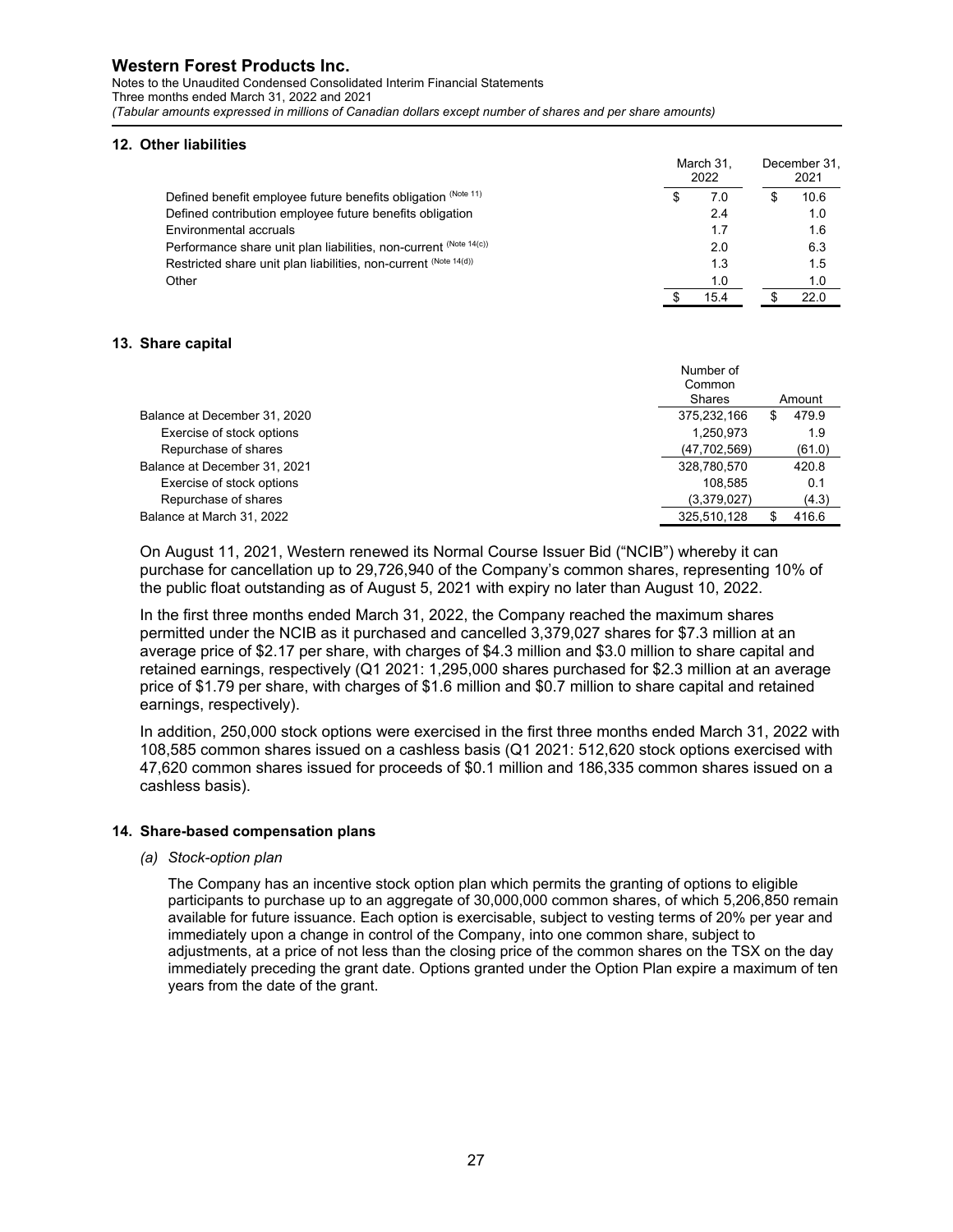Notes to the Unaudited Condensed Consolidated Interim Financial Statements Three months ended March 31, 2022 and 2021 *(Tabular amounts expressed in millions of Canadian dollars except number of shares and per share amounts)* 

#### **14. Share-based compensation plans (continued)**

*(a) Stock-option plan (continued)* 

The following table summarizes the change in options outstanding:

|                                  | Three months ended<br>March 31, 2022 |    |                                          | Three months ended<br>March 31, 2021 |    |                                          |  |
|----------------------------------|--------------------------------------|----|------------------------------------------|--------------------------------------|----|------------------------------------------|--|
|                                  | Number of<br>options                 |    | Weighted<br>average<br>exercise<br>price | Number of<br>options                 |    | Weighted<br>average<br>exercise<br>price |  |
| Outstanding at beginning of year | 15,247,304                           | \$ | 1.71                                     | 18,259,924                           | \$ | 1.58                                     |  |
| Exercised                        | (250,000)                            |    | 0.96                                     | (512, 620)                           |    | 0.80                                     |  |
| Outstanding at March 31          | 14,997,304                           |    | 1.72                                     | 17,747,304                           |    | 1.60                                     |  |

For the three months ended March 31, 2022, the Company recorded equity-based compensation expense in respect of options of \$0.1 million (Q1 2021: \$0.1 million), with a corresponding increase to contributed surplus.

#### *(b) Deferred share unit ("DSU") plan*

The Company has a DSU Plan for non-executive directors who may elect to take a portion of their fees in the form of DSUs. Prior to January 1, 2015, DSUs were also granted to designated executive officers.

|                                  | Three months ended<br>March 31, 2022 |                                                |      | Three months ended<br>March 31, 2021 |                                                |      |
|----------------------------------|--------------------------------------|------------------------------------------------|------|--------------------------------------|------------------------------------------------|------|
|                                  | Number of<br><b>DSUs</b>             | Weighted<br>average<br>unit value <sup>1</sup> |      | Number of<br><b>DSUs</b>             | Weighted<br>average<br>unit value <sup>1</sup> |      |
| Outstanding at beginning of year | 2,288,822                            | S                                              | 1.43 | 2,471,200                            |                                                | 1.19 |
| $G$ ranted <sup>1</sup>          | 103.723                              |                                                | 1.95 | 75.374                               |                                                | 1.88 |
| Redeemed                         | (67, 500)                            |                                                | 1.15 |                                      |                                                |      |
| Outstanding at March31           | 2,325,045                            |                                                | 1.46 | 2,546,574                            |                                                | 1.21 |

<sup>1</sup>Fair value at the date of the grants. Grants included notional dividends.

For the three months ended March 31, 2022, the Company recorded a compensation recovery in respect of DSUs of \$0.2 million (Q1 2021: \$1.3 million expense), with a corresponding decrease to accounts payable and accrued liabilities.

#### *(c) Performance share unit ("PSU") plan*

The Company has established a PSU Plan for designated officers and employees.

|                                  |                          | Three months ended<br>March 31, 2022           |      |                          | Three months ended<br>March 31, 2021 |                                                |  |
|----------------------------------|--------------------------|------------------------------------------------|------|--------------------------|--------------------------------------|------------------------------------------------|--|
|                                  | Number of<br><b>PSUs</b> | Weighted<br>average<br>unit value <sup>1</sup> |      | Number of<br><b>PSUs</b> |                                      | Weighted<br>average<br>unit value <sup>1</sup> |  |
| Outstanding at beginning of year | 3,538,407                |                                                | 1.40 | 2,838,304                |                                      | 1.54                                           |  |
| $G$ ranted <sup>1</sup>          | 917.557                  |                                                | 2.07 | 1,160,486                |                                      | 1.55                                           |  |
| Redeemed                         | (718,165)                |                                                | 1.89 | (512, 649)               |                                      | 2.61                                           |  |
| Outstanding at March 31          | 3,737,799                |                                                | 1.47 | 3,486,141                |                                      | 1.39                                           |  |

 $1$ Fair value at the date of the grants. Grants included notional dividends.

For the three months ended March 31, 2022, the Company recorded compensation expense in respect of PSUs of \$0.8 million (Q1 2021: \$2.7 million), with a corresponding increase to accounts payable and accrued liabilities and other liabilities.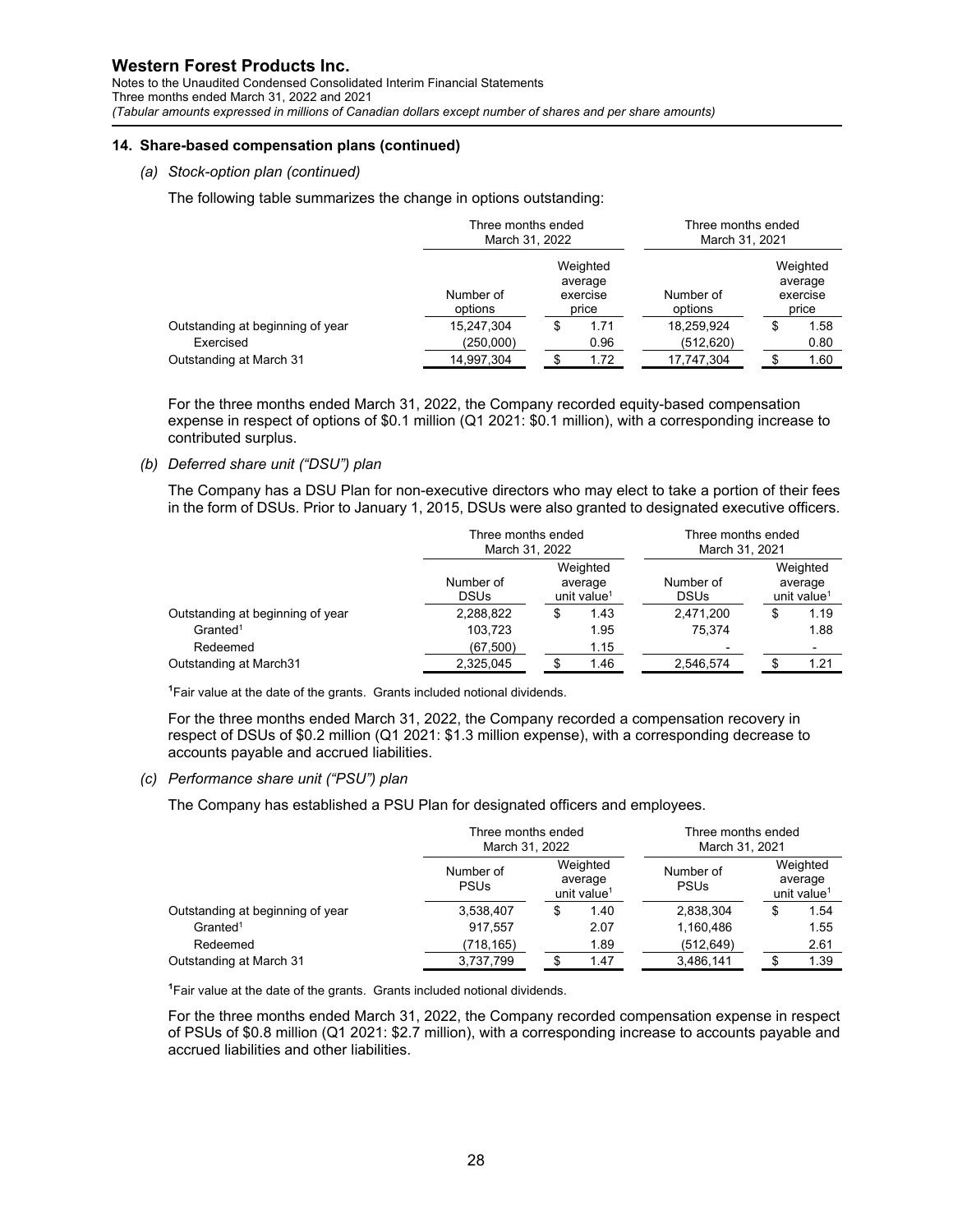Notes to the Unaudited Condensed Consolidated Interim Financial Statements Three months ended March 31, 2022 and 2021 *(Tabular amounts expressed in millions of Canadian dollars except number of shares and per share amounts)* 

#### **14. Share-based compensation plans (continued)**

#### *(d) Restricted share unit ("RSU") plan*

The Company has established an RSU Plan for designated officers and employees.

|                                  |                          | Three months ended<br>March 31, 2022           |      |                          | Three months ended<br>March 31, 2021 |                                                |
|----------------------------------|--------------------------|------------------------------------------------|------|--------------------------|--------------------------------------|------------------------------------------------|
|                                  | Number of<br><b>RSUs</b> | Weighted<br>average<br>unit value <sup>1</sup> |      | Number of<br><b>RSUs</b> |                                      | Weighted<br>average<br>unit value <sup>1</sup> |
| Outstanding at beginning of year | 2,201,462                |                                                | 1.52 | 357.060                  |                                      | 1.05                                           |
| $G$ ranted <sup>1</sup>          | 732.465                  |                                                | 2.07 | 1,350,649                |                                      | 1.74                                           |
| Outstanding at March 31          | 2,933,927                |                                                | 1.65 | 1,707,709                |                                      | 1.45                                           |

 $1$ Fair value at the date of the grants. Grants included notional dividends.

For the three months ended March 31, 2022, the Company recorded compensation expense in respect of RSUs of \$0.3 million (Q1 2021: \$0.3 million) with a corresponding increase to accounts payable and accrued liabilities and other liabilities.

#### **15. Revenue**

#### *Disaggregation of revenue*

In the following table, revenue is disaggregated by primary geographical market, based on the known origin of the customer, and by major product.

| Three months ended<br>March 31, |    |       |  |
|---------------------------------|----|-------|--|
| 2022                            |    | 2021  |  |
|                                 |    |       |  |
| \$<br>104.1                     | \$ | 103.5 |  |
| 128.5                           |    | 133.9 |  |
| 61.6                            |    | 22.8  |  |
| 29.7                            |    | 36.1  |  |
| 35.7                            |    | 26.2  |  |
| \$<br>359.6                     | \$ | 322.5 |  |
|                                 |    |       |  |
| \$<br>313.9                     | \$ | 276.6 |  |
| 32.7                            |    | 33.1  |  |
| 13.0                            |    | 12.8  |  |
| \$<br>359.6                     | \$ | 322.5 |  |
|                                 |    |       |  |

#### *Contract balances*

The following table provides information about receivables and contract liabilities from contracts with customers. December 31

|                                | March 31.<br>2022 | December 31<br>2021 |
|--------------------------------|-------------------|---------------------|
| Trade and other receivables    | 717<br>\$.        | 57.4                |
| Other investments and advances | 2 O               | 2.2                 |
| Contract liabilities           | 48 O              | 48.5                |

The contract liabilities relate to the consideration received from a customer for a long-term fibre supply contract and are recognized as deferred revenue, for which revenue is recognized straight-line over the term of the contract (see Note 19(c)). The Company recognized related revenue of \$0.5 million in the first three months ended March 31, 2022 (Q1 2021: \$0.5 million).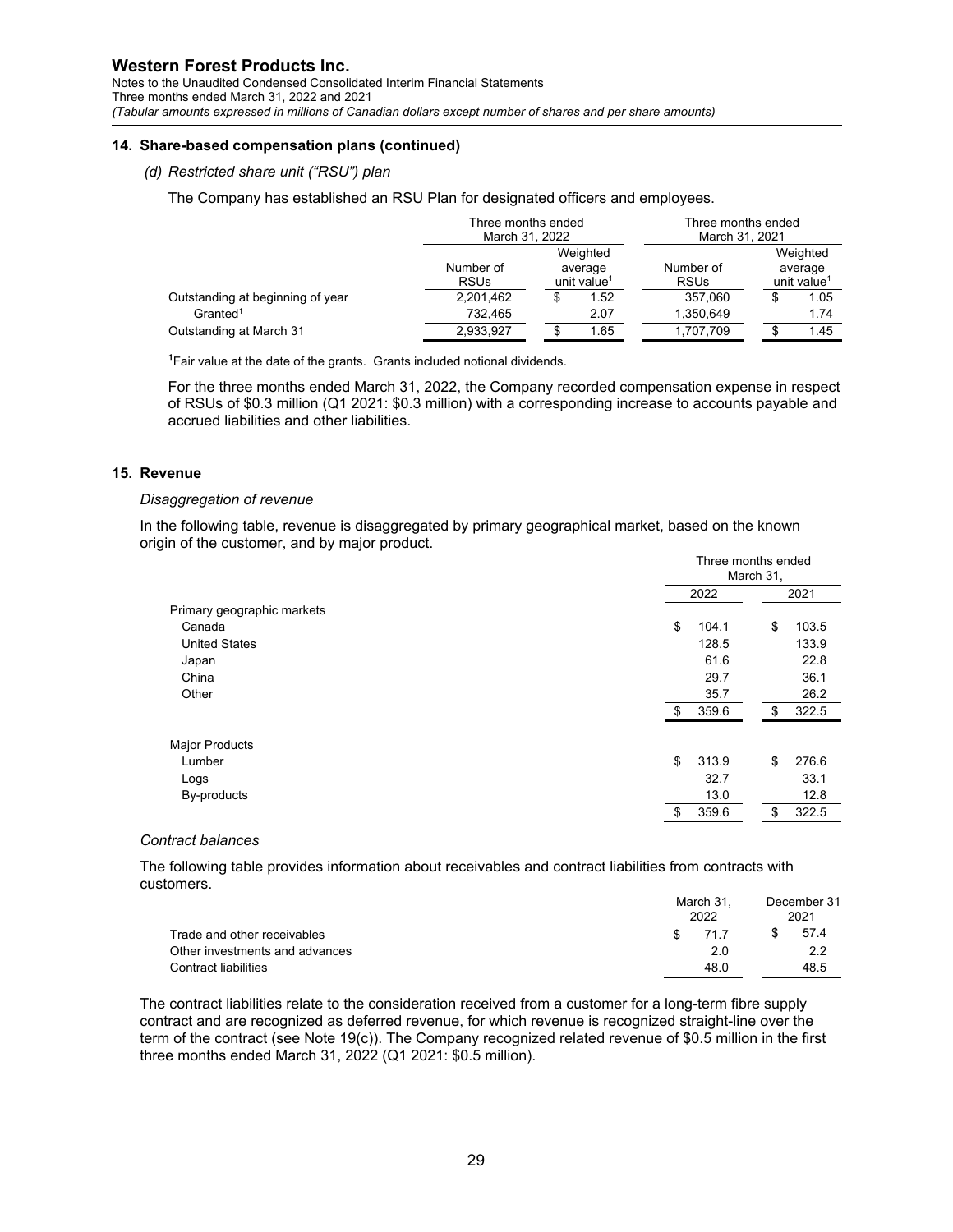Notes to the Unaudited Condensed Consolidated Interim Financial Statements Three months ended March 31, 2022 and 2021 *(Tabular amounts expressed in millions of Canadian dollars except number of shares and per share amounts)* 

#### **16. Other income (expense)**

|                                                                              | Three months ended<br>March 31. |       |  |       |
|------------------------------------------------------------------------------|---------------------------------|-------|--|-------|
|                                                                              |                                 | 2022  |  | 2021  |
| Gain on disposal of property, plant, equipment and other assets (Notes 6, 7) |                                 | 1.4   |  | 17.4  |
| Foreign exchange losses                                                      |                                 | (0.8) |  | (0.5) |
| Other                                                                        |                                 | (0.7) |  | (0.2) |
|                                                                              |                                 | (0.1) |  | 16.7  |

Western recognized a gain of \$1.4 million on disposal of property, plant, equipment and other assets in the first three months ended March 31, 2022 attributable primarily to the sale of remaining non-core assets of its Somass operation (Q1 2021: \$17.4 million gain attributable primarily to gains from the sale of the Orca Quarry assets).

#### **17. Income taxes**

Income tax expense differs from the amount that would be computed by applying the Company's combined Federal and Provincial statutory rate as follows:

|                                                                                            |    | Three months ended<br>March 31, |    |               |  |  |  |
|--------------------------------------------------------------------------------------------|----|---------------------------------|----|---------------|--|--|--|
|                                                                                            |    | 2022                            |    | 2021          |  |  |  |
| Income before income taxes                                                                 | S  | 51.1                            | \$ | 64.1          |  |  |  |
| Income tax expense at the statutory rate of $27\%$ (2021 – 27%)<br>Difference in tax rates | \$ | 13.8<br>(0.4)                   | S  | 17.3<br>(0.1) |  |  |  |
| Other permanent differences                                                                |    | 0.2                             |    | (2.0)         |  |  |  |
| Change in unrecognized deductible temporary differences                                    |    | 0.1                             |    | (4.9)         |  |  |  |
| Other                                                                                      |    | (0.6)                           |    |               |  |  |  |
|                                                                                            | \$ | 13.1                            |    | 10.3          |  |  |  |

In addition to the amounts recorded to net income, deferred tax expense of \$0.9 million was recorded in other comprehensive income for the three months ended March 31, 2022 on actuarial gains on employee future benefit obligations (Q1 2021: \$0.6 million).

#### **18. Earnings per share**

Net earnings per share is calculated utilizing the treasury stock method for determining the dilutive effect of options issued. The reconciliation of the numerator and denominator is determined as follows:

|      |                                                         |        | Three months ended March 31, 2021 |                                                                   |      |                        |                     |       |  |  |  |
|------|---------------------------------------------------------|--------|-----------------------------------|-------------------------------------------------------------------|------|------------------------|---------------------|-------|--|--|--|
|      | Weighted<br>Net income<br>attributable to<br>average    |        |                                   |                                                                   |      |                        | Weighted<br>average |       |  |  |  |
|      | number of                                               |        |                                   |                                                                   |      | number of              |                     | Per   |  |  |  |
|      |                                                         |        |                                   |                                                                   |      |                        |                     | share |  |  |  |
|      | 328,780,570                                             |        |                                   |                                                                   |      | 375,232,166            |                     |       |  |  |  |
|      |                                                         |        |                                   |                                                                   |      |                        |                     |       |  |  |  |
|      | 44.641                                                  |        |                                   |                                                                   |      | 36,393                 |                     |       |  |  |  |
|      | (2,837,137)                                             |        |                                   |                                                                   |      | (120,889)              |                     |       |  |  |  |
| 37.8 | 325,988,074                                             | \$     |                                   | \$                                                                | 53.6 | 375.147.670            | \$.                 | 0.14  |  |  |  |
|      |                                                         |        |                                   |                                                                   |      |                        |                     |       |  |  |  |
|      | 3,397,355                                               |        |                                   |                                                                   |      | 2,862,345              |                     |       |  |  |  |
| 37.8 | 329,385,429                                             | \$     |                                   |                                                                   | 53.6 | 378,010,015            | \$                  | 0.14  |  |  |  |
|      | Net income<br>attributable to<br>equity<br>shareholders | shares |                                   | Three months ended March 31, 2022<br>Per<br>share<br>0.12<br>0.11 |      | eauitv<br>shareholders | shares              |       |  |  |  |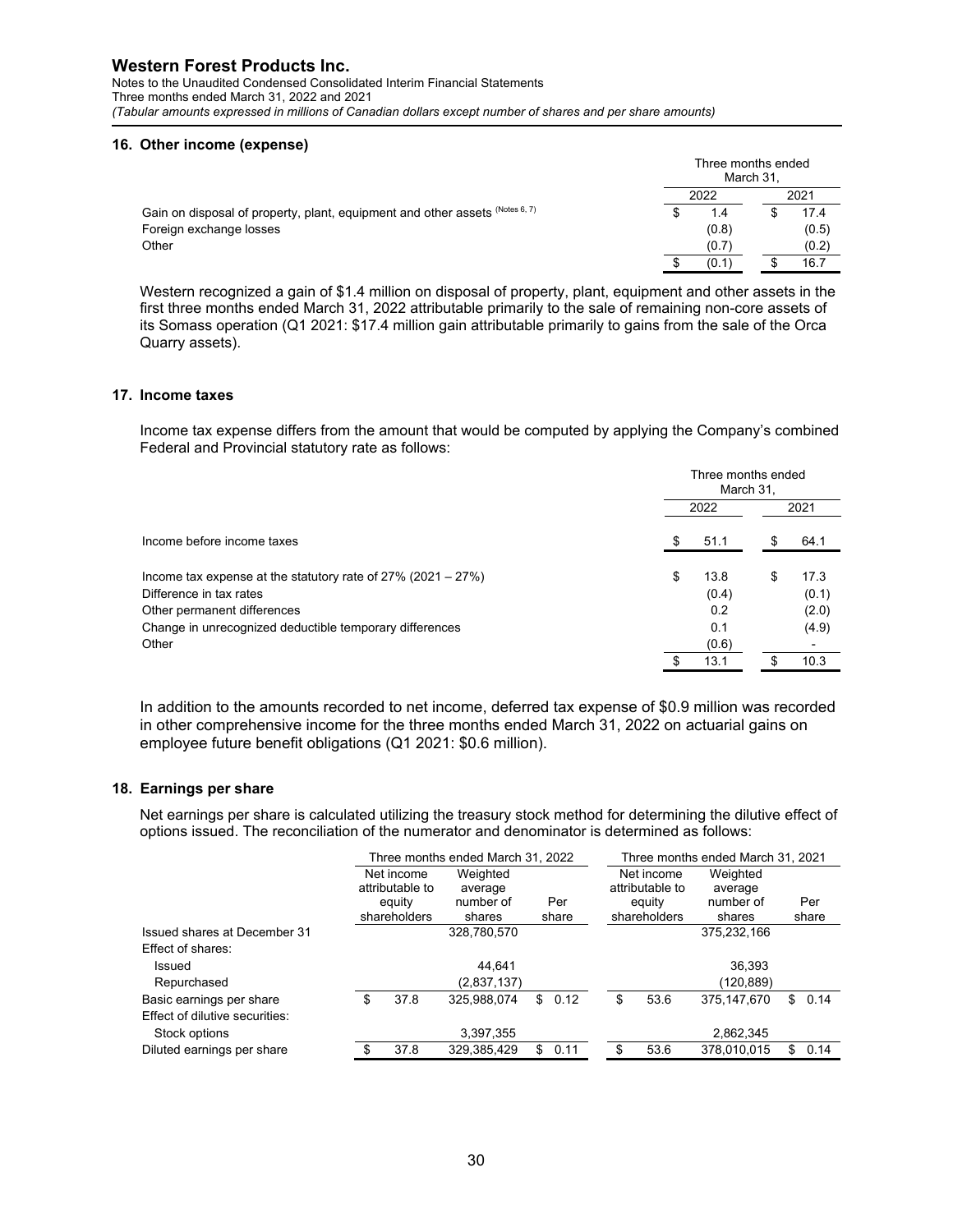#### **19. Commitments and contingencies**

#### *(a) Softwood lumber duty dispute*

On October 12, 2015, the softwood lumber agreement between Canada and the US, under which Canadian softwood lumber shipments to the US ("shipments") were assessed an export tax by the Canadian government, expired.

From 2017 onward, as a result of petitions filed by the US Lumber Coalition and others and determinations made by the US International Trade Commission, the US Department of Commerce ("DoC") imposed Countervailing ("CV") and Anti-dumping duties ("AD") on shipments.

On December 1, 2020, the DoC published its final CV and AD rates resulting from its first administrative review in the federal register. The final determination reduced the assessment rates applied to shipments from April 28, 2017 through December 31, 2018 and established a revised cash deposit rate of 8.99% applicable from December 2020 until the publication of final rates under the second administrative review. The Company recorded a related export tax recovery of USD\$27.1 million in 2020.

On December 1, 2021, the DoC published its final CV and AD rates resulting from its second administrative review in the federal register. The final determination reduced the assessment rates applied to shipments in 2019 and established a revised cash deposit rate of 17.90% applicable from December 2021 until the publication of final rates under the third administrative review. On January 10, 2022, as a result of a ministerial error in its second administrative review, the DoC revised the published CV rate to 6.32%. The Company recorded a related export tax recovery of USD\$2.5 million in 2021.

On January 31, 2022, the DoC released its preliminary determination for CV and AD rates resulting from its third administrative review of CV and AD rates for shipments in 2020. The DoC may revise these rates between the preliminary and the final determination, expected to be released on August 3, 2022. Cash deposits continue at the combined duty rate of 17.91% until the final determinations are published, after which the 2020 rate will apply.

On March 9, 2022, the DoC initiated its fourth administrative review of CV and AD rates for shipments for 2021.

The following table summarizes the cash deposit rates in effect, the final rates applicable to Canadian lumber shipments to the US in 2017, 2018 and 2019 and preliminary rates for 2020:

|                             | Jan. 10, | Dec. 1, | Dec. 1,  | Jan. 1  |        |        |        |
|-----------------------------|----------|---------|----------|---------|--------|--------|--------|
|                             | 2022     | 2021    | 2020     | 2020    |        |        |        |
|                             | through  | through | through  | through |        |        |        |
|                             | Mar. 31  | Jan. 9, | Nov. 30, | Nov. 30 |        | Year   |        |
|                             | 2022     | 2022    | 2021     | 2020    | 2019   | 2018   | 2017   |
| Cash deposit rate, CV       | 6.32%    | 6.31%   | 7.42%    | 14.19%  | 14.19% | 14.19% | 14.19% |
| Cash deposit rate, AD       | 11.59%   | 11.59%  | 1.57%    | 6.04%   | 6.04%  | 6.04%  | 6.04%  |
| Cash deposit rate, combined | 17.91%   | 17.90%  | 8.99%    | 20.23%  | 20.23% | 20.23% | 20.23% |
|                             |          |         |          |         |        |        |        |
| Final rate, CV              |          |         |          |         | 6.32%  | 7.42%  | 6.71%  |
| Final rate, AD              |          |         |          |         | 11.59% | 1.57%  | 1.66%  |
| Final rate, combined        |          |         |          |         | 17.91% | 8.99%  | 8.37%  |
|                             |          |         |          | Year    |        |        |        |
|                             |          |         |          | 2020    |        |        |        |
| Preliminary rate, CV        |          |         |          | 6.88%   |        |        |        |
| Preliminary rate, AD        |          |         |          | 4.76%   |        |        |        |
| Preliminary rate, combined  |          |         |          | 11.64%  |        |        |        |

Cash deposits for CV were required for lumber imports to the US effective April 28, 2017 through August 25, 2017, and from December 28, 2017 onwards.

Cash deposits for AD were required for lumber imports to the US effective June 30, 2017 until December 26, 2017, and from December 28, 2017 onwards.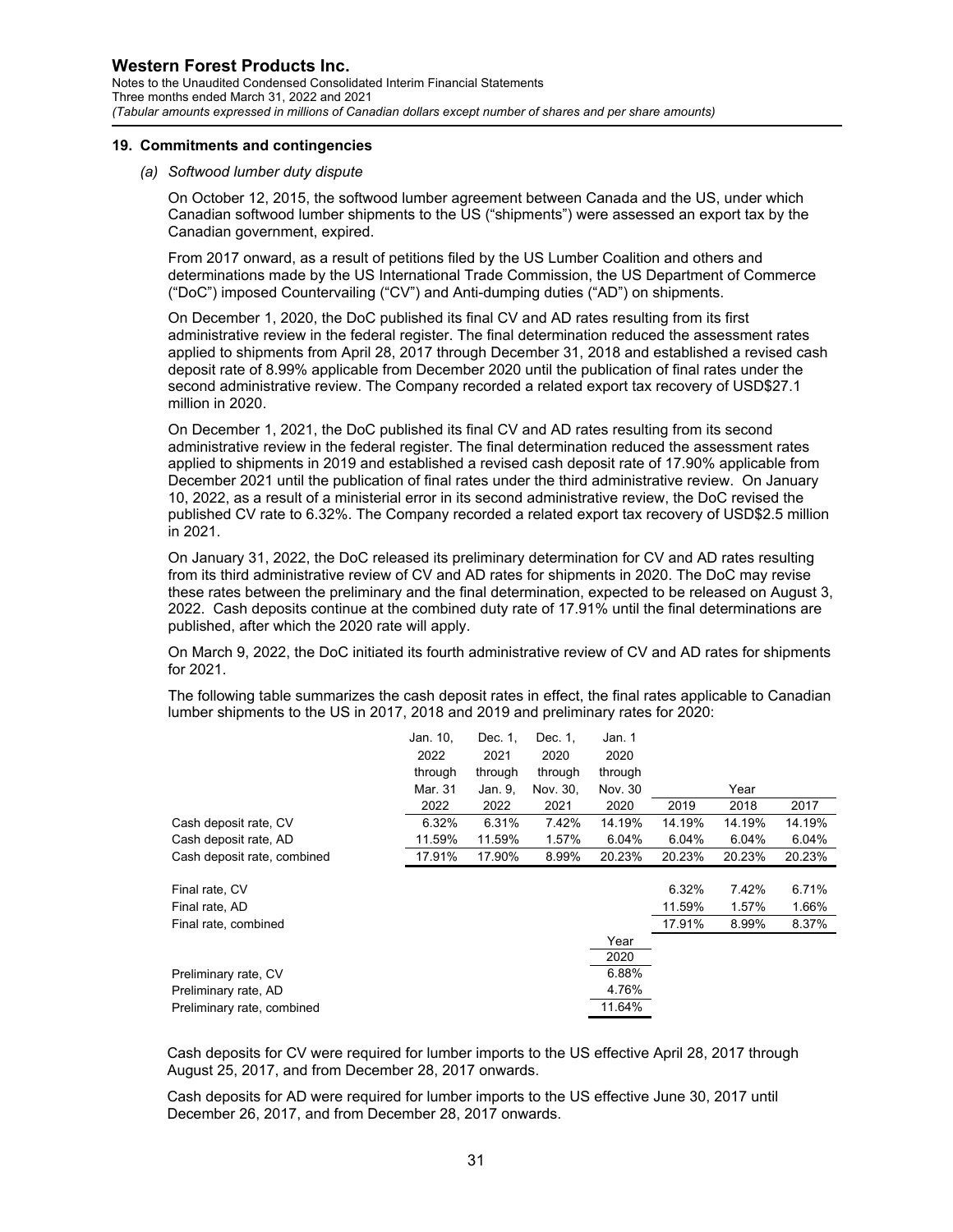Notes to the Unaudited Condensed Consolidated Interim Financial Statements Three months ended March 31, 2022 and 2021 *(Tabular amounts expressed in millions of Canadian dollars except number of shares and per share amounts)* 

#### **19. Commitments and contingencies (continued)**

#### *(a) Softwood lumber duty dispute (continued)*

As a result of changes between final and cash deposit rates noted in the table above, the Company recognized a receivable of USD\$32.0 million (December 31, 2021: USD\$31.9 million), including interest, in the statement of financial position and revalued at the quarter-end exchange rate to CAD\$40.1 million (December 31, 2021: CAD\$40.4 million). For the three months ended March 31, 2022, the Company recognized related interest revenue of \$0.1 million (Q1 2021: \$0.1 million) in finance costs and a foreign exchange loss of \$0.5 million (Q1 2021: \$0.5 million) in other income (expense) in the statement of comprehensive income.

As at March 31, 2022, the Company had paid \$159.8 million of duties, all of which remain held in trust by U.S. Department of Treasury (December 31, 2021: \$151.8 million). All duty deposits except \$40.1 million noted above have been expensed at the cash deposit rates in effect at the date of payment.

*(b) Litigation and claims* 

In the normal course of its business activities, the Company may be subject to a number of claims and legal actions that may be made by customers, unions, suppliers and others in respect of which either provision has been made or for which no material liability is expected. Where the Company is unable to determine the outcome of these disputes no amounts have been accrued in these interim financial statements.

*(c) Long-term fibre supply agreements*

Certain of the Company's long-term fibre supply agreements with third parties have minimum volume requirements and may, in the case of a failure to produce the minimum annual volume, require the Company to conduct whole log chipping or sell saw logs, which could reduce log availability for our sawmills, source the deficiency from third parties at additional cost or incur a penalty under the fibre supply agreements. If the Company takes any significant curtailments in its sawmills its chip production would decline, increasing the risk that they Company would not meet its contractual obligations where it is not possible to secure replacement chips on the open market. Based on chip and pulp log volumes supplied to date and the exercise of force majeure provisions in 2021, the Company believes it has satisfied fibre commitments as at March 31, 2022. The Company anticipates satisfying annual fibre commitments for the year ending December 31, 2022.

#### **20. Financial instruments – fair values and risk management**

The Company classifies its financial assets in the following categories: amortized cost, fair value through other comprehensive income ("FVOCI") – debt investment; FVOCI – equity investment; or fair value through profit and loss ("FVTPL"), depending upon the business model in which a financial asset is managed and its contractual cash flow characteristics. The Company's non-derivative financial liabilities are measured at amortized cost using the effective interest method.

The following table shows the carrying amounts and fair values of financial assets and financial liabilities, including their levels in the fair valuation hierarchy. It does not include fair value information for financial assets or liabilities not measured at fair value if the carrying amount is a reasonable approximation of fair value.

Fair values are categorized into different levels in a fair value hierarchy based on the inputs used in the valuation techniques as follows:

- Level 1: quoted prices (unadjusted) in active markets for identical assets or liabilities;
- Level 2: inputs other than quoted prices that are observable for the assets or liability, either directly or indirectly; or
- Level 3: inputs for the asset or liability that are not based on observable market data.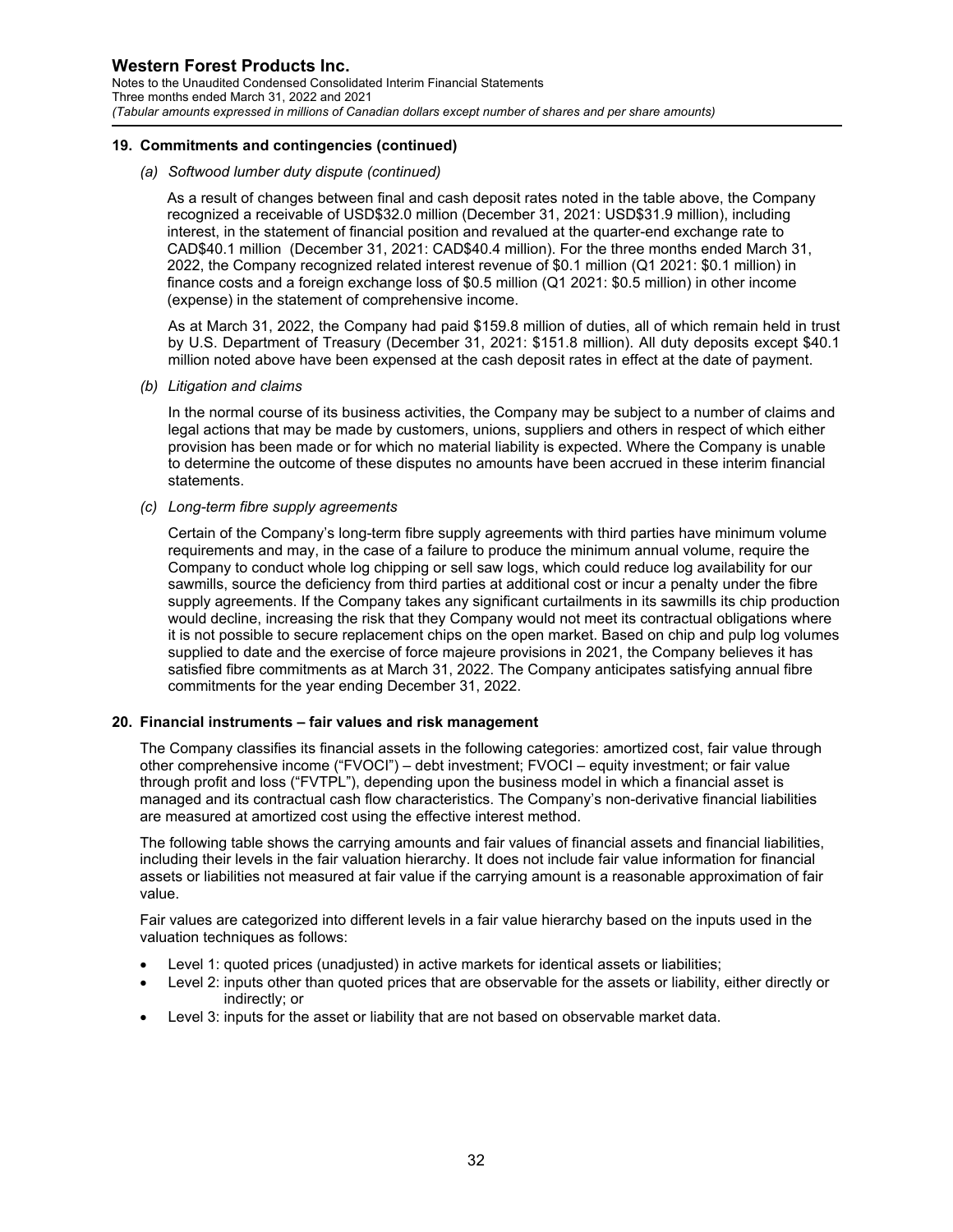Notes to the Unaudited Condensed Consolidated Interim Financial Statements Three months ended March 31, 2022 and 2021 *(Tabular amounts expressed in millions of Canadian dollars except number of shares and per share amounts)* 

#### **20. Financial instruments – fair values and risk management (continued)**

|                                             |       | March 31, 2022 |                       |    |                                   |     | December 31, 2021 |    |                       |    |                                   |    |       |
|---------------------------------------------|-------|----------------|-----------------------|----|-----------------------------------|-----|-------------------|----|-----------------------|----|-----------------------------------|----|-------|
|                                             | Level |                | Mandatory<br>at FVTPL |    | Amortized<br>Cost                 |     | Total             |    | Mandatory<br>at FVTPL |    | Amortized<br>Cost                 |    | Total |
| <b>Financial assets</b>                     |       |                |                       |    |                                   |     |                   |    |                       |    |                                   |    |       |
| Market-based investments                    | 2     | \$             | 4.6                   | \$ |                                   | \$  | 4.6               | \$ | 4.7                   | \$ |                                   | \$ | 4.7   |
| Foreign currency forward contracts          | 2     |                | 1.6                   |    |                                   |     | 1.6               |    | 1.1                   |    |                                   |    | 1.1   |
| Cash and cash equivalents                   |       |                |                       |    | 74.9                              |     | 74.9              |    |                       |    | 130.0                             |    | 130.0 |
| Trade and other receivables                 |       |                |                       |    | 72.7                              |     | 72.7              |    |                       |    | 56.3                              |    | 56.3  |
| Other investments and advances              |       |                |                       |    | 2.0                               |     | 2.0               |    |                       |    | 4.8                               |    | 4.8   |
| Export tax receivable (Note 8)              | 3     |                | 40.1                  |    |                                   |     | 40.1              |    | 40.4                  |    |                                   |    | 40.4  |
| Total financial assets                      |       | \$             | 46.3                  | \$ | 149.6                             | \$  | 195.9             | \$ | 46.2                  | \$ | 191.1                             | \$ | 237.3 |
|                                             |       |                | Mandatory<br>at FVTPL |    | Other<br>Financial<br>Liabilities |     | Total             |    | Mandatory<br>at FVTPL |    | Other<br>Financial<br>Liabilities |    | Total |
| <b>Financial liabilities</b>                |       |                |                       |    |                                   |     |                   |    |                       |    |                                   |    |       |
| Accounts payable and accrued<br>liabilities |       | \$             |                       | \$ | 125.4                             | \$. | 125.4             | \$ |                       | \$ | 112.8                             | \$ | 112.8 |
| Lease liabilities                           |       |                |                       |    | 19.5                              |     | 19.5              |    |                       |    | 18.3                              |    | 18.3  |
| <b>Total financial liabilities</b>          |       | \$             |                       | \$ | 144.9                             | \$  | 144.9             | \$ |                       | \$ | 131.1                             | \$ | 131.1 |

The Company enters into forward contracts to sell USD and JPY in order to mitigate a portion of the foreign currency risk. At March 31, 2022, the Company had outstanding obligations to sell an aggregate US\$70.0 million at an average exchange rate of CAD\$1.2737 per USD with maturities through May 10, 2022.

All foreign currency gains or losses related to currency forward contracts have been recognized in revenue for the period as described in the following table:

|                                                                                         | Three months ended<br>March 31, |              |  |                |  |
|-----------------------------------------------------------------------------------------|---------------------------------|--------------|--|----------------|--|
|                                                                                         | 2022                            | 2021         |  |                |  |
| Fair value of (asset), beginning of year<br>Fair value of asset (liability) at March 31 |                                 | (1.1)<br>1.6 |  | (0.6)<br>(0.2) |  |
| Change in unrealized foreign currency gains (losses)                                    |                                 | 0.5          |  | (0.8)          |  |
| Realized foreign currency gains on settled contracts                                    |                                 | 0.7          |  | 1.8            |  |
| Foreign currency gains recognized in revenue                                            |                                 | 12           |  | 1.0            |  |